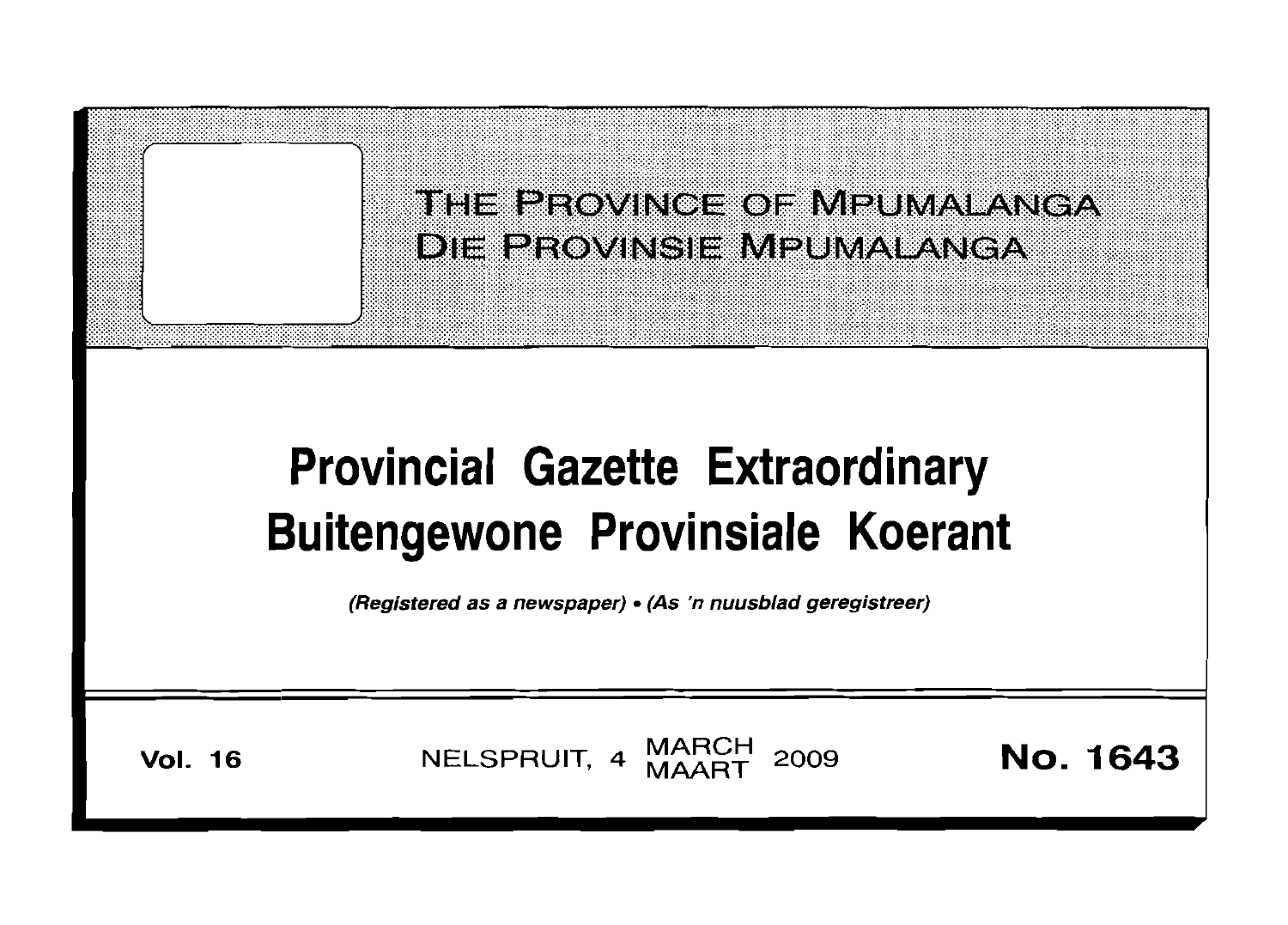|                               | <b>CONTENTS • INHOUD</b>                                                                                   |             |                |
|-------------------------------|------------------------------------------------------------------------------------------------------------|-------------|----------------|
| No.                           |                                                                                                            | Page<br>No. | Gazette<br>No. |
| <b>LOCAL AUTHORITY NOTICE</b> |                                                                                                            |             |                |
|                               | 52 Local Government: Municipal Systems Act (32/2000): Mbombela Local Municipality: Credit Control and Debt | з           | 1643           |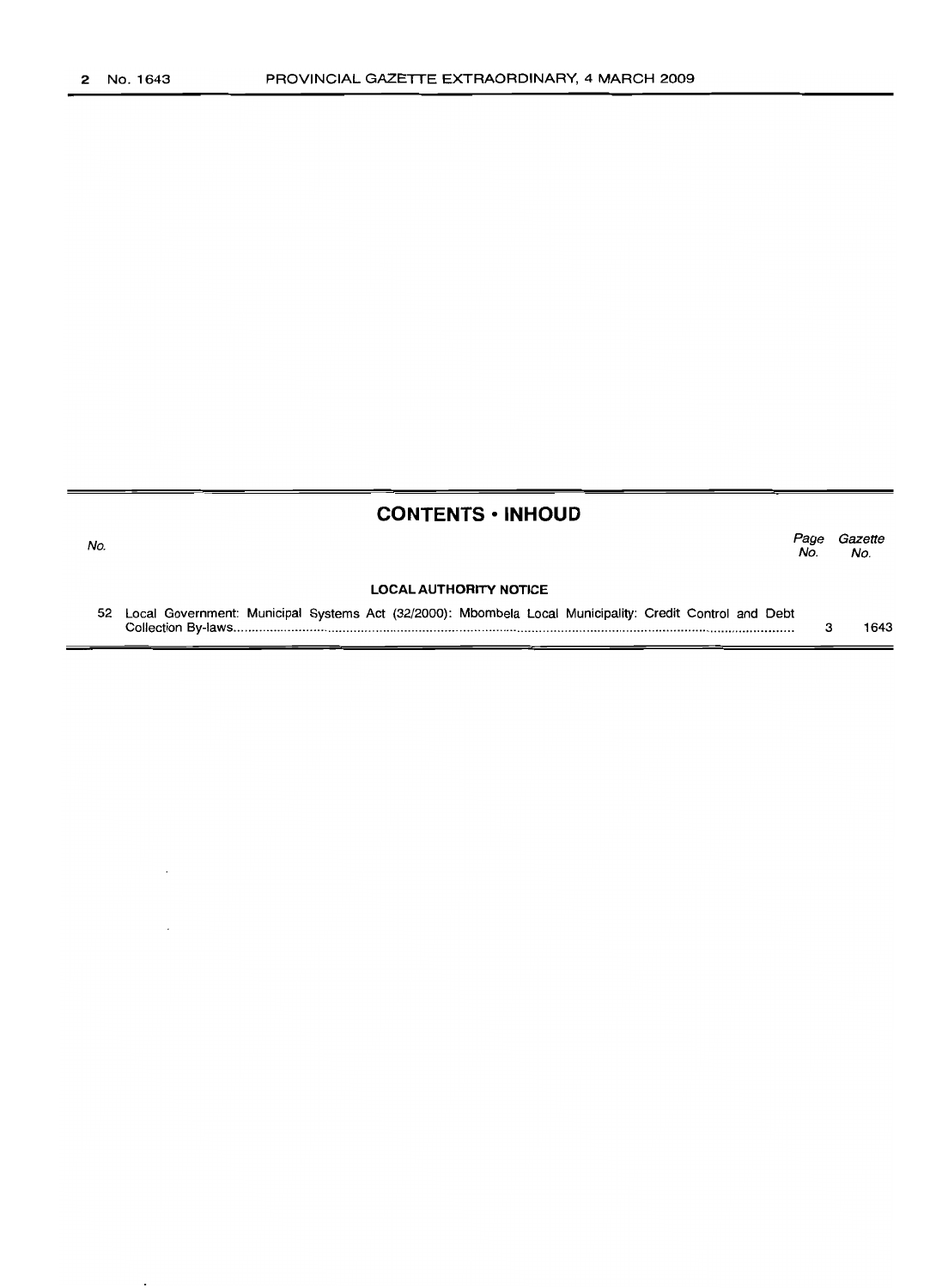# LOCAL AUTHORITY NOTICE

#### LOCAL AUTHORITY NOTICE 52

## CREDIT CONTROL AND DEBT COLLECTION BY-LAWS

In terms of Section 13 of the Local Government: Municipal Systems Act 32 of 2000, the Mbombela Local Municipality ("the municipality") hereby publishes the Credit Control and Debt Collection by-laws set forth hereinafter, which have been made by the municipality in terms of Section 98 of the Local Government: Municipal Systems Act 32 of 2000.

#### INDEX

# CHAPTER 1 GENERAL PROVISIONS

#### Section:

- 1. Definitions
- 2. Purpose of By-law

#### CHAPTER 2

#### CUSTOMER CARE AND MANAGEMENT

- 3. Communication
- 4. Service Agreements
- 5. Screening
- 6. Accounts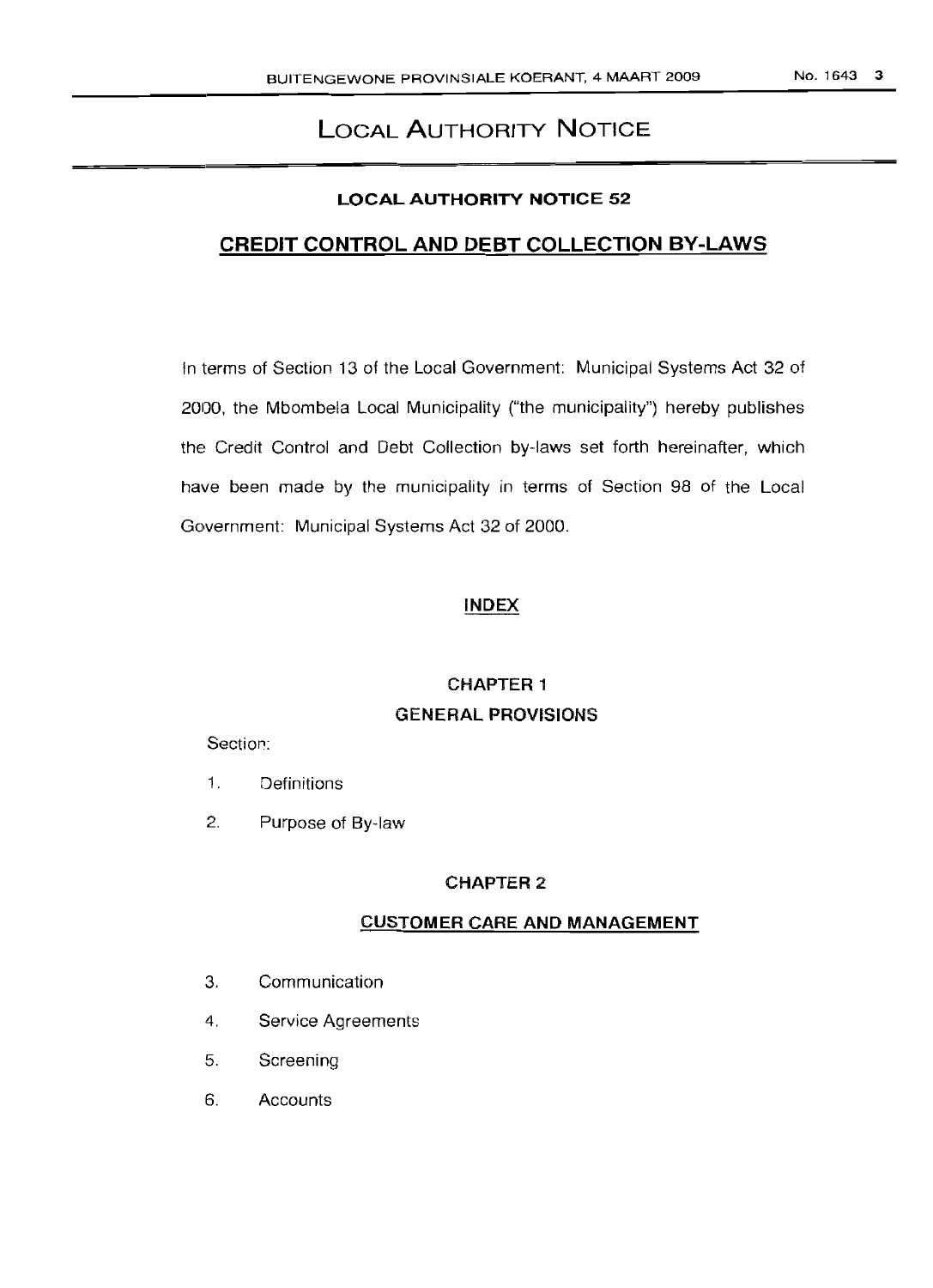- 7. Metering
- 8. Complaints and appeals
- 9. Customer assistance

#### **CHAPTER** 3

## **INDIGENT SUPPORT**

10 - 25

 $\mathbf{1}$ 

#### **CHAPTER 4**

#### **CREDIT CONTROL AND DEBT COLLECTION**

- 26. Enforcement Mechanisms
	- (1) Water /electricity and other services
	- (2) Theft, Tampering & Fraud
	- (3) Collection costs
	- (4) Magistrate Court jurisdiction
	- (5) Irrecoverable debt
	- (6) Clearance certificates

#### **CHAPTER** 5

### **MISCELLANEOUS PROVISIONS**

- 27. Offences
- 28. Commencement date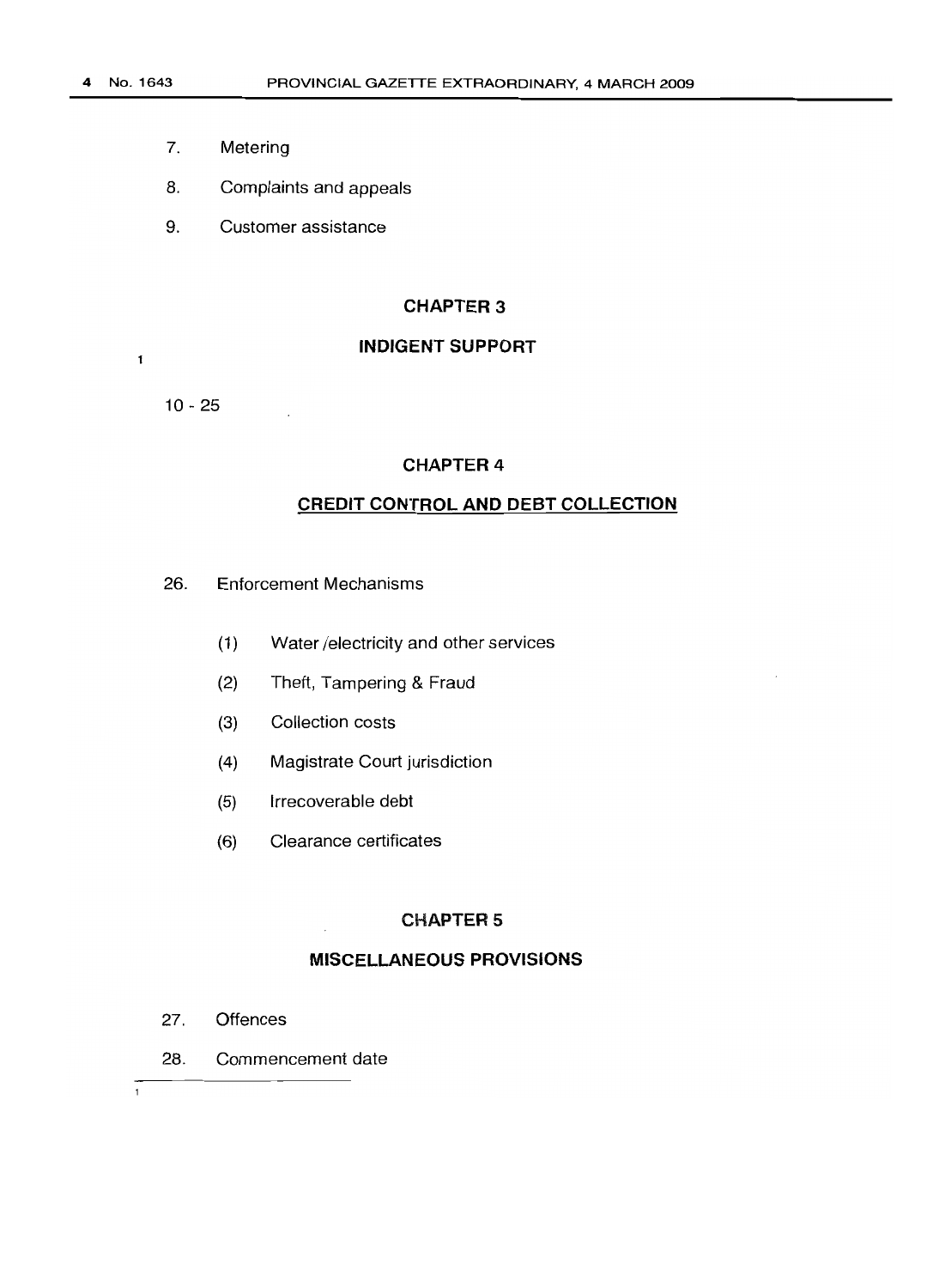# **CHAPTER 1**

# **GENERAL PROVISIONS**

#### t **DEFINITIONS**

(1) For the purpose of this By-law, any word or expression to which a meaning has been assigned in the Local Government: Municipal Systems Act 32 of 2000 shall bear the meaning so assigned to it and, unless the context otherwise indicates:

> "apparatus" means any equipment, tool, device, meter, connection, system or network, service connection, service protection device, articulation network or supply mains, part thereof supplied or used in the supply, distribution or conveyance of services or the measurement or consumption of services;

> "authorized personnel" means any employee, agent, sub-contractor, or representative of a Service Provider or any person duly authorised by a Service Provider to perform any function under this By-law;

> "debtor" means a person owing an amount of money to the municipality for a reason other than through the provision of municipal services;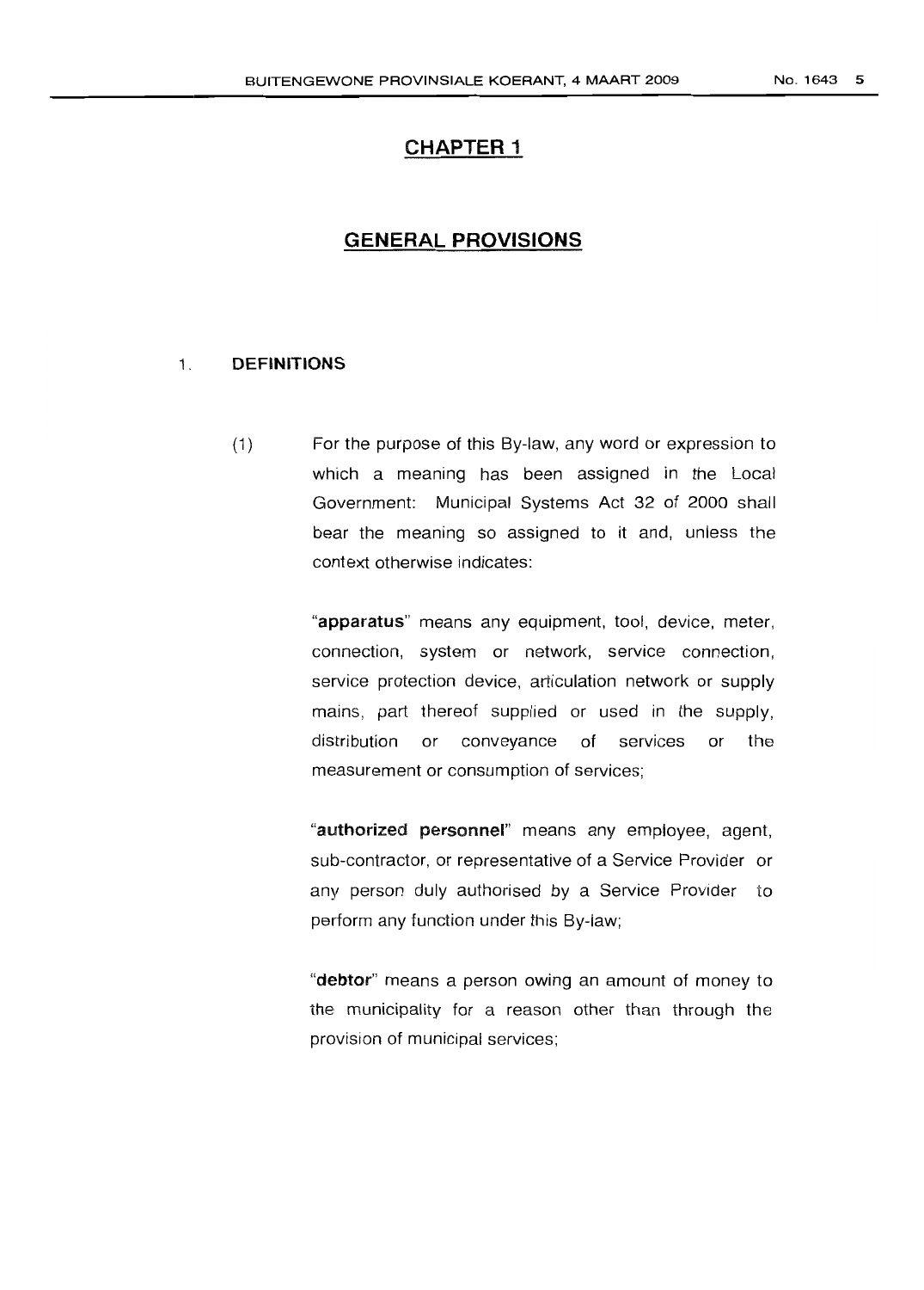"charges" means surcharges on fees, penalties, property rates, taxes, levies and duties;

"community" means persons who are obliged to pay for services and/or charges and include interested parties.

"customer" means the owner of any premises upon which charges are levied as well as a person to whom a Service Provider supplies with services, and the occupier thereof, where applicable;

"council" means the Council of the municipality;

"household" means the total number of people who occupy a property for residential purposes whether permanently or on a temporary basis, but excludes persons employed by the household;

"indigent" means a household who cannot afford to make a full monetary contribution towards charges and refuse removal services as determined by council;

"interested parties" means a coherent, social group of persons with interests or rights in a particular area of land which the members have or exercise communally in terms of an agreement, custom, law or interest;

"the **municipality"** means Mbombela Local Municipality, a municipality established in terms of the Local Government: Municipal Structures Act 117 of 1998.

"occupier" in relation to any premises means-

a) any person in actual occupation of such premises;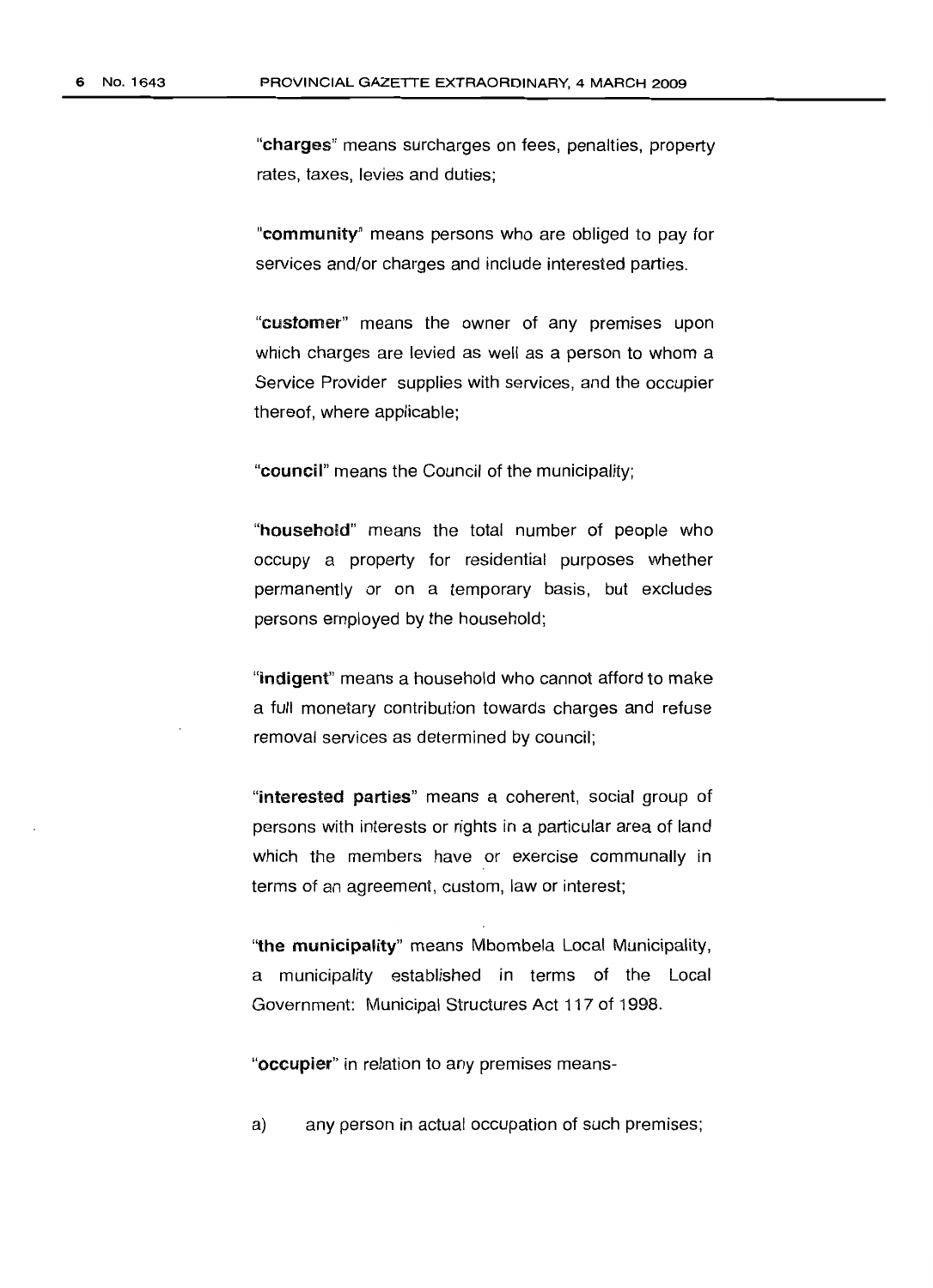- b) a person indicated as such in the service agreement;
- c) any person legally entitled to occupy such premises:
- d) in the case of such premises being subdivided and let to boarders or tenants, the person receiving the rent payable by such boarders or tenants, whether for his/her own account or as agent for any person entitled thereto or , or entitled to receive such rent;
- e) any person in charge of such premises or responsible for the management thereof, and includes the agent of any such person when he is absent from the Republic of South Africa or his/her whereabouts are unknown;
- f) any person appearing as such on the records of the Municipality.

"owner" means the owner of land in terms of the common law and includes:

- a) a lessee or other person who controls the land in question in terms of a contract, testamentary document, law or order of court;
- b) in relation to land controlled by a community, the executive body of the community in terms of its constitution or any law or custom;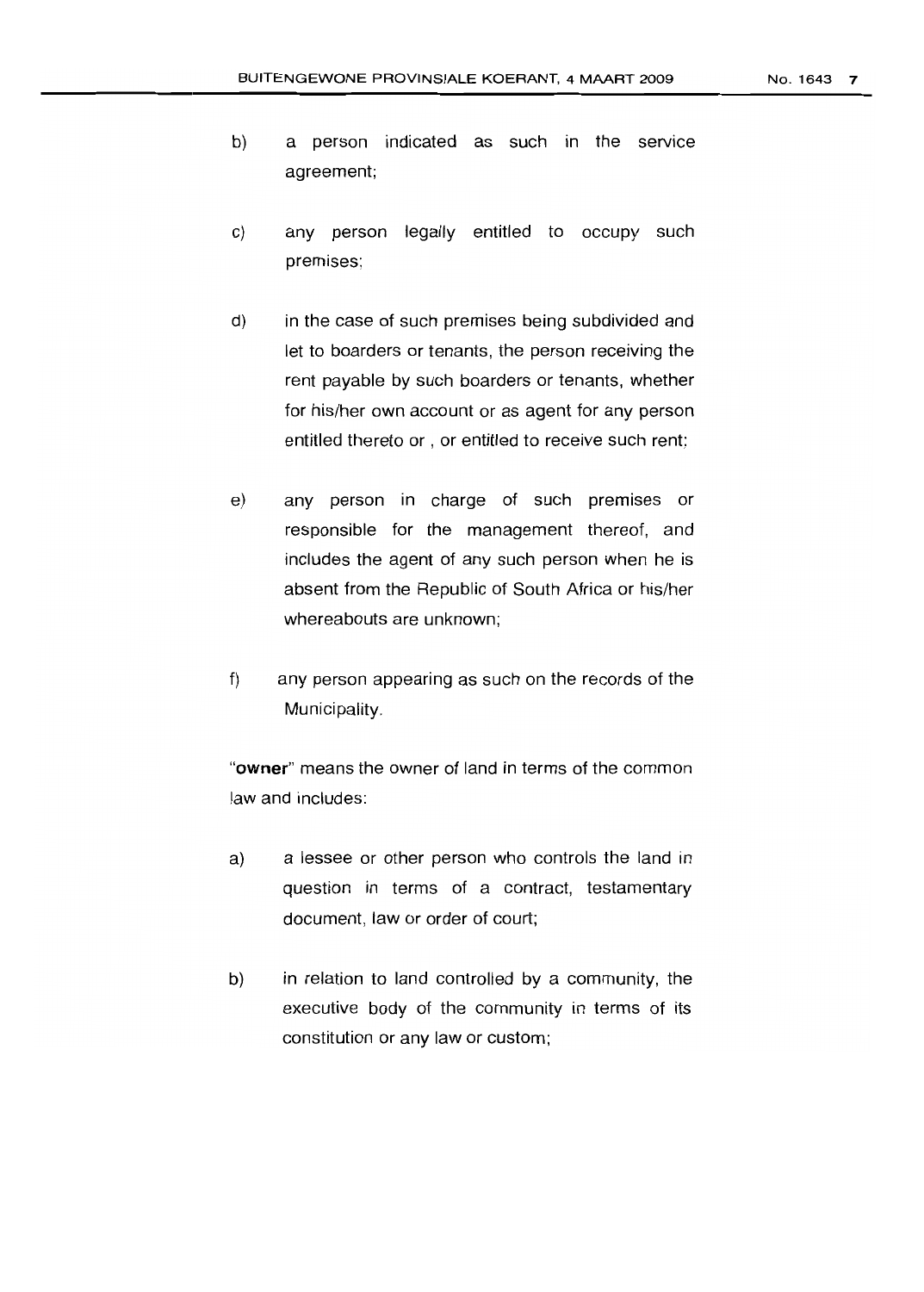- c) in relation to state land not controlled by a person contemplated in par (a) or a community  $-$ 
	- (i) the Minister of the Government department or the Member of the Executive Council of the provincial administration exercising control over that state land; or
	- (ii) a person authorised by him or her; and
- d) in relation to a local authority, the municipal manager of the local authority or a person authorised by him or her;

And "own" shall have a corresponding meaning

"person" includes a juristic person, voluntary association, trustee, curator and liquidator;

"property" means -

a) immovable property registered in the name of a person, and includes a unit as defined in section 1 of the Sectional Titles Act, 1986 (Act No. 95 of 1996); or

b) a right registered against immovable property in the name of a person; ,

And "premises" shall have a corresponding meaning.

"reside" means the occupation of residential purposes;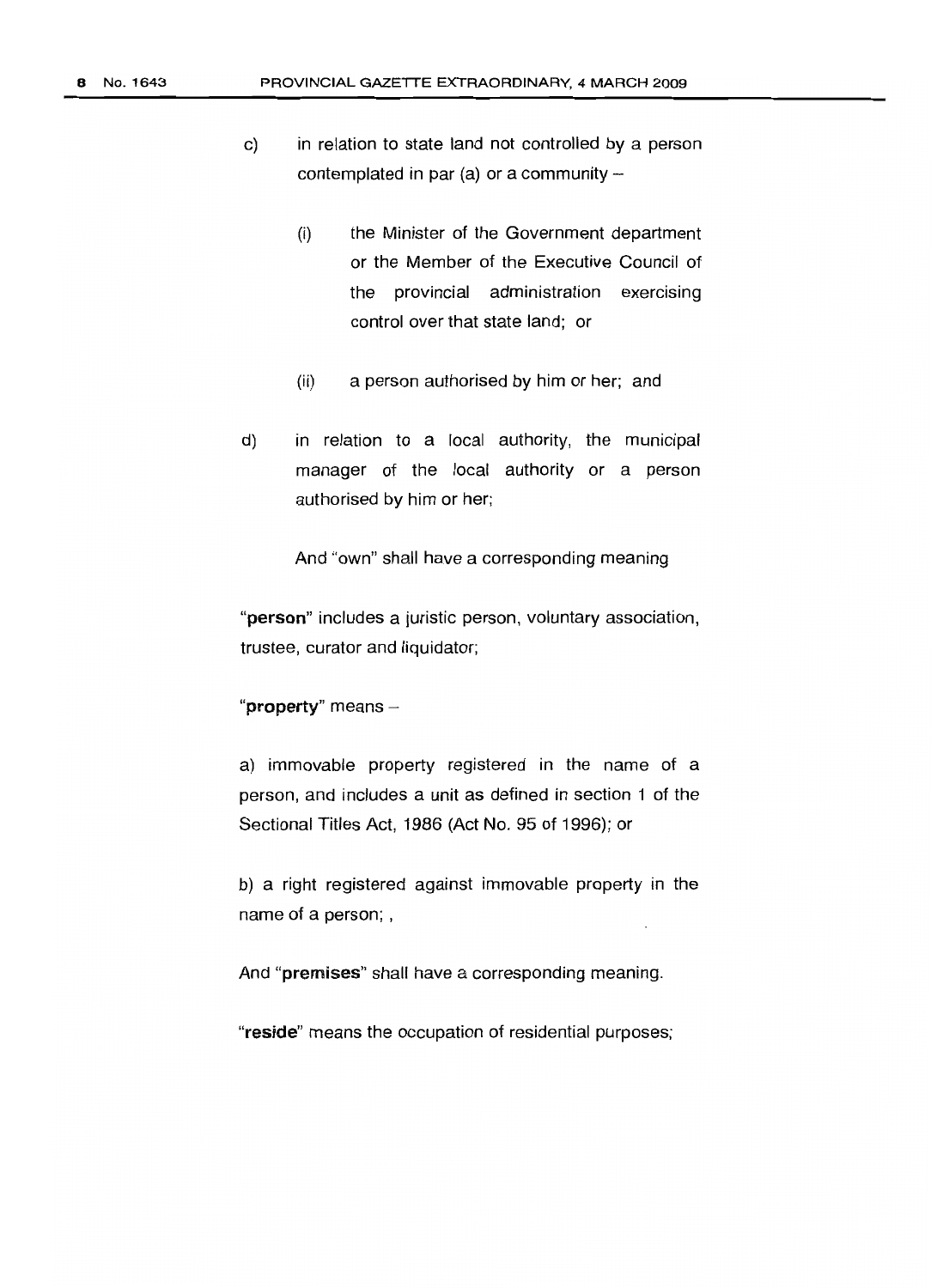No. 1643 9

"services" mean the provision of municipal services, including water, electricity, sanitation, sewerage and refuse removal;

" service contribution" means a contribution towards bulk services and facilities levied in terms of the Local Government Ordinance, No 17 of 1939, the Local Authorities Rating Ordinance, No 1i of 1977 and the Town-planning and Townships Ordinance, No 15 of 1986, as the case may be;

"service provider" means the Municipality as well as any entity who provides services to customers pursuant to a service delivery agreement entered into with the Municipality in terms of Section 80 of the Local Government: Municipal Systems Act 32 of 2000.

"sundry and housing accounts" mean an account where a person owes an amount to the municipality for a reason other than through the provision of municipal services;

"tamper" means the interference with, damage to, alteration of, connection to or removal of any apparatus and includes the consumption or use of any service not in accordance with this By-law.

(2) Words derived from the words defined have corresponding meanings, unless the context indicates otherwise.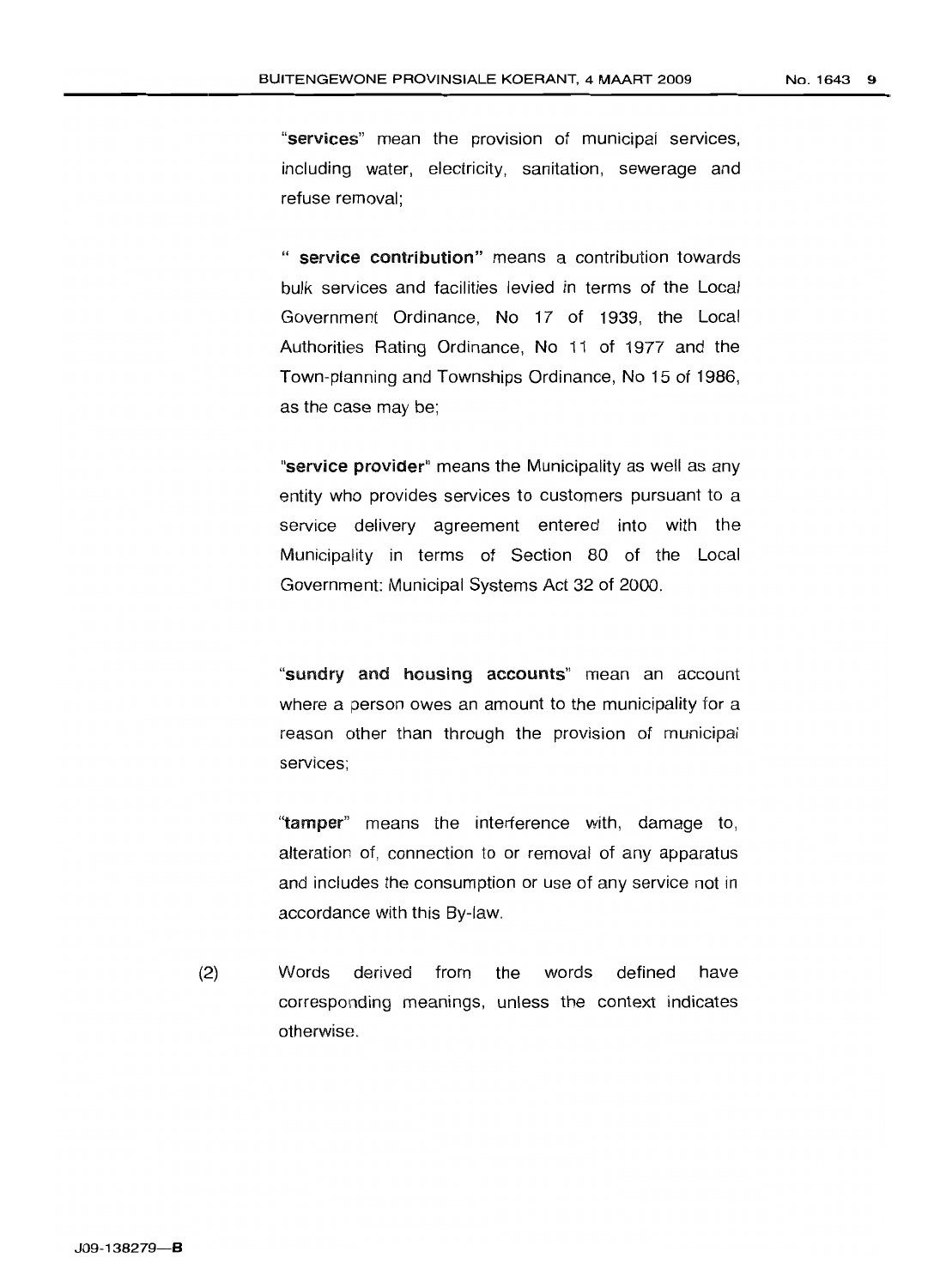- (3) A reasonable interpretation of a provision which is consistent with the purpose of this By-law must be preferred over an alternative interpretation which is not.
- (4) If there is any contradiction or inconsistency between this By-law and the Drainage and Sanitation Services Bylaws, the Water Services By-laws or the Electricity Supply By-laws, this By-law shall take preference.
- $(5)$  Neither  $-$ 
	- (I) a reference to a duty to consult, nor
	- (II) the absence of any reference to a duty to consult

in this By-law exempts a Service Provider or its authorised personnel to act fairly in respect of all persons entitled to be heard.

#### 2. PURPOSE OF BY-LAW

The purpose of this By-law is to:

- (1) Ensure that all monies due and payable to a Service Provider are collected;
- (2) Outline the procedures that will ensure that the members of the community are afforded an opportunity to contribute in the decision-making processes of the municipality and that they are informed thereof;
- (3) Outline credit control and debt collection policy procedures and mechanisms;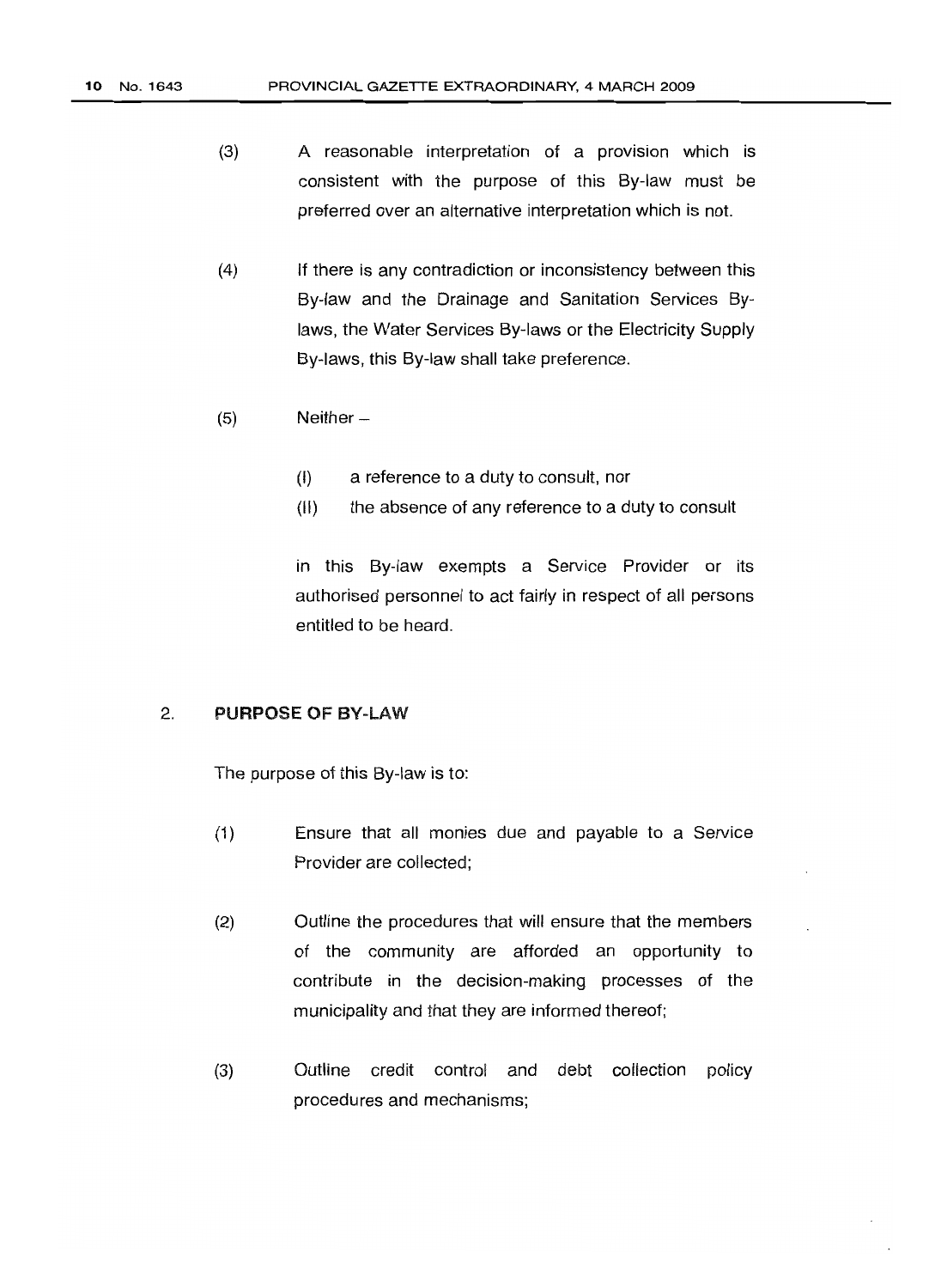- (4) Provide for conditions pertaining to the supply of services and the discontinuation thereof;
- (5) Provide, for mechanisms whereby accounts or meter able services are queried or verified and for written objections;
- (6) To make provision for indigent support;
- (7) To provide for mechanisms where irrecoverable debt are written off;
- (8) To provide for penalties for non-compliance with this Bylaws.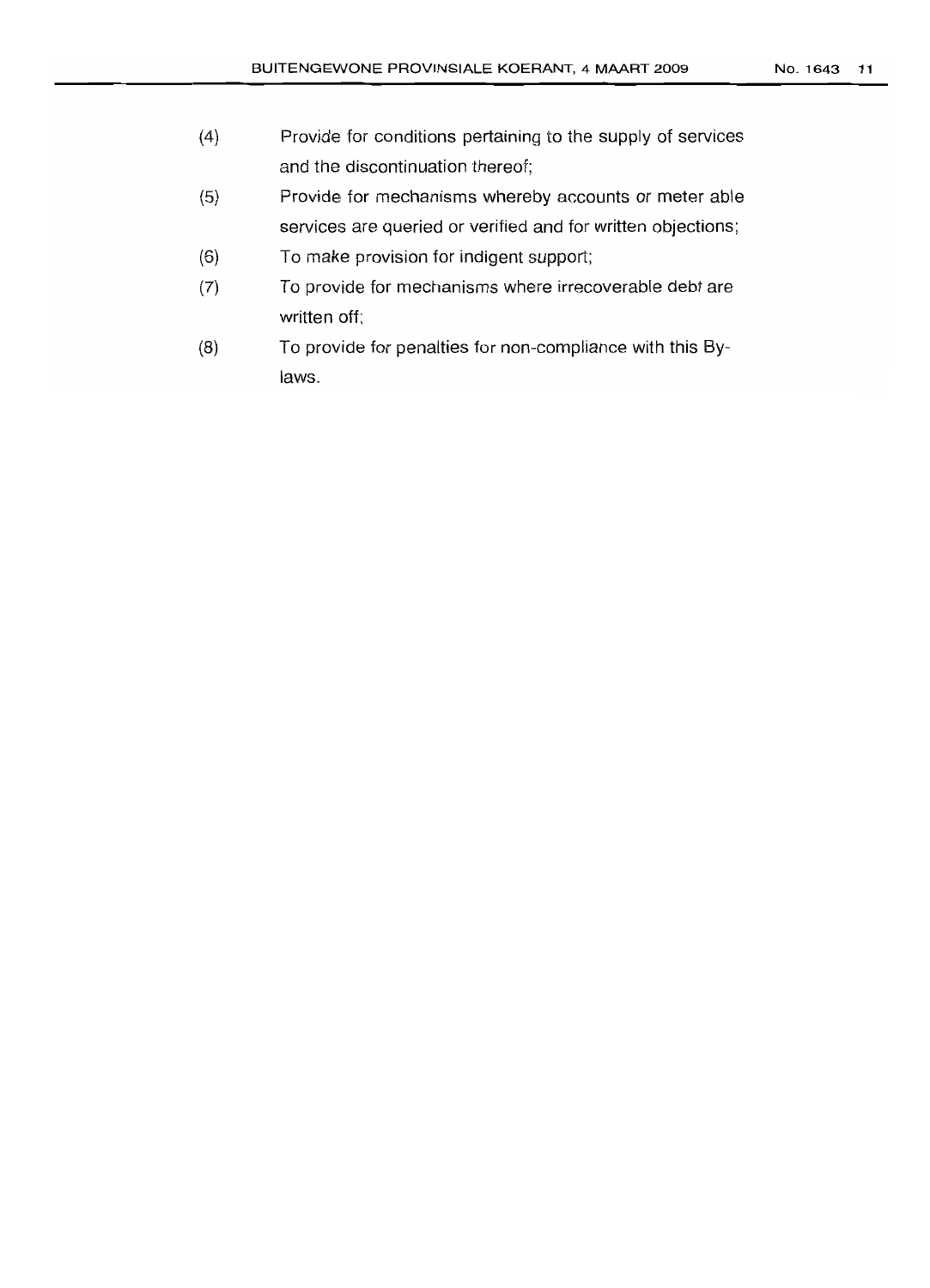# **CHAPTER 2**

# **GENERAL PROVISIONS**

#### 3. **COMMUNITY PARTICIPATION IN BUDGETARY PROCESS**

- (1) The municipality, through its Financial Committee, shall hold an annual budget meeting during January (to be called the first budget meeting) where budget priorities, principles and a budget frame work will be considered.
- (2) Before the end of February of each year at least one public meeting shall be held where the local community and interest groups will be able to participate in the discussion and debating of budget priorities, budget principles and a budget framework.
- (3) At least 14 days notice shall be given of such public meeting by posting it on the designated notice board at the municipal offices and by publication thereof at least once in two local newspapers.
- (4) Before the end of March of each year a workshop shall be held in each ward, in order to:
	- Identify the needs of each ward;
	- <sup>e</sup> Involve the community in prioritising those needs;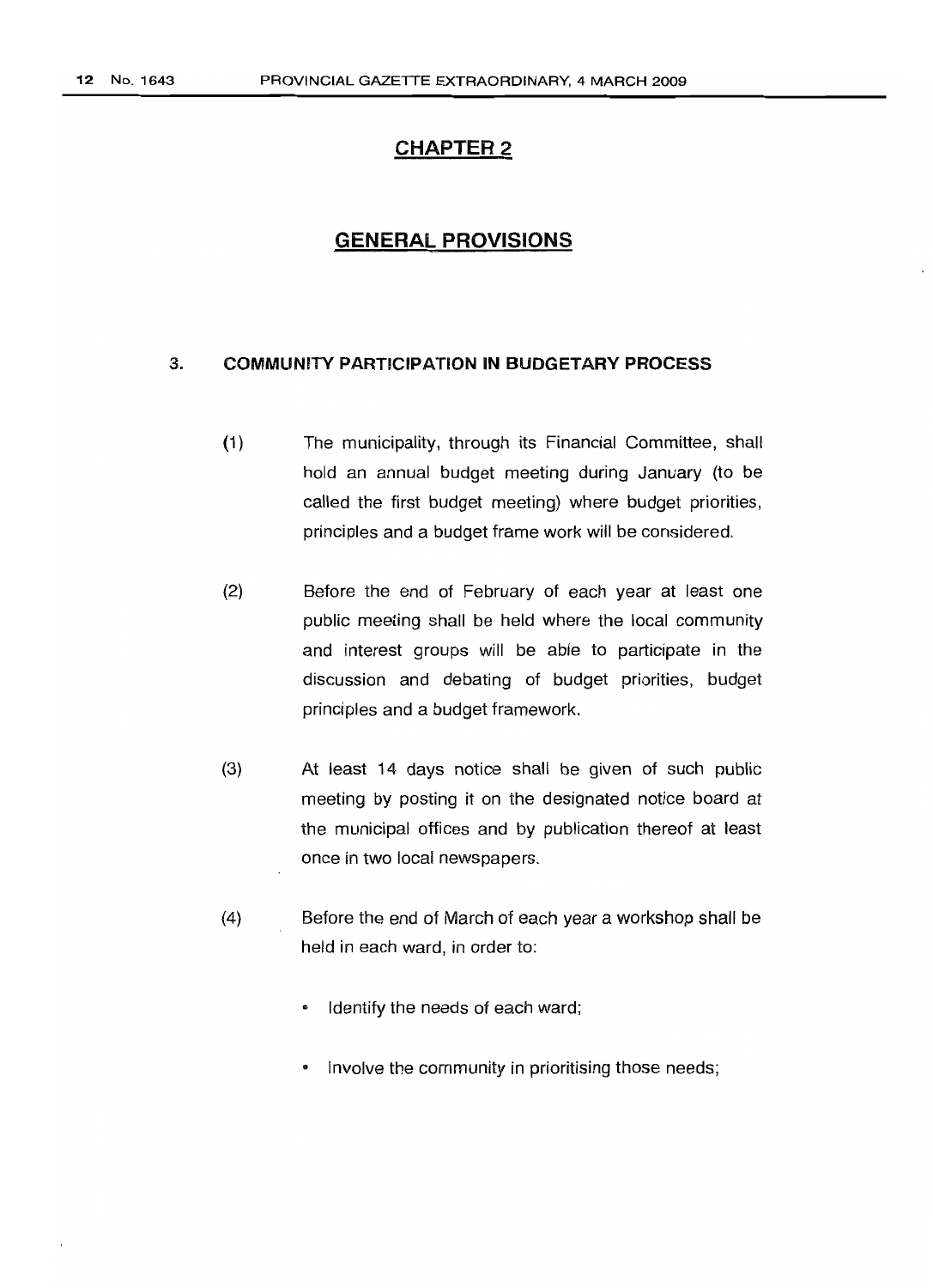- Provide information regarding the budgetary process, levels of payment and non-payment and to devise strategies regarding non-payment;
- *(Ei)* Before the end of April:
	- (I) A council workshop shall be held to reconcile the results of the first budget meeting, the public meeting and the ward workshops with council's integrated development plan.
	- (II) Council's mayoral committee shall create a draft budget.
- (B) Before the end of May of each year the draft budget shall be discussed at a second round of at least one public meeting, to be held and convened in the same manner as the first round of public meetings;
- (7) Council shall approve the final budget before the end of June of each year;
- (B) a. Council shall levy the fees, charges and tariffs in respect of services and charges by way of Council Resolution.
	- b. The tariffs and charges so payable and the date of its implementation shall be published as prescribed in the Local Government: Municipal Systems Act No. 32 of 2000, as amended.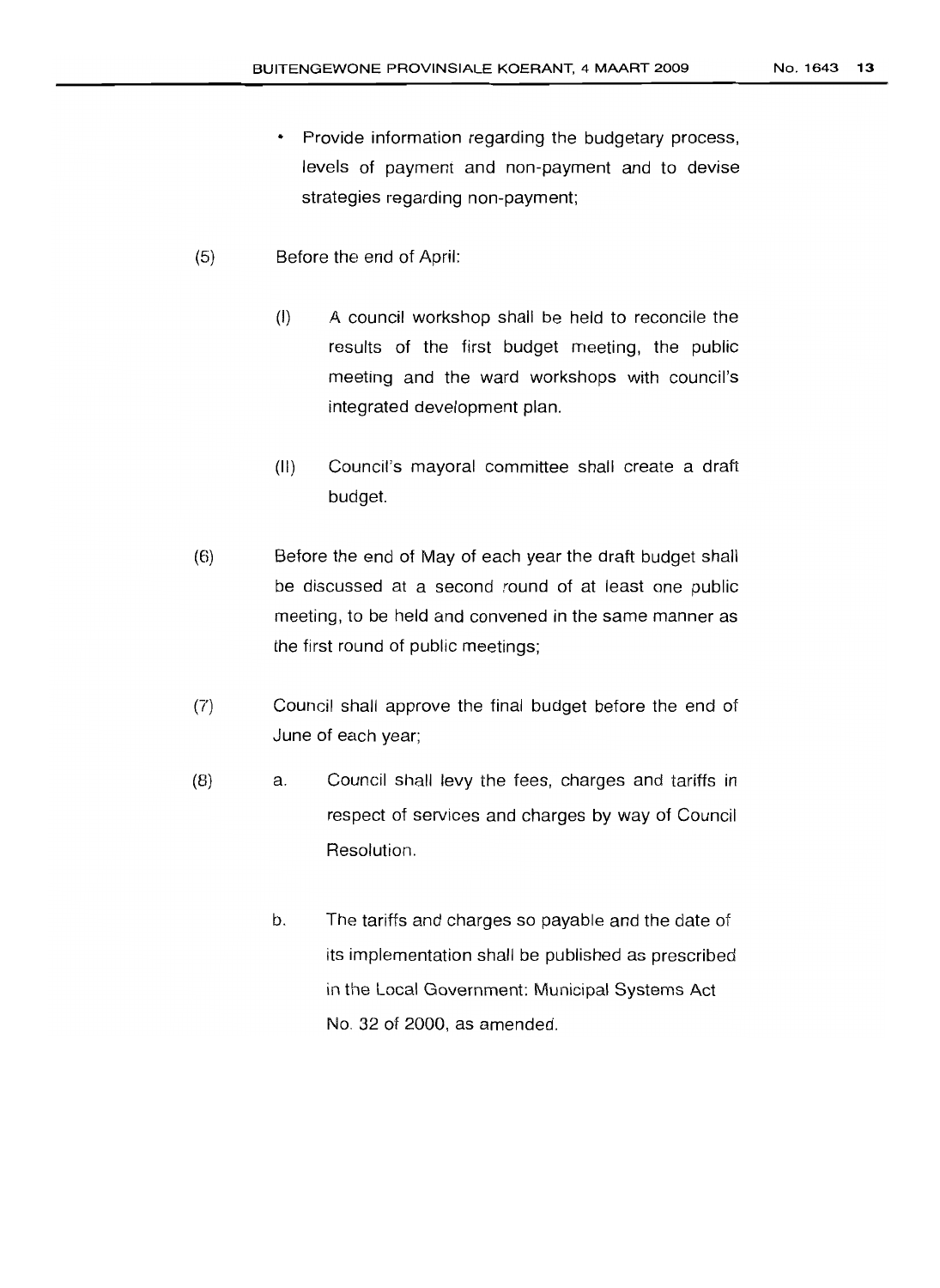- c. Such tariffs and charges may differentiate between different categories of customers, services and service standards as well as geographical areas.
- (9) The dates and procedure mentioned in this section are indicative only and are further subject to the financial and administrative capacity of the municipality.

#### 4. SERVICE AGREEMENTS

- (1) No municipal services shall be provided to any property unless a written agreement governing the supply and cost thereof has been entered into with a Service Provider subject to its administrative, logistical and financial capability.
- (2) Such agreement shall be entered into by both the owner and occupier, where applicable. The owner shall bind himself/herself as surety and co- principal debtor in favour of the Service Provider for the fulfilment of the obligations of the occupier towards the Service Provider;
- (3) The owner and occupier shall be jointly and severally liable for payment of all municipal services and charges.

It is the duty of the owner to ensure that at all times that the occupier of the premises are not in arrears with payments, but the Municipality shall, where it is the Service Provider, and within financial and human resource constraints,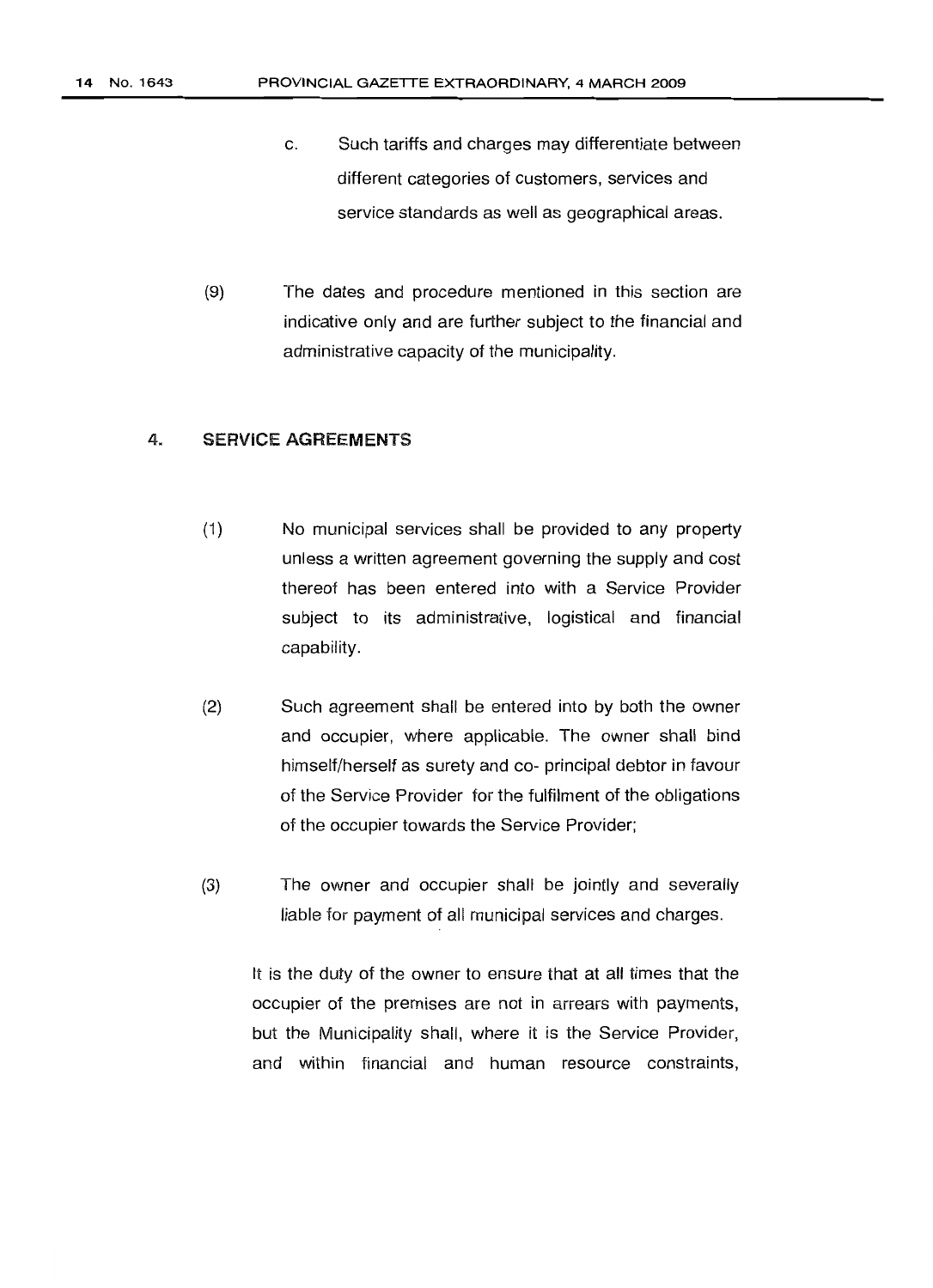endeavour to inform the owner of the performance by the occupier in terms of the agreement.

- (5) A Service Provider may require that service applications for business entities, including but not limited to trusts, companies, close corporations, partnerships, sole proprietors and voluntary associations be accompanied by any one or more or all of the following:
	- i. A resolution whereby authority to enter into the agreement is delegated to the signatory;
	- ii. The business entity's registration number or IT number, if applicable;
	- iii. The names, addresses and all relevant contact particulars of all the businesses' directors or members or trustees or proprietors or partners or executive members;
	- iv. That any one or more or all paftners/members/directors/trustees must sign as surety and co-principal debtor for the due fulfilment of all the obligations of the business entity;
	- V. That the signatory to the agreement warrants that he/she is duly authorised to do so, that all information supplied is true and correct and shall further warrant that the business is not trading in insolvent circumstances.
- (fl) Upon application for municipal services, and if so required by the Municipality, customers emanating from other municipalities shall submit the particulars of the municipal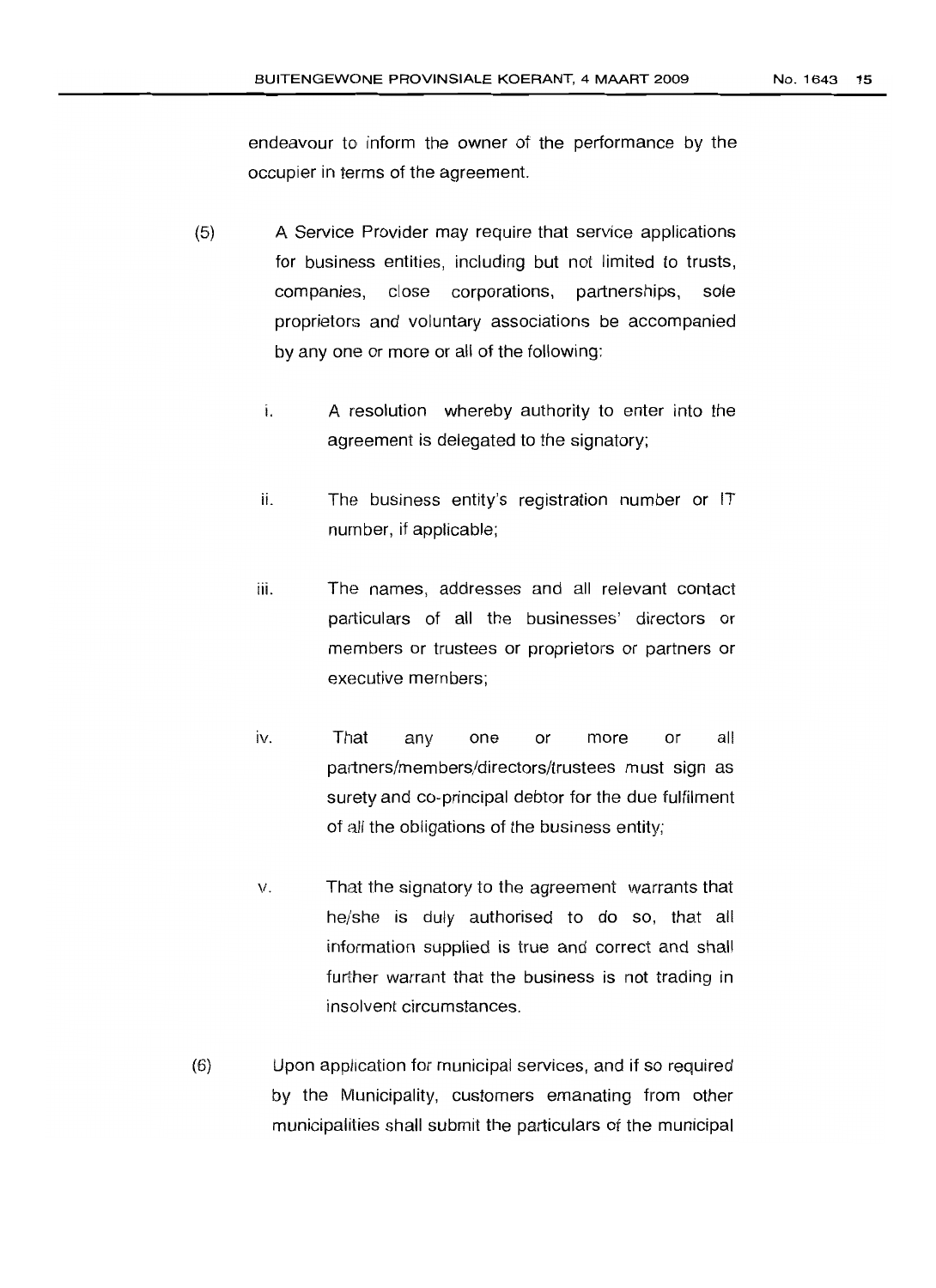account of such municipality and shall agree in writing that such other municipality may indicate whether all amounts due in respect of municipal services, surcharges on fees, property rates and other municipal taxes, levies and duties have been paid by the customer. The municipality may refuse to render any municipal services to such customer in the event of the previous account not being fully paid up or arrangements with such other municipality have been made for the payment thereof.

- (7) In the agreement customers shall warrant that all information supplied are correct and that liability is accepted for all municipal services and charges, costs of collection and interest on overdue accounts in the event of accounts being in arrears;
- (8) The address furnished in the service agreement shall constitute the domicilium citandi et executandi of the customer for the purpose of service of any process, notice, document or account.
- 9) The municipality shall provide a customer with a copy of the service agreement upon signature thereof by the municipality;
- (10) The applicant for services may be referred for a credit check as contemplated in Sections 5 (1)  $-$  5 (2) prior to signature thereof by the Service Provider.;
- (11) The application for services will only become an agreement upon signature thereof by the Service Provider.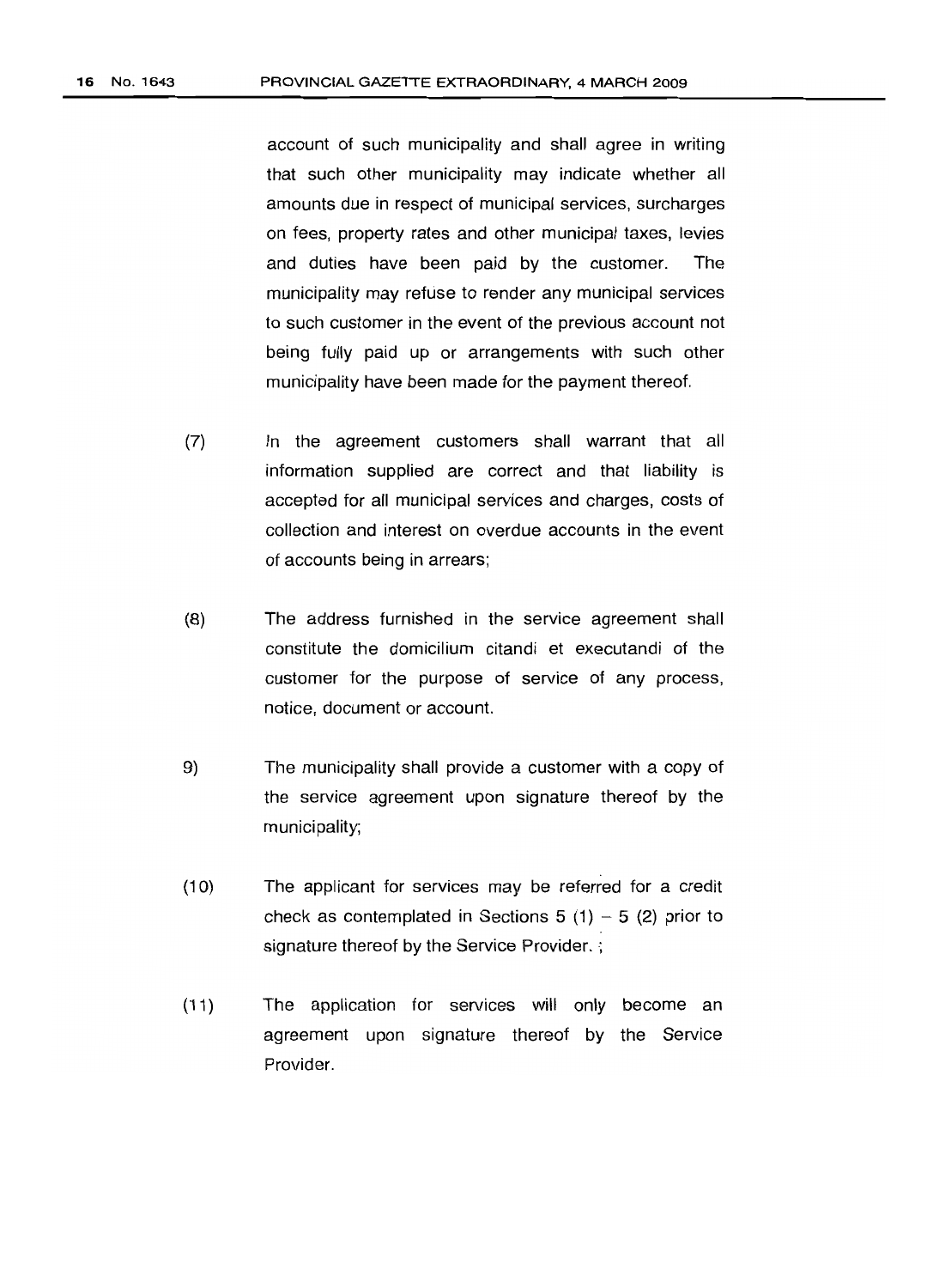- (1) If required by a Service Provider, an application for service agreements shall be accompanied with banking details, previous municipal account, particulars of trade creditors , and an applicant shall give in the application for services permission and authority to the Service Provider to verify such information in order to assess the credit risk of the applicant;
- (2) Apart from the above, a Service Provider may also make the necessary enquiries with credit bureaus and similar institutions in order to assess the credit risk.

### 6. DEPOSITS

- (1) Prior to signature of a service agreement a security deposit shall be paid by the customer.
- (2) Such security deposit shall be paid either in cash or any other means of payment acceptable to the Service Provider.
- (3) Security deposits may vary according to the credit risk of the customer as assessed by the Service Provider. ;
- (4) The municipality shall from time to time by resolution determine the criteria for the categories in terms whereof customers shall be graded as well as the amount of the deposit payable in each risk category, where the Municipality is the Service Provider.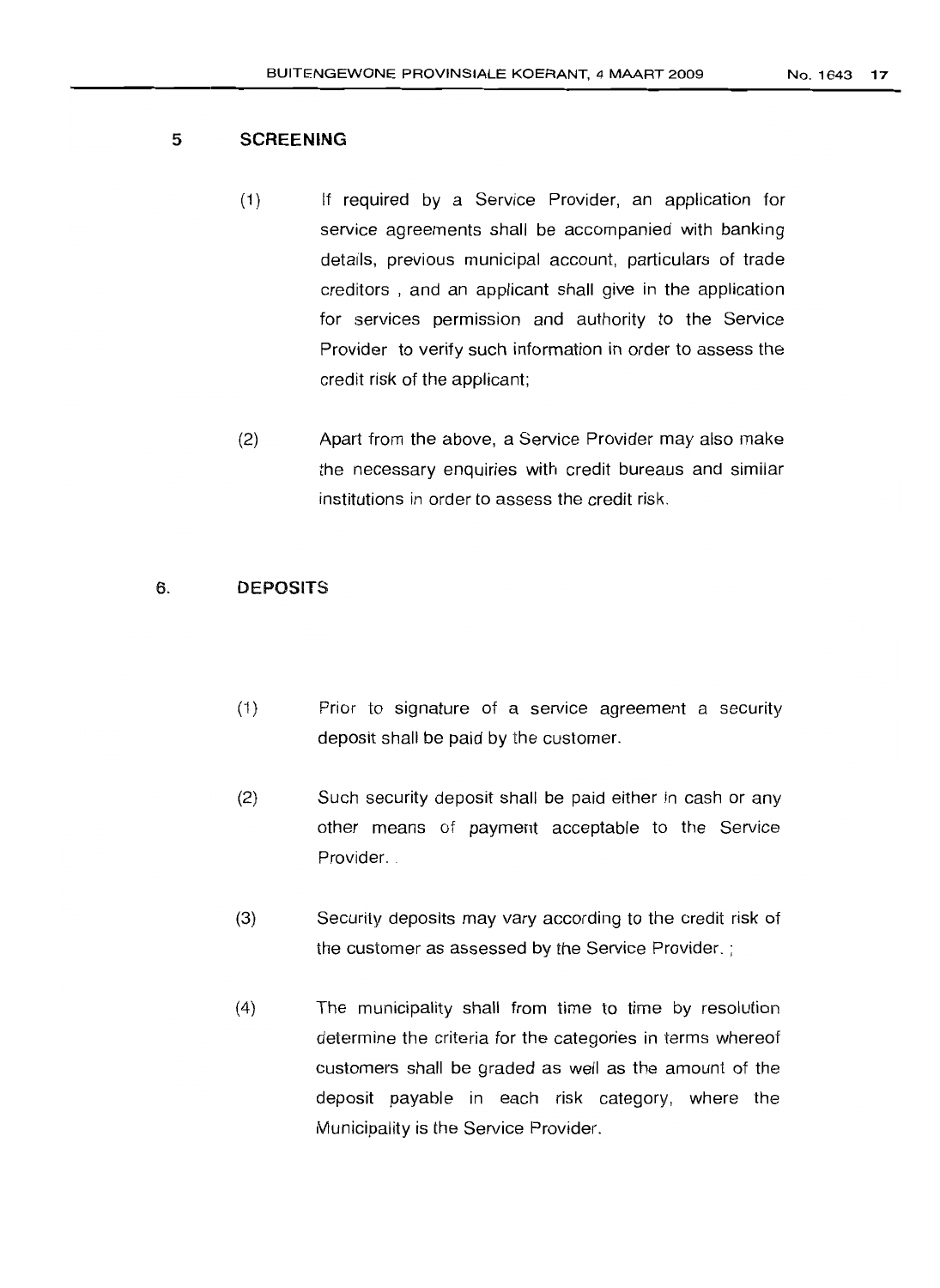- (5) The municipality shall only after consultation with the community periodically increase or decrease the deposits payable and date of implementation thereof, where it is the Service Provider.;
- (6) Upon termination of the service agreement the amount of the deposit less any outstanding amounts due will be refunded to the customer.
- (7) No interest shall be payable to the customer on deposits held by the municipality.

## 7. **ACCOUNTS AND NOTIFICATION OF ADDRESS**

- (1) In the absence of an agreement to the contrary, a Service Provider shall, within its administrative capacity and subject thereto, endeavour to render monthly accounts to the customer in respect of municipal services, and in the case of the Municipality, of charges.
- (2) Such accounts shall be posted to the address as indicated in the service agreement or to the address appearing in the records of the Service Provider as that of the customer, as the case may be.
- (3) It is the duty of the customer to ensure that accounts are received and payment effected notwithstanding the fact that it may not have been received. It shall be presumed unless proven otherwise that any such account has been timeously received by the customer.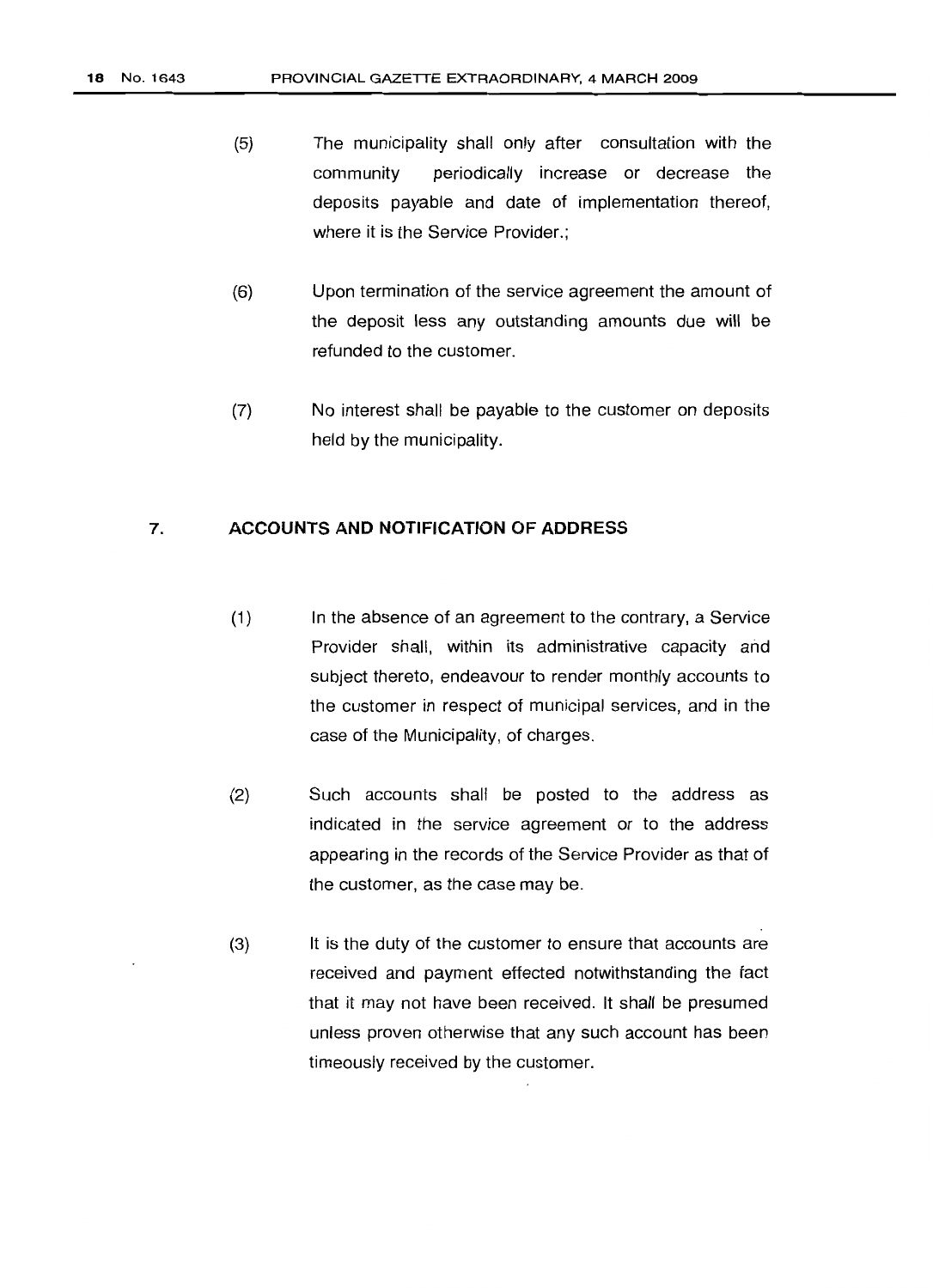- (4) In the absence to an agreement to the contrary, accounts shall be as nearly as practically possible to a period of 30 days, shall be produced in accordance with the meter reading cycle and due date shall be linked to the statement date.
- (5) Payment of an account shall be effected within 7 days of the statement date, but where the Municipality is the Service Provider, and **in** the event of monthly payment of charges, payment must be made on or before the 7th day of each month.
- (6) Where an account is not settled in full, any lesser amount tendered and accepted shall not be deemed to be in full and final settlement of such an account, even where the customer is in dispute with a Service Provider regarding an amount due.
- (7) A customer shall inform a Service Provider in writing of any change of his/her postal and physical address within 7 days of date thereof, failure of which shall render the customer liable for all tracing costs and fees and wasted costs incurred as a result of such failure.
- (8) Every owner of property shall, within 60 (sixty) days after date of promulgation of this By-Law, inform the Municipality in writing of his/her postal and physical address and furthermore of any change thereof within 7 days of such change and every purchaser of property shall within 7 days after date of registration of that property into his/her name, inform the Municipality in writing of such fact and of his/her postal and physical address. Failure to do any of the above shall constitute an offence, and such owner shall furthermore be liable for all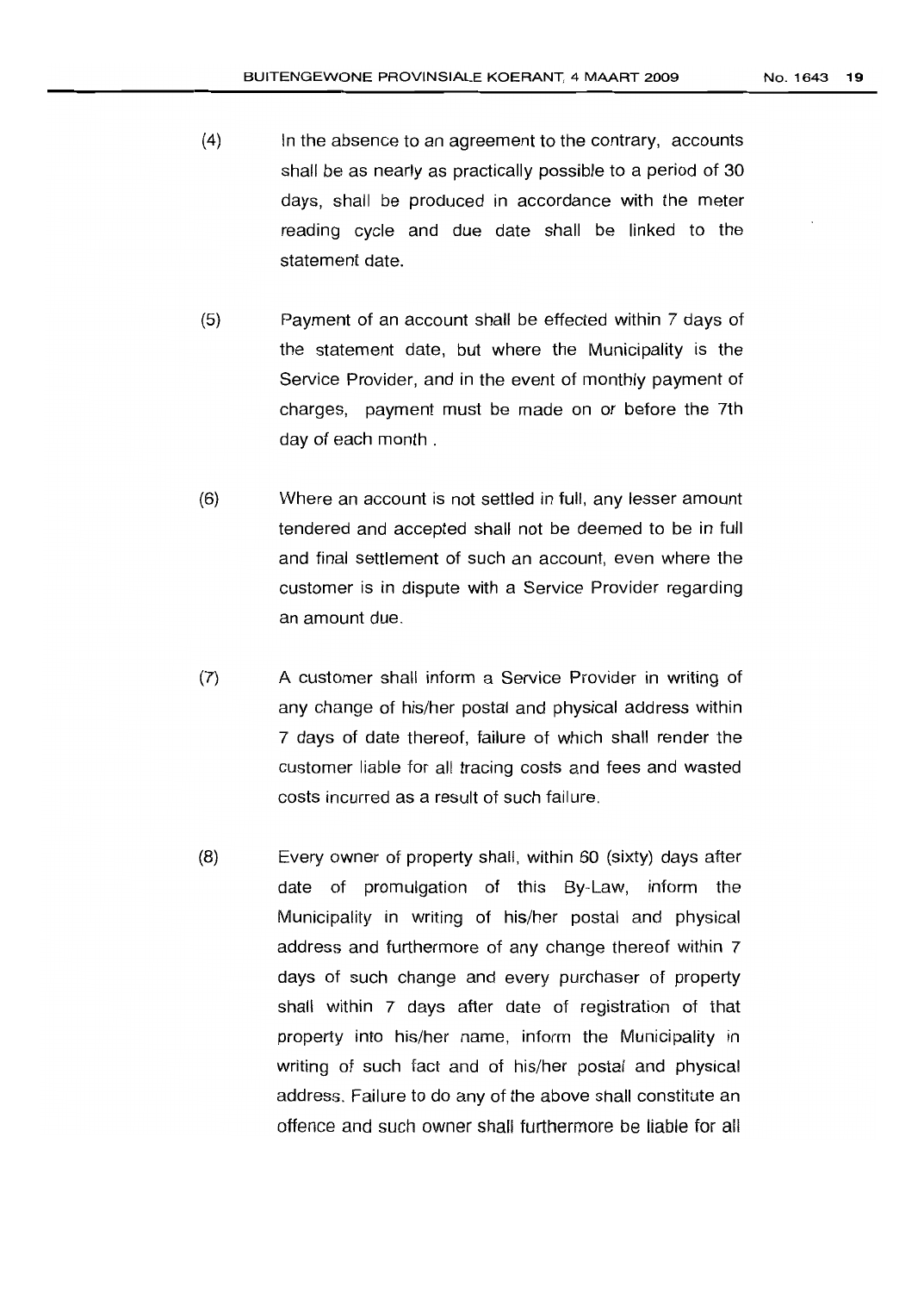tracing fees and costs and wasted fees incurred as a result of such failure.

- (9) The address of a customer as it appears in the records of the Municipality shall constitute the domicilium citandi et executandi of the customer for the purpose of the service of any process, notice, document or account.
- (10) Where any payment is made to a Service Provider by negotiable instrument such as cheque or promissory note and is dishonoured, the Service Provider:
	- (i) may recover the average bank charges incurred relating to dishonoured negotiable instruments and debit such amount against the account of the customer;
	- (ii) shall regard such an event as default on payment;
	- (iii) may refuse to accept further negotiable instruments from the drawer or customer;
	- (iv) may place such incident on the national adverse credit listing;
	- (v) and may institute legal action which may include criminal charges against the drawer.
- (11) When municipal services are discontinued and the customer applies for services at a different address, the Service Provider shall be entitled to debit the customer's new account with any outstanding amount and the customer shall be obliged to pay same.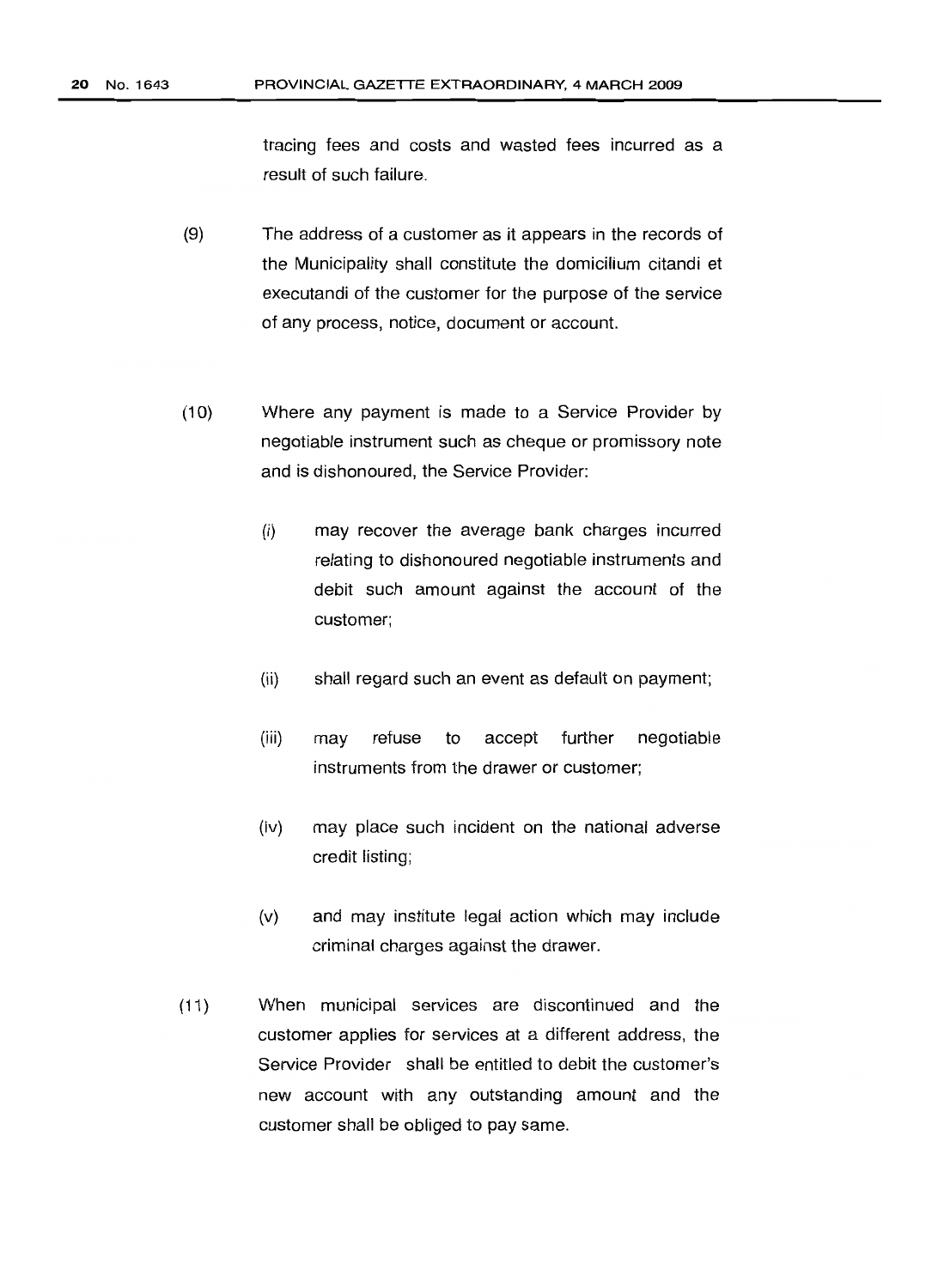- (12) The municipality shall, within its administrative capacity and subject thereto, where it is the Service Provider, ensure that customers will receive an understandable and accurate account consolidated with all municipal service costs and charges for that property, where applicable.
- (13) A Service Provider, if administratively possible, issues a duplicate account to a customer on request, against payment of the prescribed fee.
- (14) A Service Provider shall operate and maintain suitable banking and cash facilities which facilities must be reasonably accessible to all customers, subject to the municipality's administrative and financial capability of that Service Provider;
- (15) A Service Provider may allocate all payments received to any debit entry on the account and a customer who has overdue debt may not specify that the payment is for a specific portion of the account or tor a specific service or charge;
- (16) A Service Provider may, with the consent of a customer, approach an employer to deduct an agreed amount from the employee's weekly or monthly waqe/salary to pay towards arrear municipal accounts.
- $(17)$  The use by the customer of agents to effect payment to the municipality is at the sale risk of the customer. The (customer shall be liable for payment of all additional costs which is levied by the customer's agent.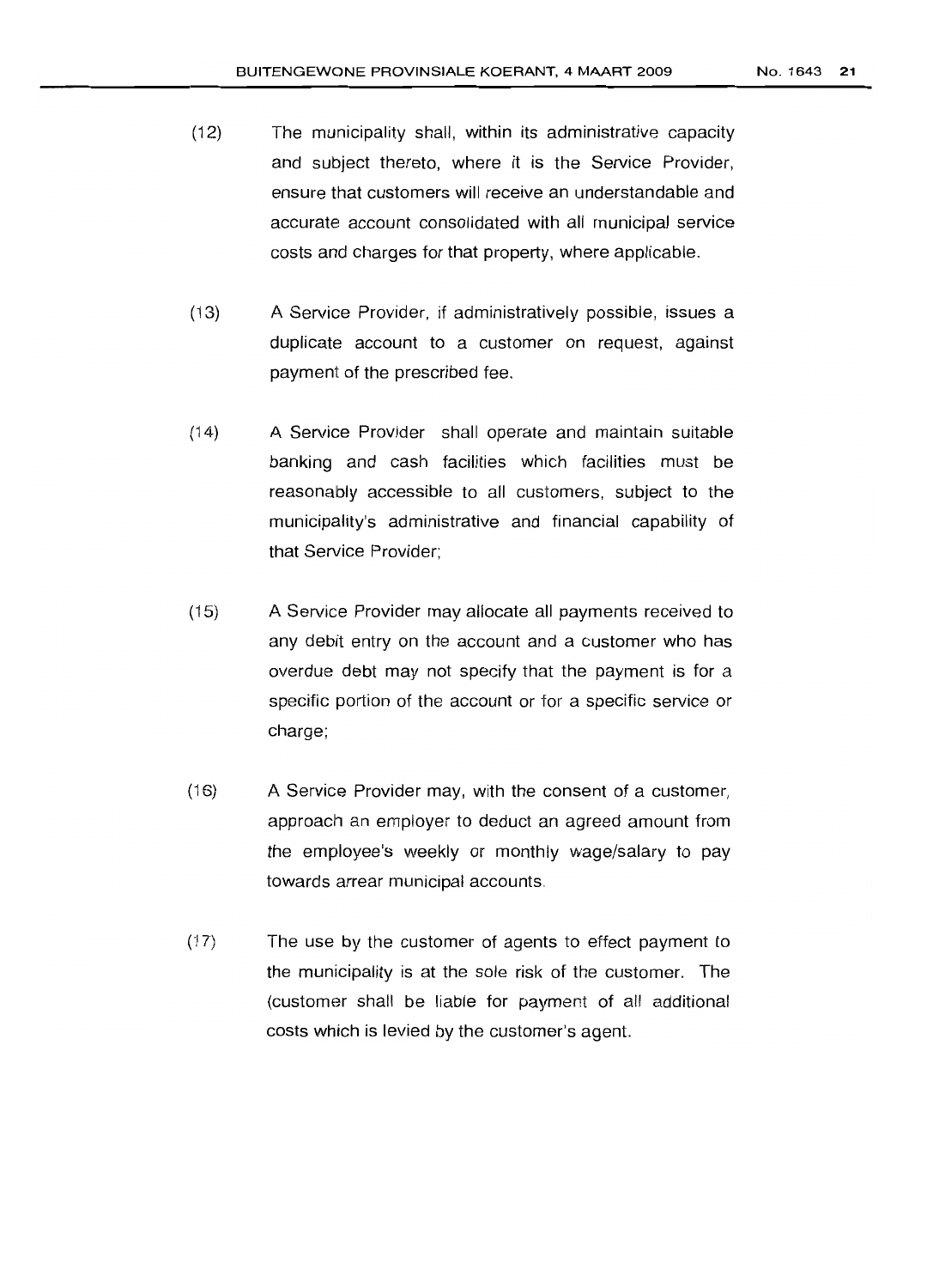#### 8. **METERING**

- (1) A Service Provider shall provide, subject to practical and financial constraints, meters to all premises, for all meter able services;
- (2) In the absence of an agreement to the contrary, and subject to practical and financial constraints all meters will be read monthly. Where a meter has not been read the Service Provider must average the consumption by debiting the account with the average monthly reading for the preceding three months, if the history of the account is available. Where no such history exists, the customer shall pay an estimate provided by the Service Provider.
- (4) When a meter is replaced, the customer shall be informed thereof in writing;
- (5) In the event of a service being metered but cannot be read due to practical, financial or human resource constraints or circumstances out of the control of the Service Provider, and the customer is then charged for an average consumption as contemplated in paragraph 8.2, the account following the reading of the meter consumption shall articulate the difference between the actual consumption and the average consumption and the resulting credit or debit adjustment.
- (6) Every customer shall give an authorised representative of the a Service Provider access at all reasonable hours to the property in order to read, inspect, install, repair or replace any meter or service connection for reticulation,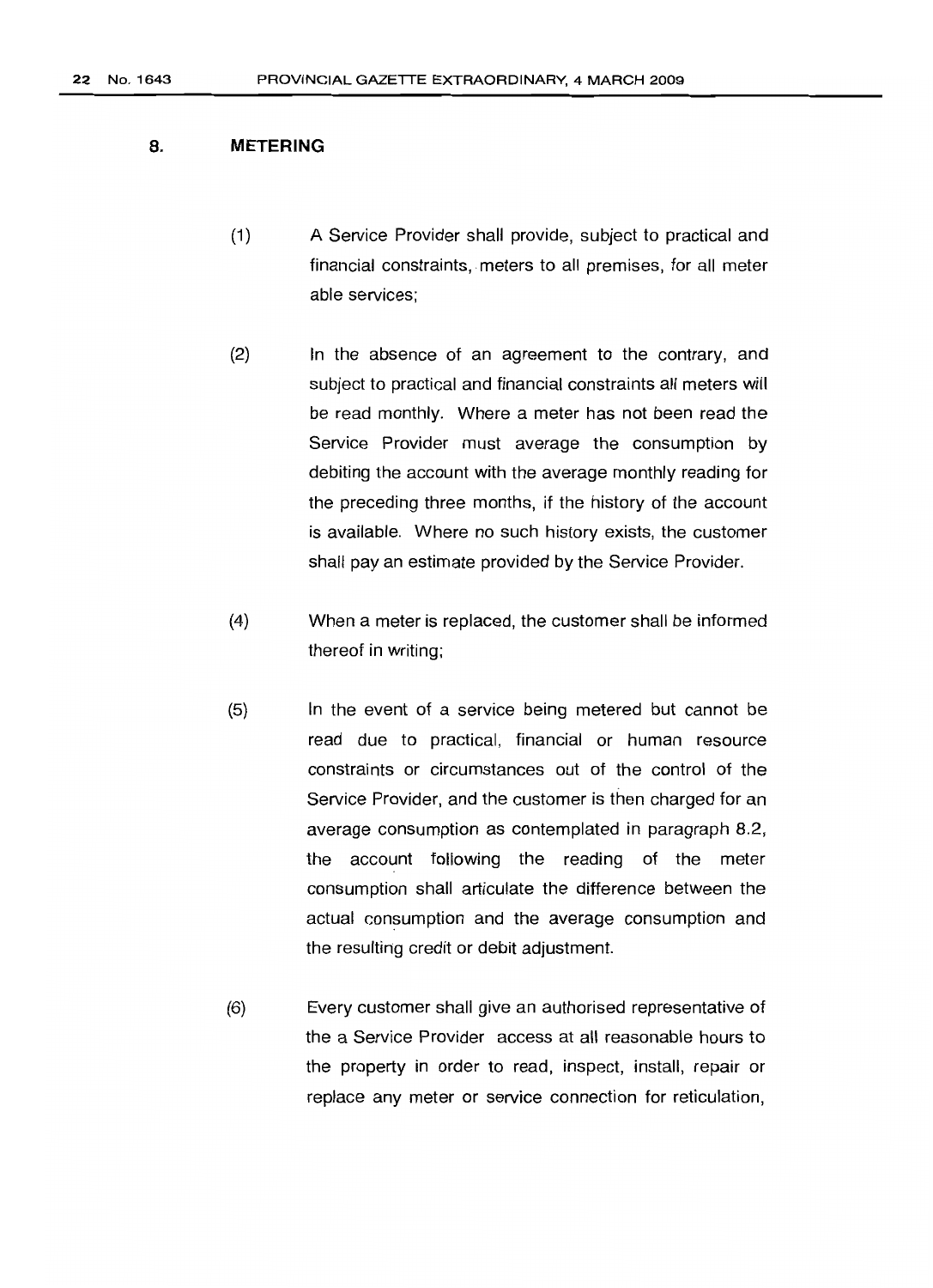or in order to disconnect, stop, restrict or reconnect the provision of any service;

- (7) In the event of access not being reasonably possible the Service Provider may relocate a meter and the customer shall be responsible for payment of the costs of such relocation;
- (8) In the event of reasonable access not being possible the Service Provider may:
	- (i) by written notice require the customer to restore access at his/her own cost within a specified period; or
	- (ii) restore access without prior notice and recover the costs thereof from the customer.

#### 9. COMPLAINTS AND APPEALS

- (1) A Service Provider shall, within practical and financial constraints establish:
	- (i) a central complaints/feedback office;
	- (ii) a centralised database in order to enhance coordination of complaints and the resolution thereof as well as effective communication with customers;
- (2) A customer may lodge a written request with the Service Provider for recalculation of an account, or testing of a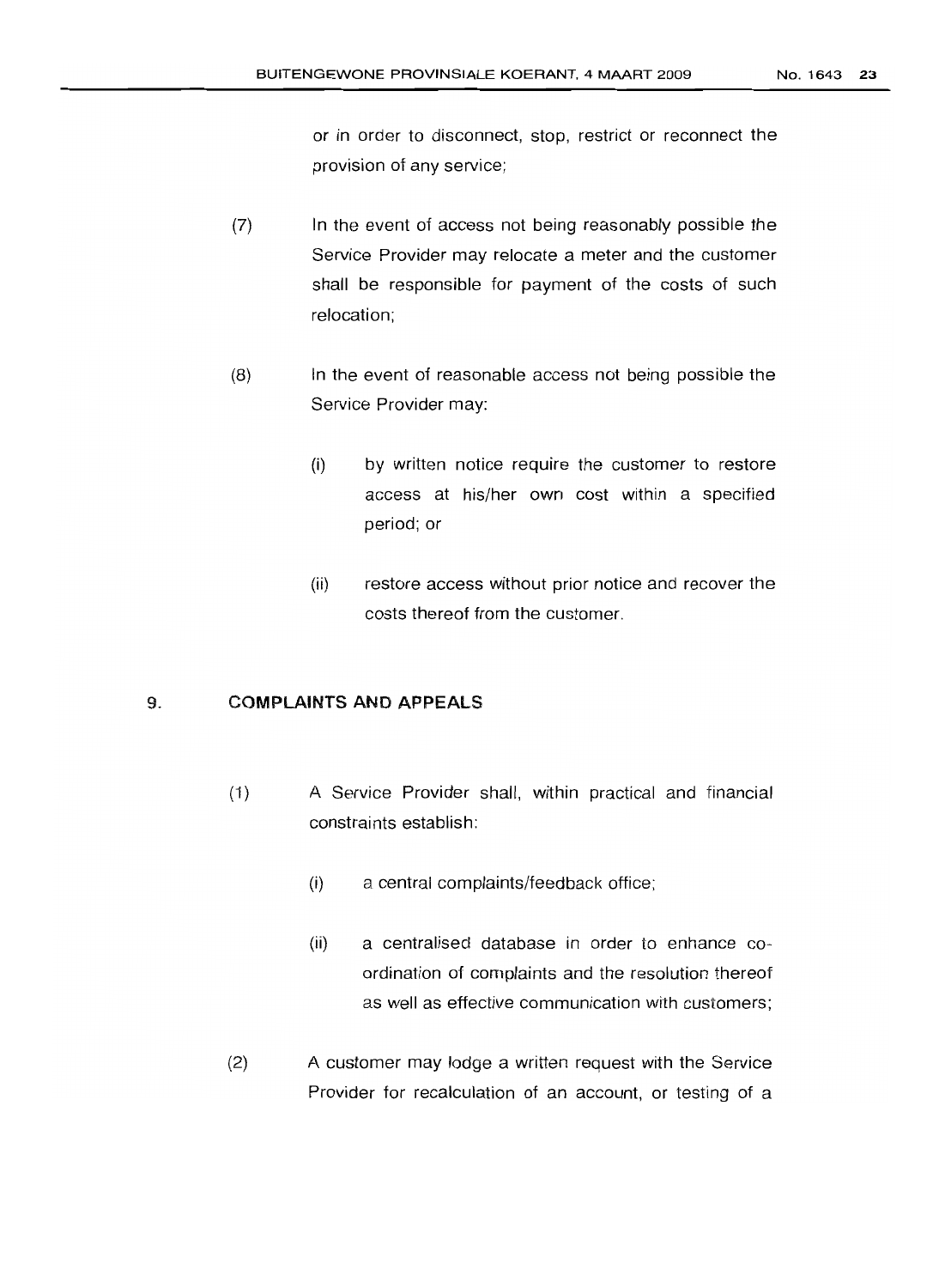meter if such customer is of the opinion that the account rendered is inaccurate or such meter is defective.

- (3) Such a request must contain full personal and/or business particulars of the customer, the relevant account number, direct contact number, address and any other particulars required by the Service Provider.
- (4) Pending the outcome of the request, the customer must pay an amount equal to the average of the monthly total of the preceding three month's accounts where history of such an account is available. Where no such history is available the customer shall pay an estimate provided by the Service Provider, not later than the date due for payment thereof;
- (5) Failure to make interim payments as contemplated herein will render the customer liable for disconnection of the services.
- (6) Upon receipt of the request, the relevant Service Provider shall give a written acknowledgment thereof, investigate the matter and inform the customer in writing of the outcome of such investigation, and shall give reasons for its decision.
- (7) Any adjustment to the customer's account as a result of the investigation shall be made within one month.
- (8) Upon receipt of the decision of the Service Provider the customer may lodge an appeal against the decision by furnishing it, together with reasons, within 21 days after communication of the decision to the Service Provider, and in the case of the Municipality, to the municipal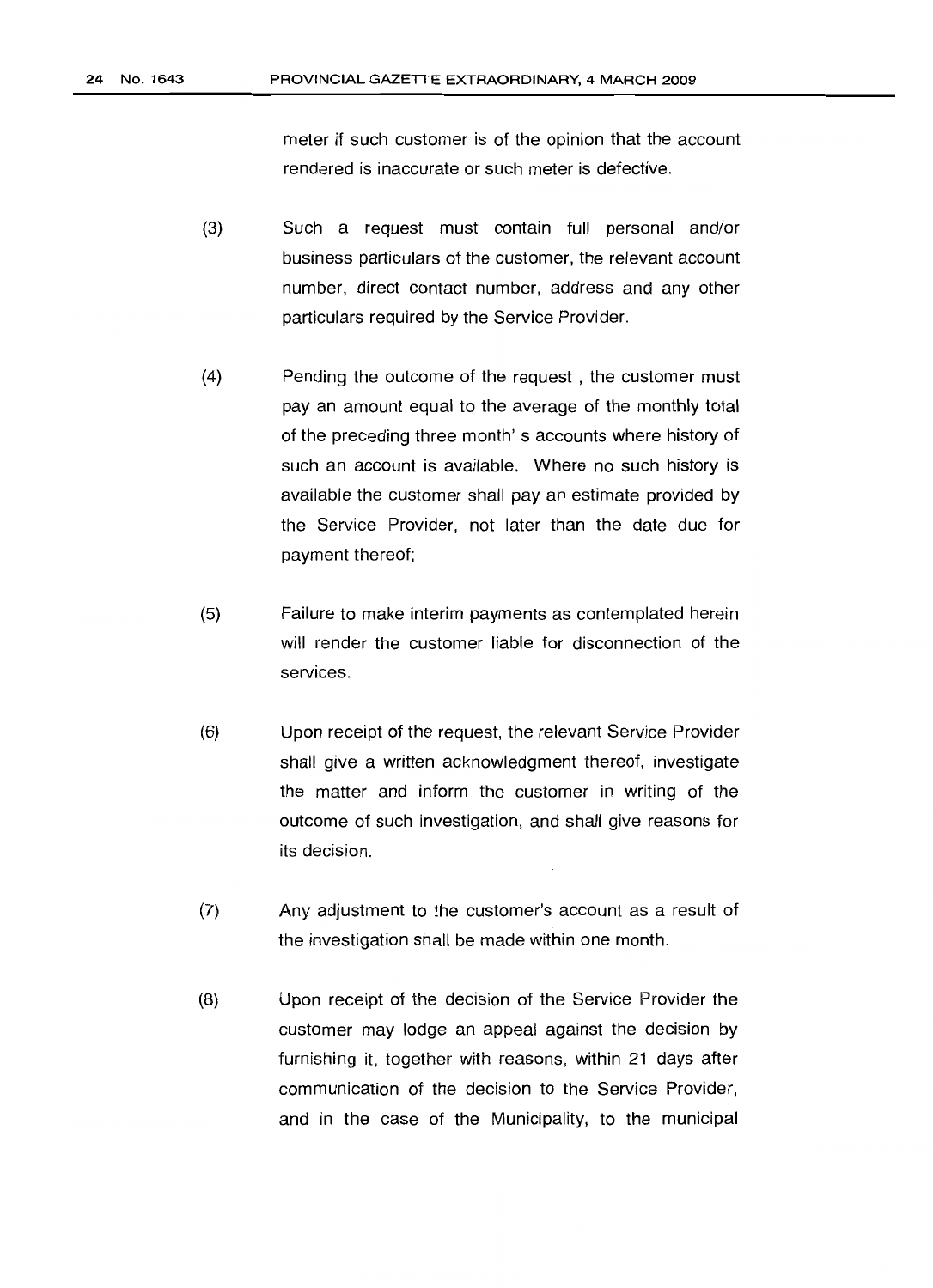manager. The Service Provider or the municipal manager, as the case may be, shall commence with the appeal within six weeks and shall decide the appeal within a reasonable period. The decision of the Service Provider shall be final and it may proceed with credit control and debt collection measures provided for in this By-law after the customer has been notified of the outcome of the appeal

- (9) No dispute, enquiry or complaint will be reconsidered after the outcome thereof has been communicated to the customer.
- (10) If the customer is not satisfied with the outcome of the complaint, the customer must first pay the amount in dispute under protest before approaching a court of law for the necessary relief.
- (11) Under no circumstances may the payment of any amount be withheld as a result of any dispute or perceived dispute and the Service Provider may in such an event proceed with debt collection mechanisms as provided for in this By- Law.

## 10. **CUSTOMER ASSISTANCE**

#### (1) Incentives

- (i) A Service Provider may from time to time implement incentives to promote prompt payment of accounts.
- (2) **Rate rebate**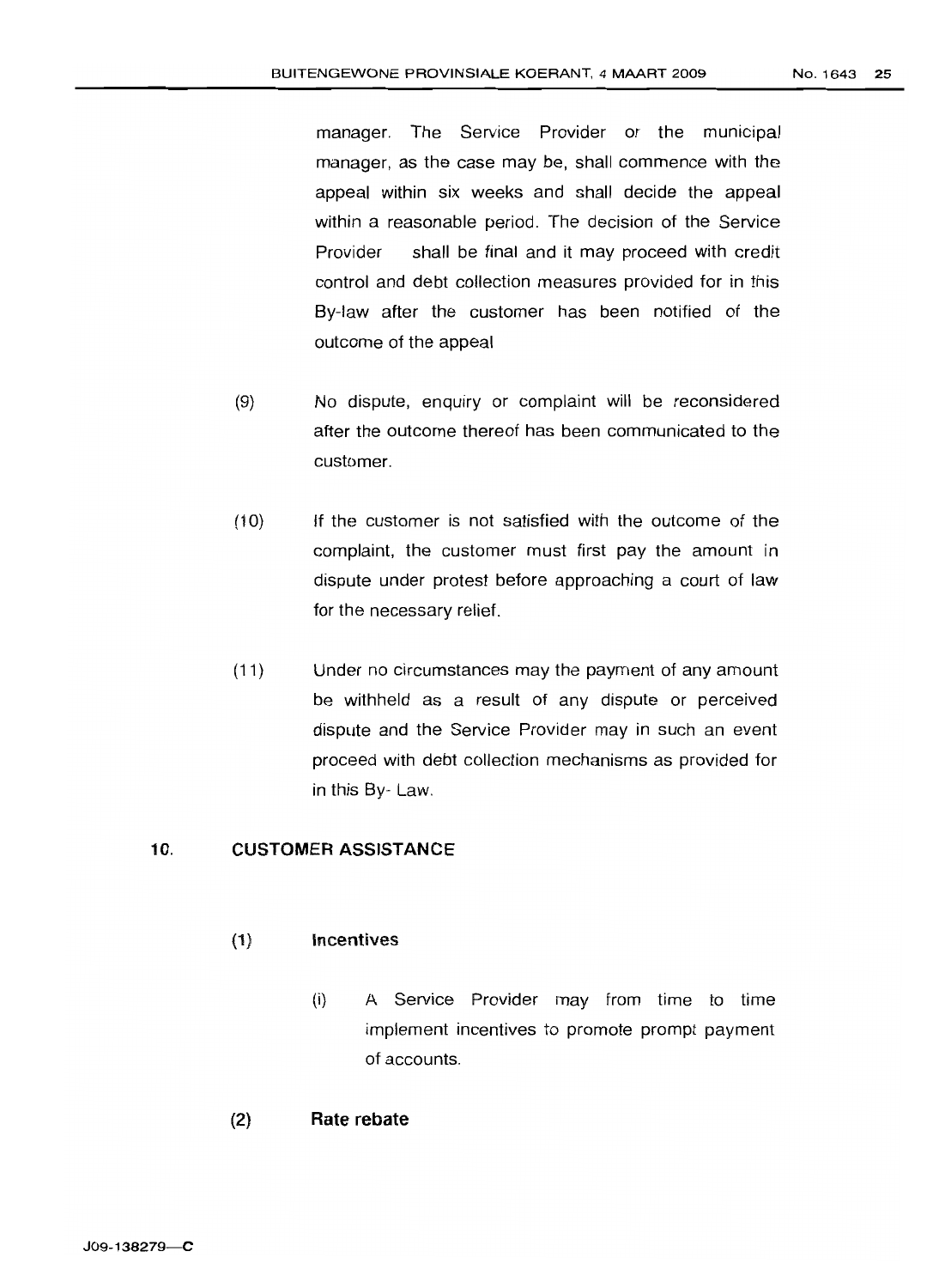- (i) Properties used exclusively for residential purposes may qualify for a property rate rebate as determined annually by the municipality by resolution subject to the following:
	- (a) only customers receiving old-age pensions or state disability grants are eligible for a rebate;
	- (b) application for a rebate must be made in writing annually to reach the chief financial officer on/or before 30<sup>th</sup> June;
	- (c) The applicant must be the registered owner of and residing on the property;
	- (d) The subletting of any portion of the premises, the taking in of boarders or tenants or any children or family members being employed and living on the property shall disqualify the applicant for a rebate;
	- (e) The applicant should not own any other immovable property;
	- (f) The property must be readily accessible to municipal staff for purpose of carrying of inspections during reasonable hours.

### (3) Settlement arrangements

3.1 Notwithstanding any arrangement for payment as contemplated herein, a Service Provider may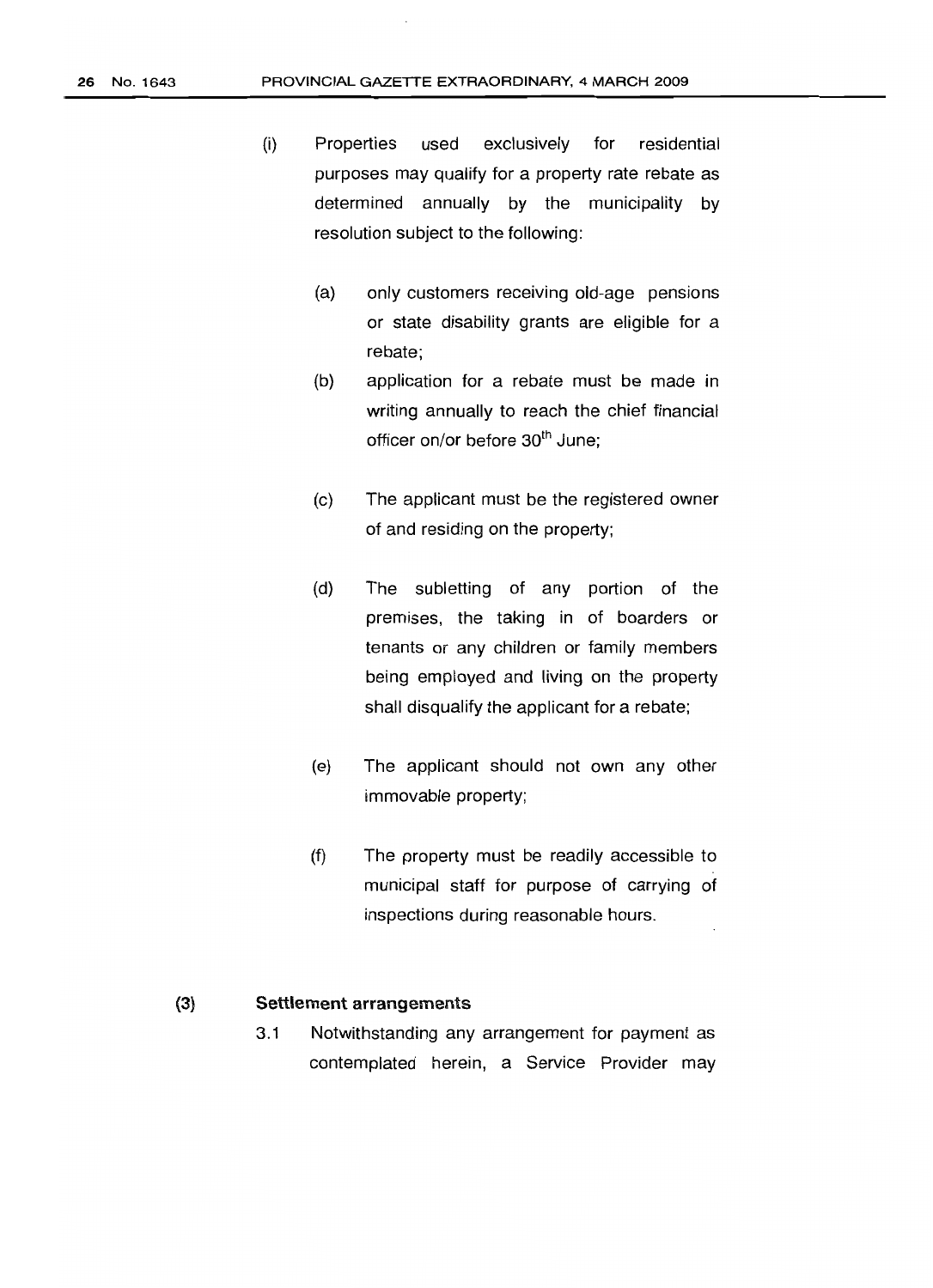restrict and/or discontinue the provision of services as provided for in this By- Law.

- 3.2 A Service Provider may enter into an arrangement with a customer if such customer is unable to, on good cause shown, to pay his/her account, and may require that the customer shall:
	- (a) sign an acknowledgement of debt;
	- (b) sign consent to civil judgment;
	- (c) consent to a garnishee order/emolument order/stop order (if he/she is in employment)
	- (d) acknowledge that interest will be charged at the prescribed rate and in a manner determined by the Service Provider from time to time;
	- (e) not fall into arrears with payment of the current portion of the account.
	- (f) sign an acknowledgment that, if the arrangement is defaulted on, the full outstanding balance will then immediately become due and payable, that no further arrangements will be entered into and that disconnection of water and/or electricity will continue and that legal proceedings will be instituted for recovery of all arrear amounts and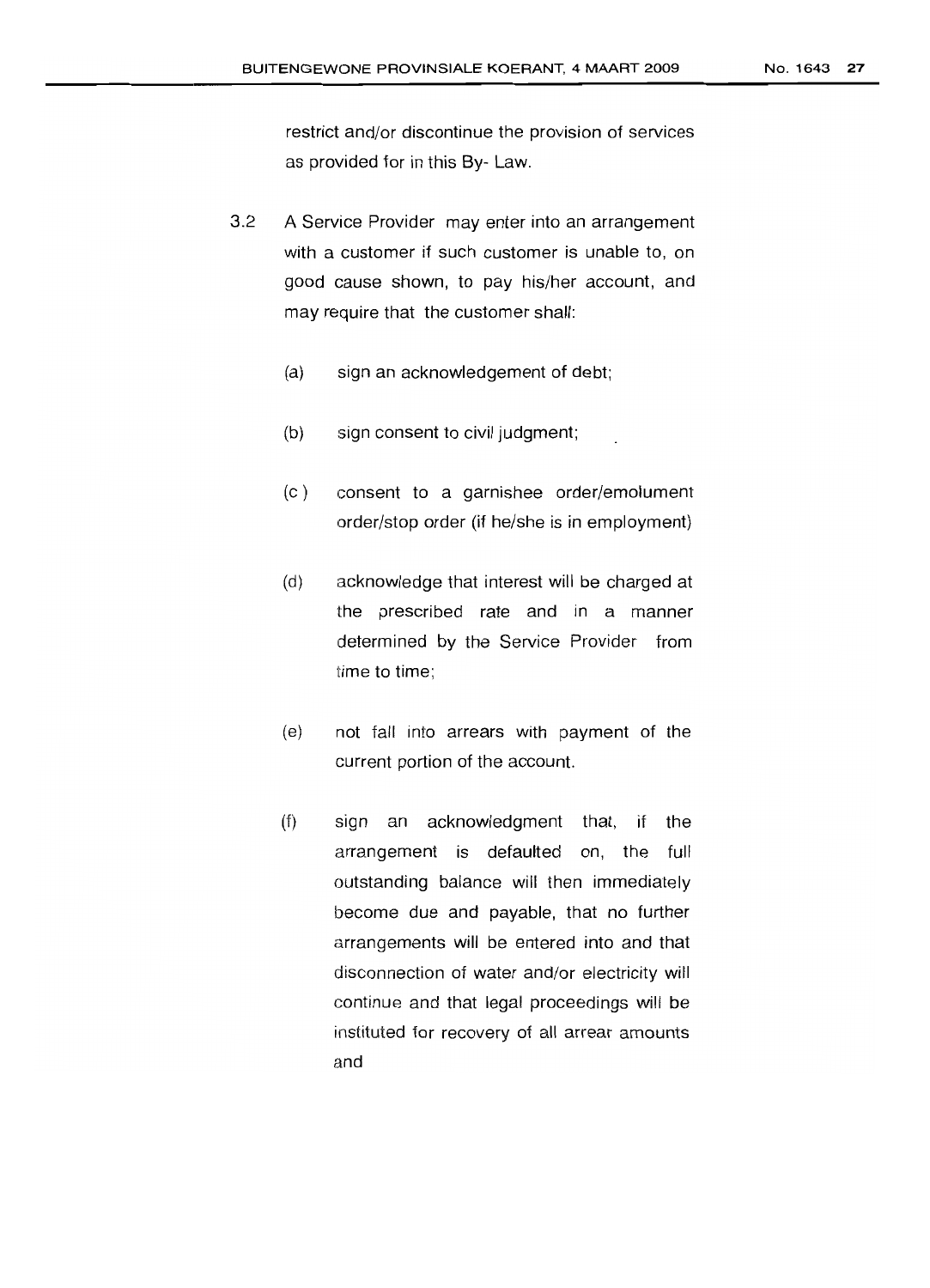- (g) the owner or his/her agent consents to such arrangement in writing.
- 3.3 In the event of a customer being in arrears pertaining to an account and seeking an arrangement for the payment thereof, the Service Provider may in its discretion convert the electricity meter to a prepayment meter and the cost of such conversion together with such arrears, shall be paid off either by:
	- (a) adding it to the arrears account and repaying it over the period agreed upon; or
	- (b) adding it as a surcharge to the prepaid electricity costs and repaying it within the agreed period with each purchase of services until the debt is liquidated.
- 3.4 The Service Provider may raise the security deposit payable in the event of an arrangement being sought or where a customer is in default in terms of such an arrangement;
- 3.5 The customer must prove levels of income, if the Service Provider requests same, and all arrangements shall be made subject to periodic review.

#### (4) **Instalments**

Customers and property developers will be given the opportunity to pay property rates and service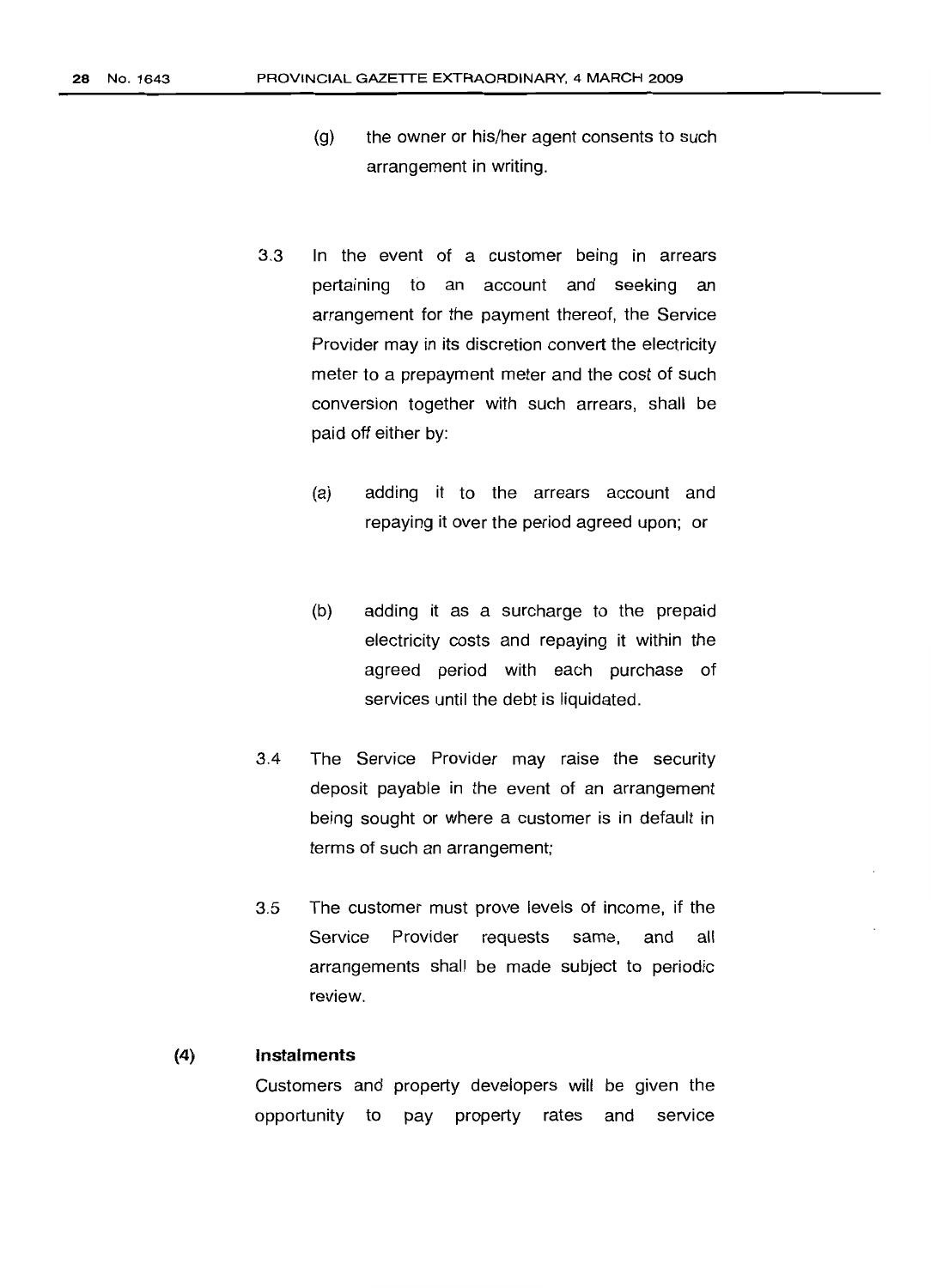contributions in instalments, as determined by the municipality from time to time subject thereto that such period shall not exceed 12 months.

### **(5) Tenders**

It shall be a condition of the awarding of all tenders for the provision of services or delivery of goods that the tenderer, its directors, owners, trustees, members or partners have paid all accounts pertaining to each and every such tenderer, director, owner, trustee, member or partner or that suitable arrangements for payment thereof have been made, which arrangement shall include the right to set-off in the event of non compliance of such arrangement.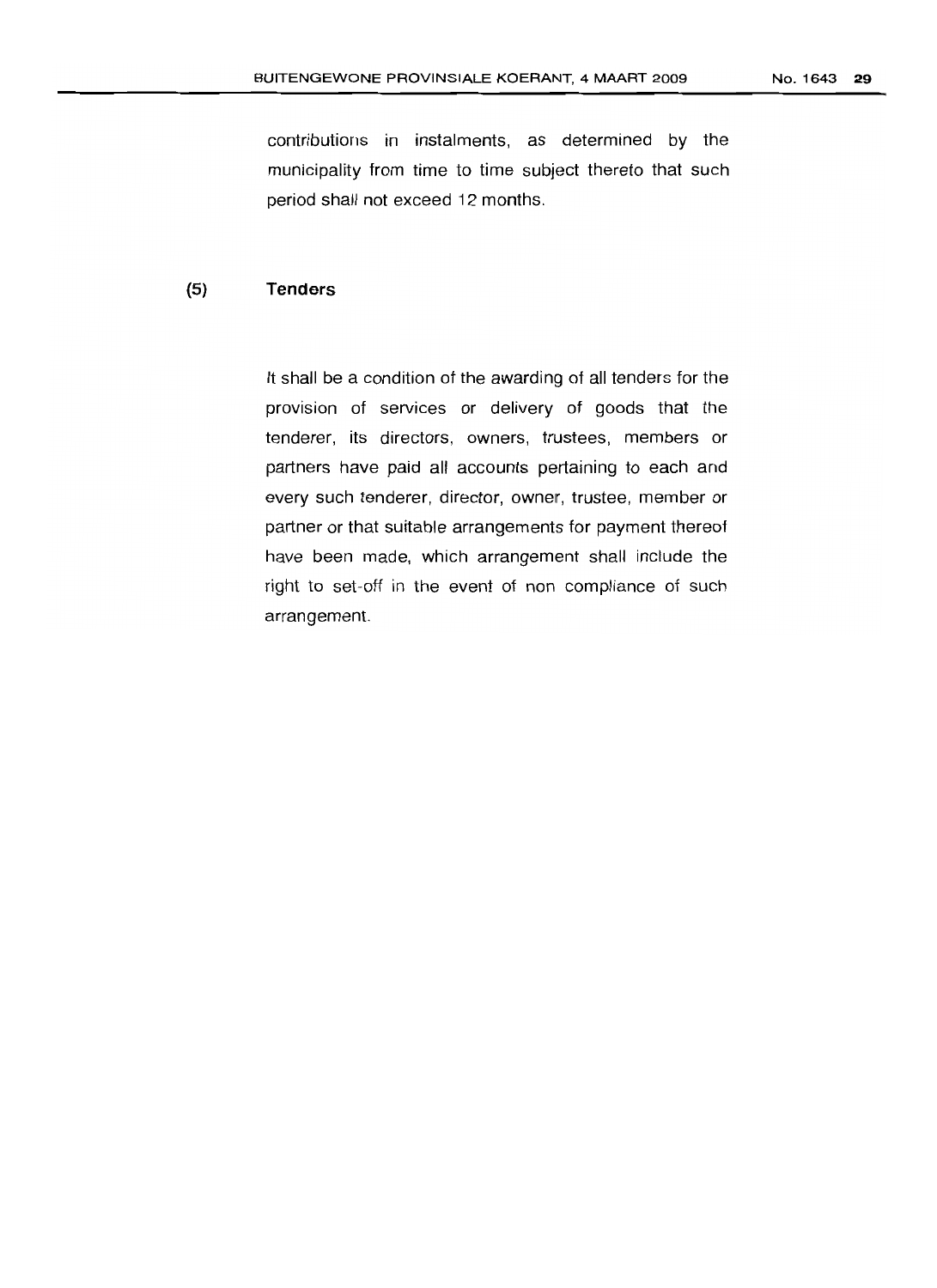# **CHAPTER 3**

# **INDIGENT SUPPORT**

- 10. The municipality shall render support to indigent owners of property, who, due to a number of socio-economic factors are unable to make a full monetary contribution towards services provided by the municipality;
- 11. For an owner to quality to be indigent, such owner must comply with the following requirements:
	- 1. the applicant must be over 18 years of age;
	- 2. the total household income of all occupants must be less than an amount determined by the municipality, which amount shall be annually adjusted by the municipality;
	- 3. the applicant must have an active account with the municipality;
	- 4. the applicant may not own more than one immovable property.
	- 5. The applicant must reside on the property.
- 12. The applicant must apply on the prescribed application form only at service centres designated as such and situated within his/her respective area, together with the following documentary proof: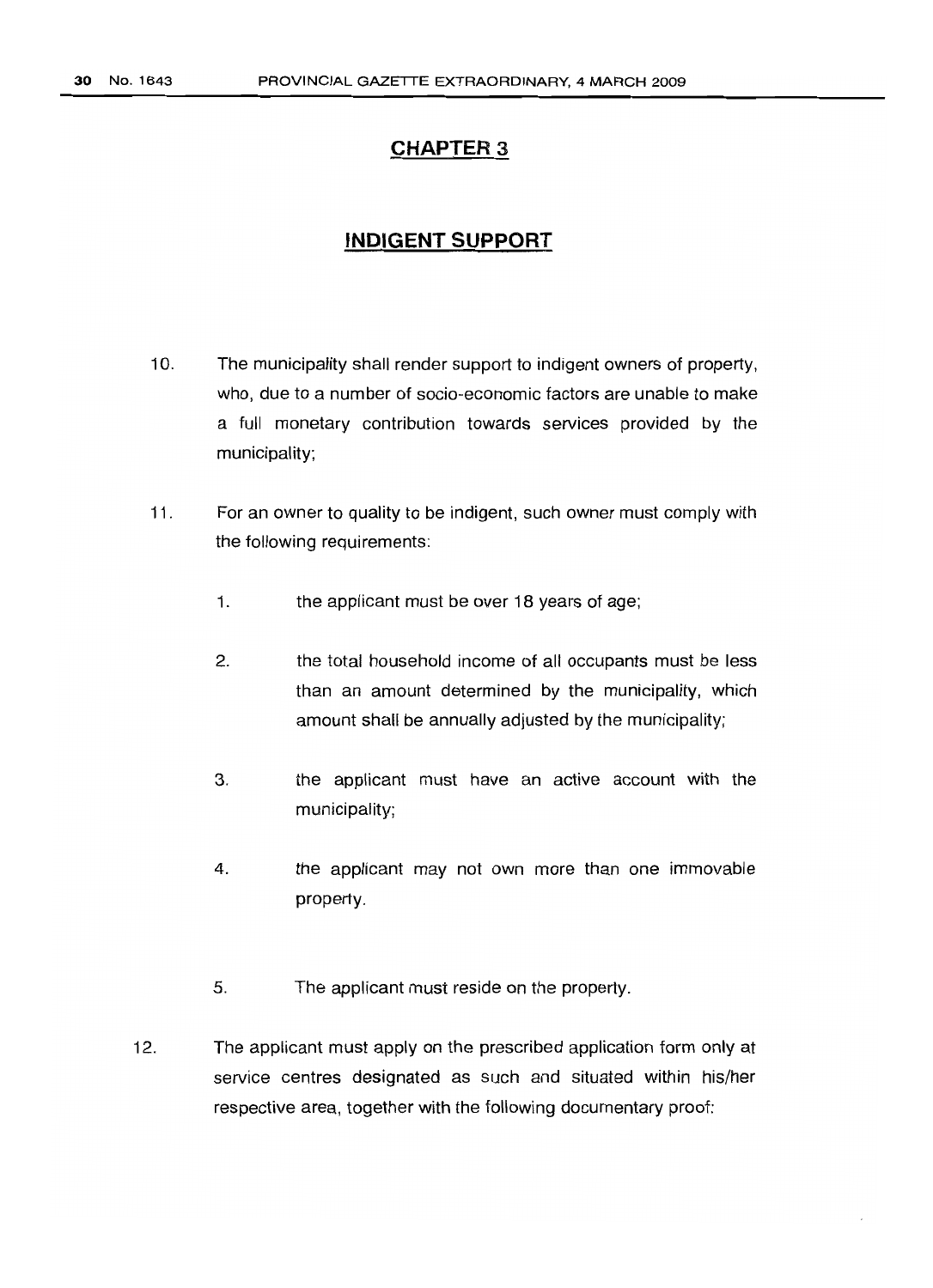- (1) applicant's identity document;
- (2) latest municipal account and proof of ownership;
- (3) documentary proof of total monthly income of the household to the satisfaction of the municipality, including, but not limited to LlIF card, salary advice, letter from an employer and bank statements.
- (4) an affidavit to the effect that al the information supplied is true and correct and that the total income of the household from all sources has been declared;
- (5) Recommendation by the applicant's ward councillor.
- 13. The municipality may appoint inspectors who shall be entitled to visit the applicant's premises in order to verify the correctness of the information provided in the application form, to record any changes in circumstances and make recommendations for approval, disapproval or disqualification of an application.
- 14. The application together with the inspector's recommendation shall be submitted to an indigent committee. Such indigent committee shall be a sub-committee of the finance committee of the municipality;
- 15. The indigent committee shall approve, disapprove or disqualify the application and in the event of an application being approved, determine the subsidy amount to be granted;
- 16. The indigent committee's decision shall be final and binding;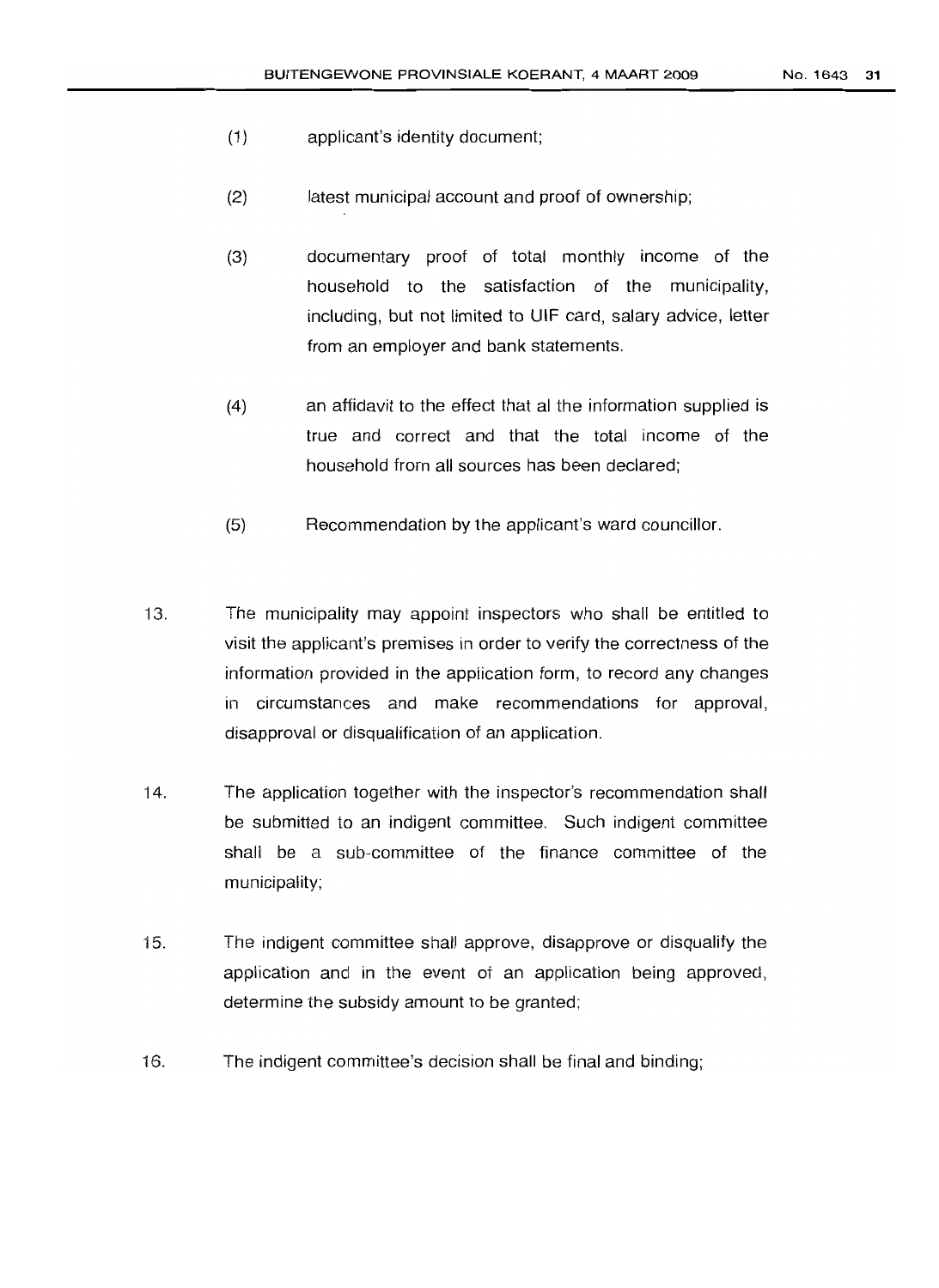- 17. An applicant must reapply for indigent support on an annual basis;
- 18. The reapplication for indigent support shall not be approved if the account pertaining to the use of water and/or electricity in excess of the free water and electricity consumption is not paid up to date;
- 19. The municipality shall inform all applicants in writing about the outcome of the application. In the event of the application being approved, the applicant shall be informed of the date of commencement and date of termination of the subsidy, with no guarantee of renewal;
- 20. An owner who receives indigent support shall immediately request the cessation of the subsidy if his/her circumstances have changed to the extent that he/she no longer complies with the requirements for indigent support.
- 21. Subsidies shall only be granted in respect of property rates and refuse removal. Water, sanitation and electricity consumption shall not be subsidised.
- 22. Indigent customers may be required to revert to prepayment meters. In such an event the municipality may, in its sole discretion decide that the cost thereof shall be met either by:
	- (1) a surcharge on the coupon cost;
	- (2) cash payment by the indigent customer; or
	- (3) be regarded as part of the subsidy grant.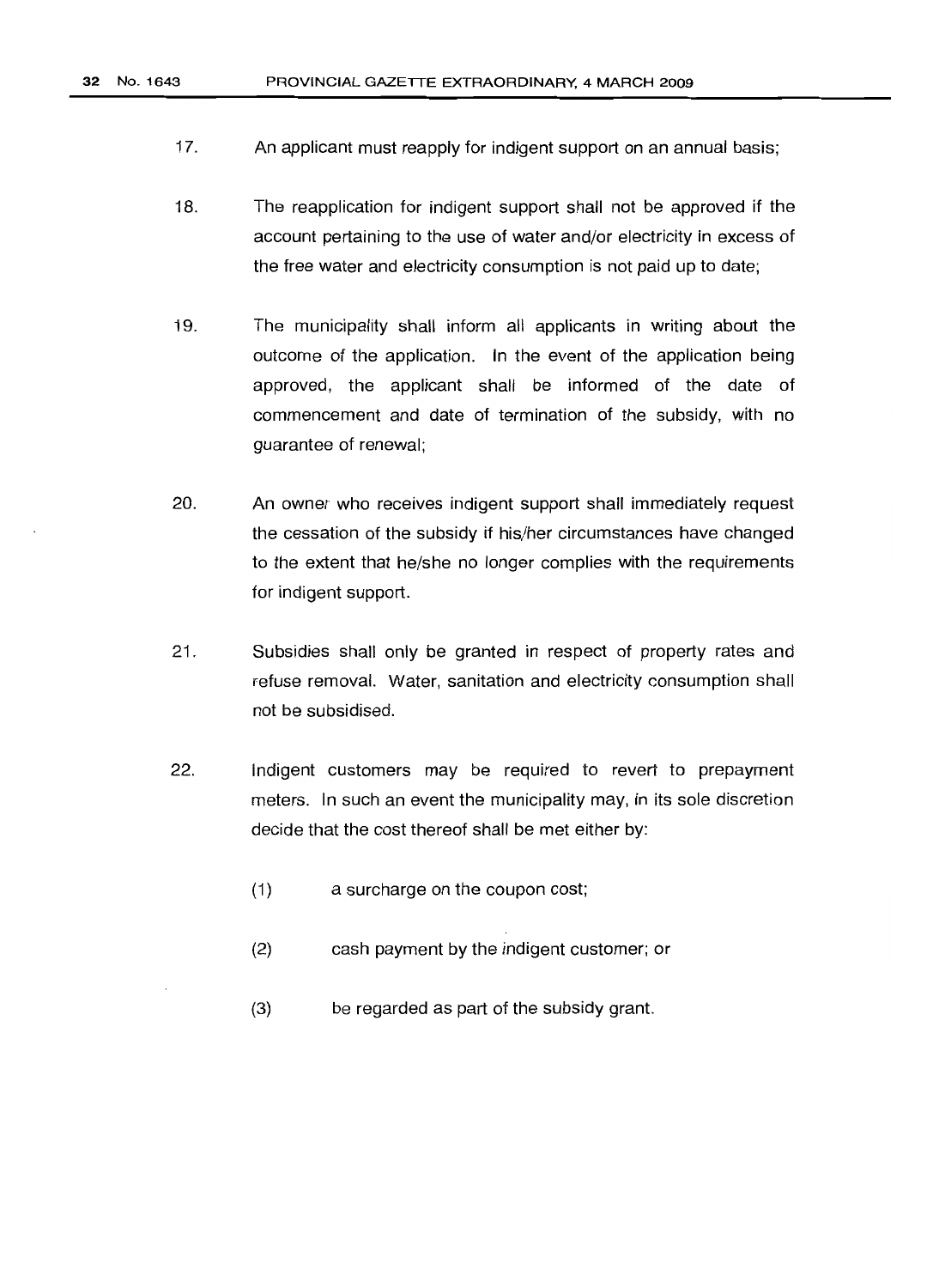- 23. The municipality may differentiate between the amount of subsidies granted and may categorise indigent customers into various categories, but may not unfairly discriminate against customers.
- 24. If an indigent customer's consumption or use of a municipal service is less than the subsidised service or free basic service the unused portion may not be accrued by the customer and the customer shall not be entitled to cash or a rebate in respect of the unused portion.
- 25. Indigent support shall automatically terminate:
	- (1) upon death of the indigent customer;
	- (2) when the indigent customer disposes of his/her immovable property;
	- (3) when the indigent customer's circumstances change or indigent criteria for approval changes to the extent that the indigent customer no longer qualifies for indigent support;
	- (4) when the indigent customer no longer resides on the property
	- (5) If an indigent customer fails to pay the account in excess of the subsidy service pertaining to water and/or electricity or fails to honour any arrangements made by him/her for payment of the outstanding account; and
	- (6) It is discovered that the information supplied by the indigent customer was false, in which event all subsidies granted to the indigent customer shall reversed retrospectively.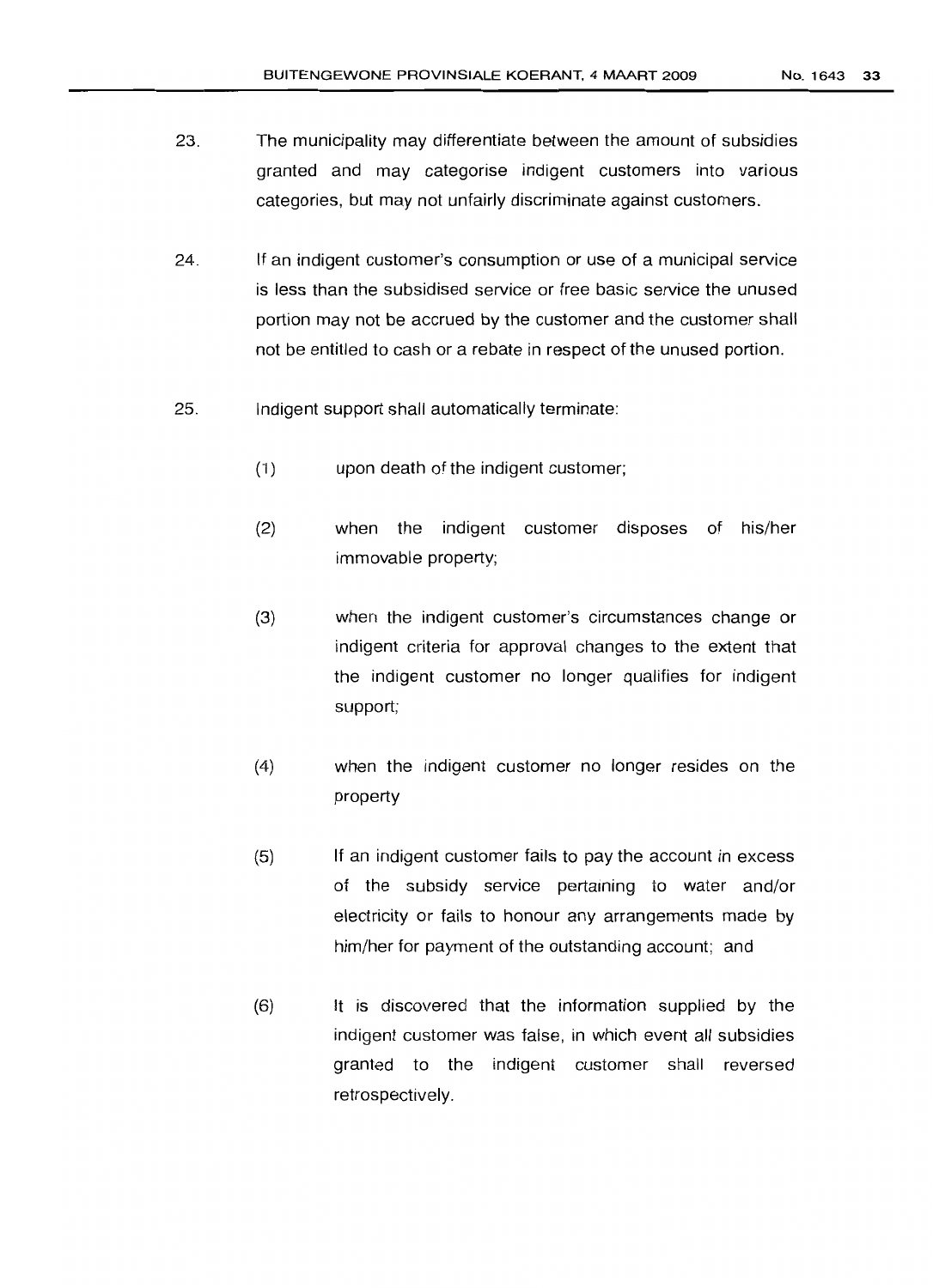# **CHAPTER 4**

# **CREDIT CONTROL AND DEBT COLLECTION**

#### 26. **ENFORCEMENT MECHANISMS**

#### (1) Water/electricity and other services

- $(i)$  If a municipal account is not paid on the due date shown on the account, and unless permission for deferment of a payment has been granted, a written warning of possible disconnection of water and/or electricity supply will be forwarded to the customer and in which notice the date of such disconnection shall be stipulated, which date shall not be less than 14 days, calculated from date of receipt of such notice.
- (ii) The customer will be deemed to have received such notice on the same day if delivered by hand, e-mail or telefax transmission, on the 3<sup>rd</sup> day after day of posting, if posted by ordinary mail and on the  $4<sup>th</sup>$  day after date of posting, if posted by registered mail.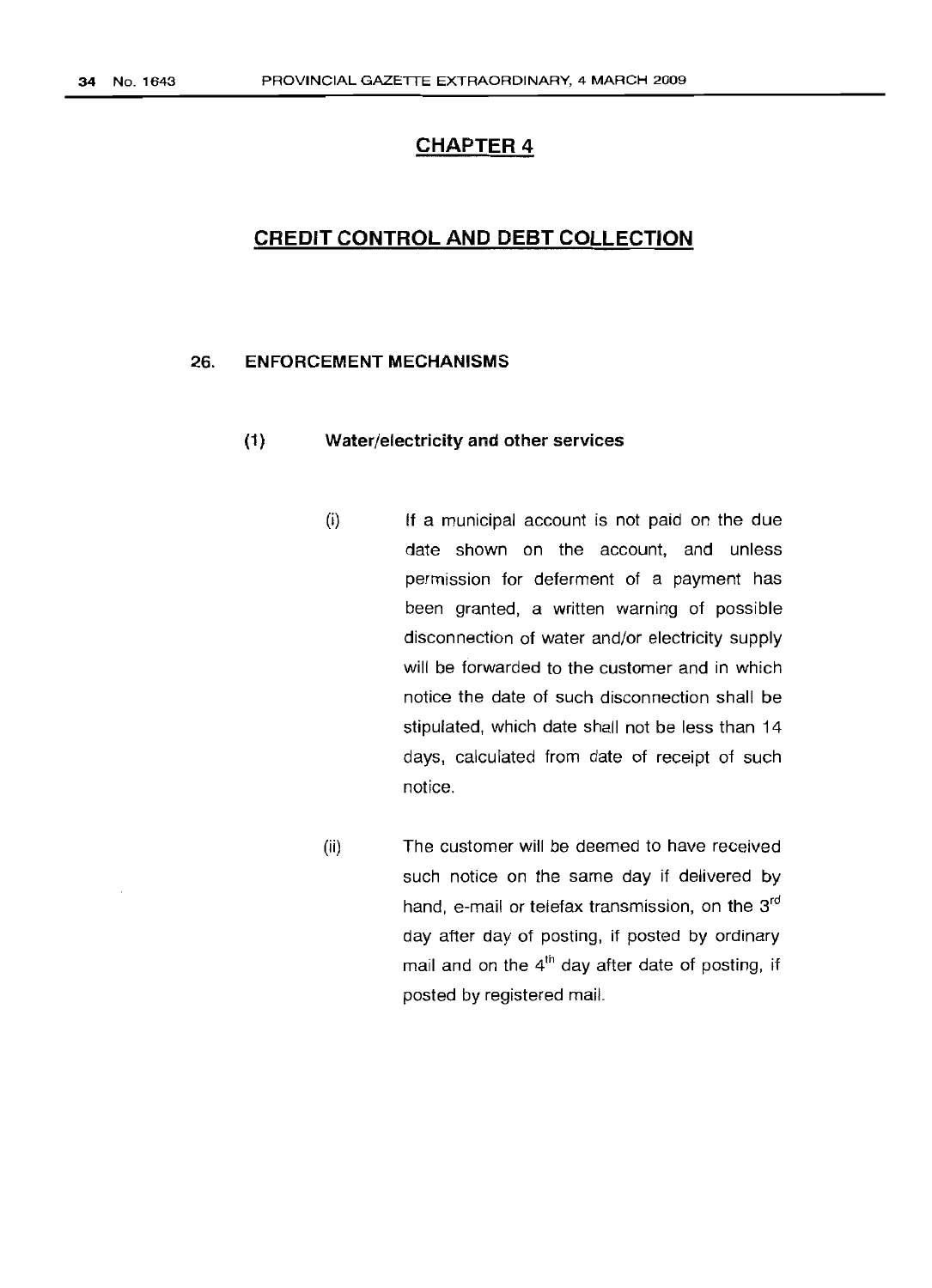- (iii) A Service Provider shall be entitled to disconnect or restrict the supply of water and/or electricity without any further notice if payment in full had not been made on the date stipulated in the notice.
- (iv) upon disconnection of the supply of water and/or electricity, the Service Provider shall post a notice in a conspicuous place on the property wherein the customer is informed that the supply has been disconnected, that all electric points should be considered live and that all water outlets should be closed. The said notice shall also advise that the supply will only be reconnected upon payment of the total amount specified in the notice together with the prescribed reconnection fee. Such notice shall also warn the customer of the consequences of unauthorised reconnection or use.
- (v) Business entities shall not have the option to make arrangements for deferred payment but shall be obliged to pay all arrears and prescribed fees before services will be restored.
- (vi) the Service Provider shall restore services within a reasonable time after submission of proof of payment of the required amount, subject to logistical capacity. Services shall only be restored during official business hours except in instances deemed to be emergencies, and an additional after-hours fee shall then be charged.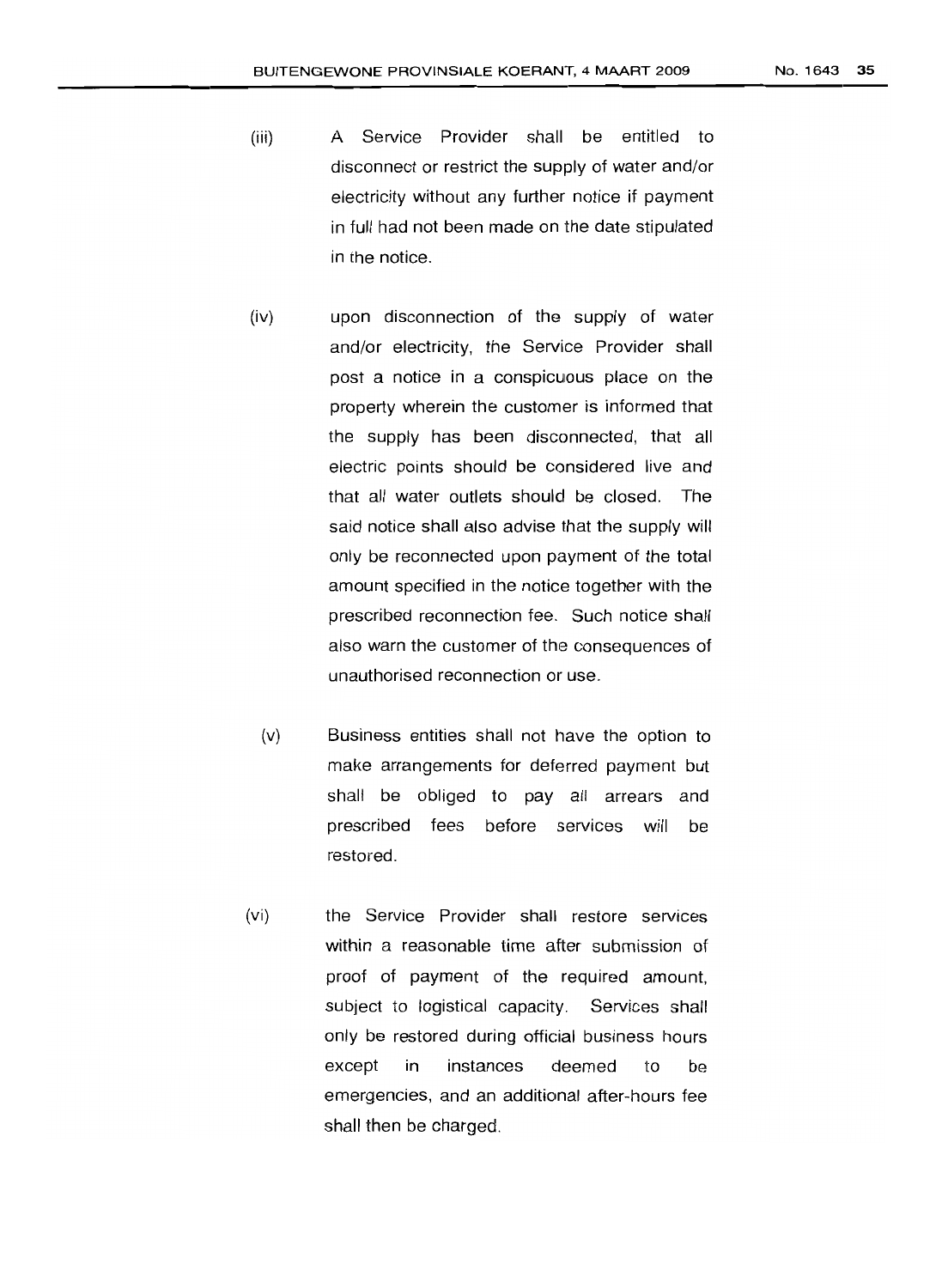- (vii) In the event of a customer being in arrears with property rates or any other municipal charges, the municipality shall have the right to deny or to restrict the sale and supply of electricity or water, where the Municipality is the Service Provider.
- (viii) The cost of restriction or disconnection and reconnection of services shall be determined by the municipality from time to time, and such costs shall be paid by the customer.
- (2) Rates, charges and levies

It shall constitute an offence if charges are not paid on due date as stipulated on the account.

#### (2.1) Annual rates and other annual levies

(i) If the account is not paid by due date as indicated on the account, a letter of demand shall be forwarded to the customer showing the total amount owed to the municipality and requesting the customer to pay the full amount owing within a prescribed period which shall not be less than 14 days after date of receipt of the notice.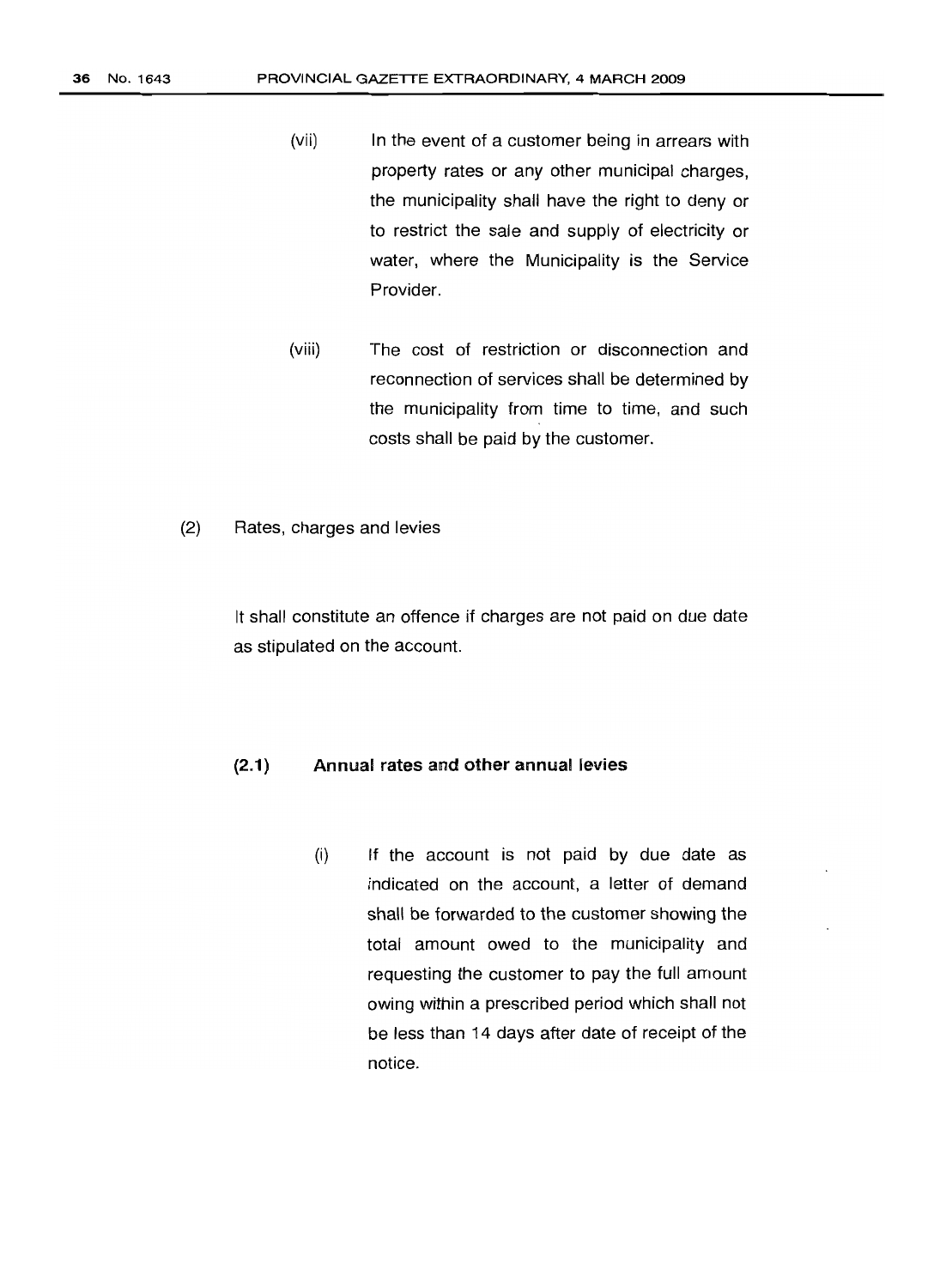- (ii) The customer will be deemed to have received such notice on the same day if delivered by hand, e-mail or telefax transmission, on the  $3<sup>rd</sup>$  day after date of posting if posted by ordinary mail and on the 4<sup>th</sup> day after date of posting if posted by registered mail.
- (iii) If such notice is posted, it shall constitute due notice if forwarded to the postal address supplied by the customer in the service agreement.
- (iv) If the account has not been settled or acceptable arrangements have been made on or the date mentioned in the letter of demand, the municipality may issue summons and the due legal process as contemplated herein shall be followed.
- (v) Where the arrear rates is in respect of a municipal property sold by the municipality in terms of a suspensive sale agreement or lease agreement, the collection thereof may be done in terms of the Deed of Sale, lease agreement or any subsequent applicable written agreement between the municipality and the customer.

### (2.2) Monthly rates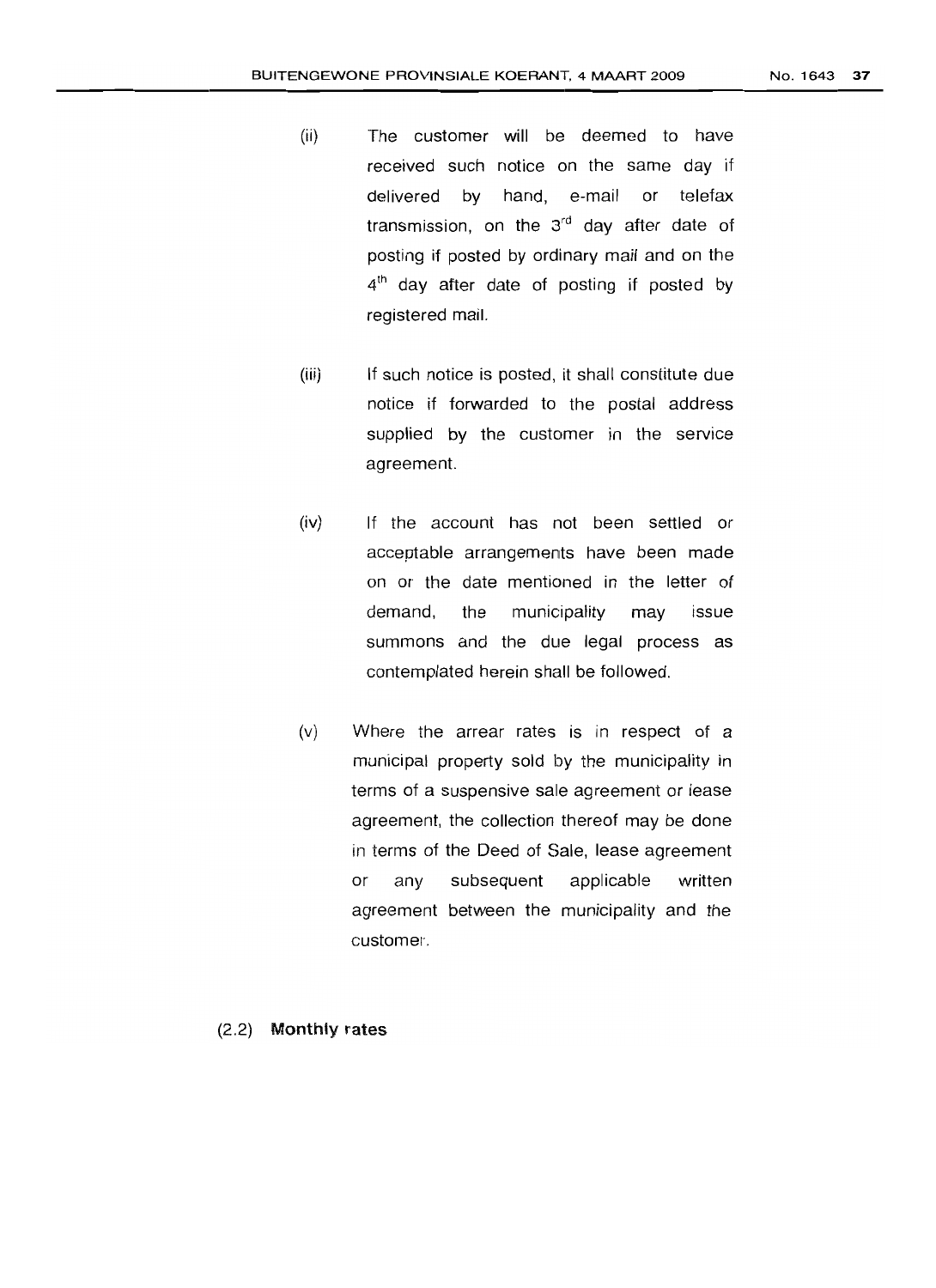- (i) Interest will be charged on overdue accounts at an interest rate that shall be determined by the municipality from time to time by resolution;
- (ii) If the customer's account is in arrears for a period of 30 days or more, a letter of demand shall be forwarded to a customer, demanding payment of the arrear amount, and in which notice the amount is stipulated and the date for payment thereof is indicated, which date shall not be less than 14 days after date of dispatch of the said notice;
- (iii) The customer shall be deemed to have received the notice on the same day if delivered by hand, e-mail or telefax transmission, on the  $3<sup>rd</sup>$  day after date of posting if posted by ordinary mail and on the  $4<sup>th</sup>$ day after date of posting if posted by registered mail;
- (iv) If such notice is posted, it shall constitute due notice if forwarded to the postal address supplied by the customer in the service agreement.
- (v) Should a customer fail to pay the arrears on the due date stipulated in the notice, the full outstanding balance of the annual rates shall immediately become due and payable and the municipality shall then be entitled to institute legal action for the recovery thereof.

(V1) The provisions of section 26 (2.1) (v) shall be mutatis mutandis applicable to this par. (2.2).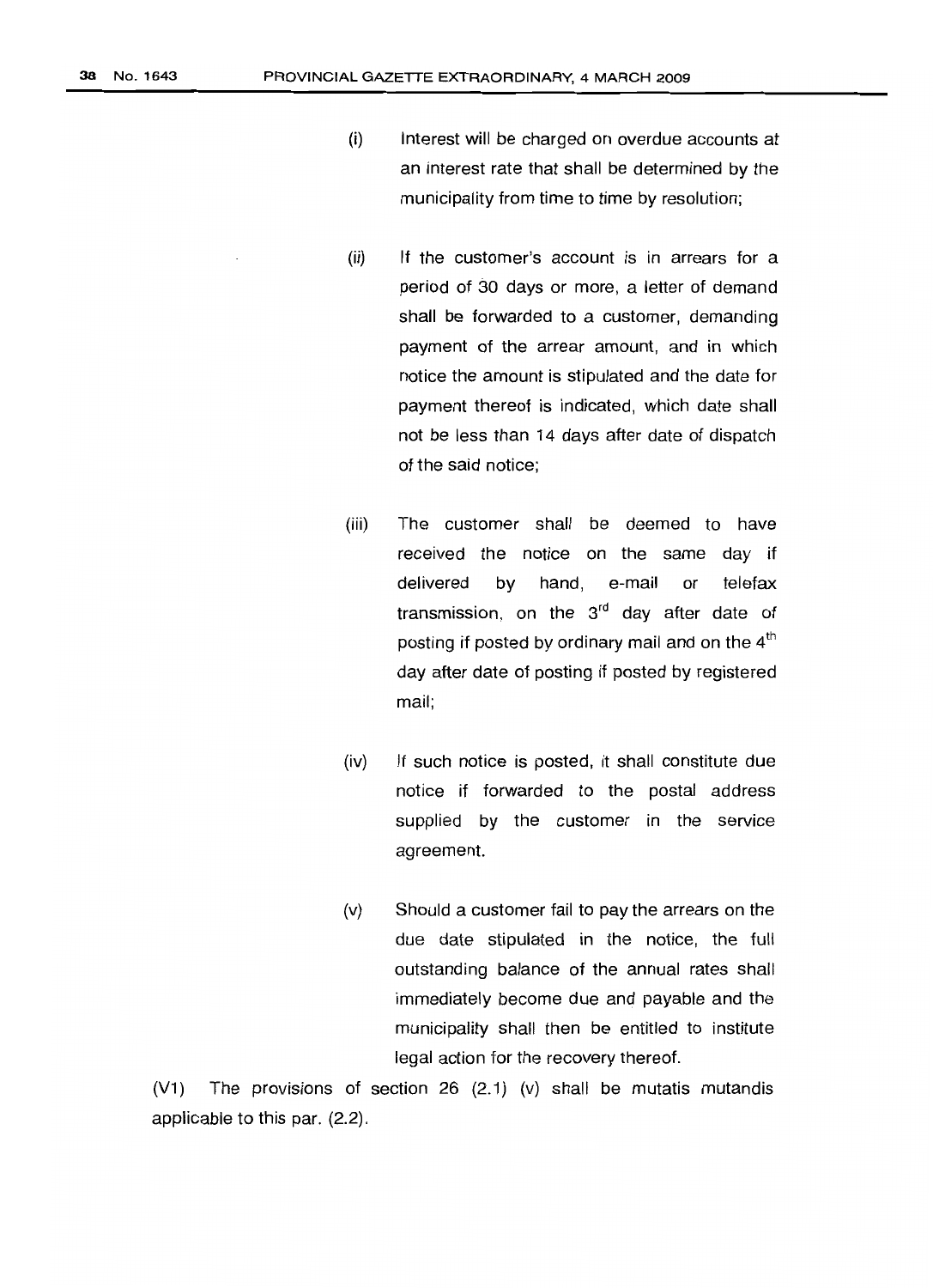## (3) **Sundry and housing accounts**

- $(i)$  If a debtor's account is in arrears for a period of 30 days or more, a letter of demand shall be forwarded to a debtor, demanding payment of the arrear amount, and in which notice the amount is stipulated and the date for payment thereof is indicated, which date shall not be less than 14 days after date of dispatch of the said notice;
- (ii) The debtor will be deemed to have received a notice on the same day if delivered by hand, email or telefax transmission, on the  $3<sup>rd</sup>$  day after date of posting if posted by ordinary mail and on the  $4<sup>th</sup>$  day after date of posting if posted by registered mail.
- (iii) The municipality may thereafter institute legal action for recovery of the amount owing.
- (iv) Property purchased from the municipality sold by a suspensive sale aqreernent shall be repossessed in terms of the written agreement between the debtor and' the municipality if payment of the purchase price is in arrears for more than 30 days.
- (v) Once a property has been repossessed, the debtor will not be eligible for reinstatement of the agreement and may not purchase any other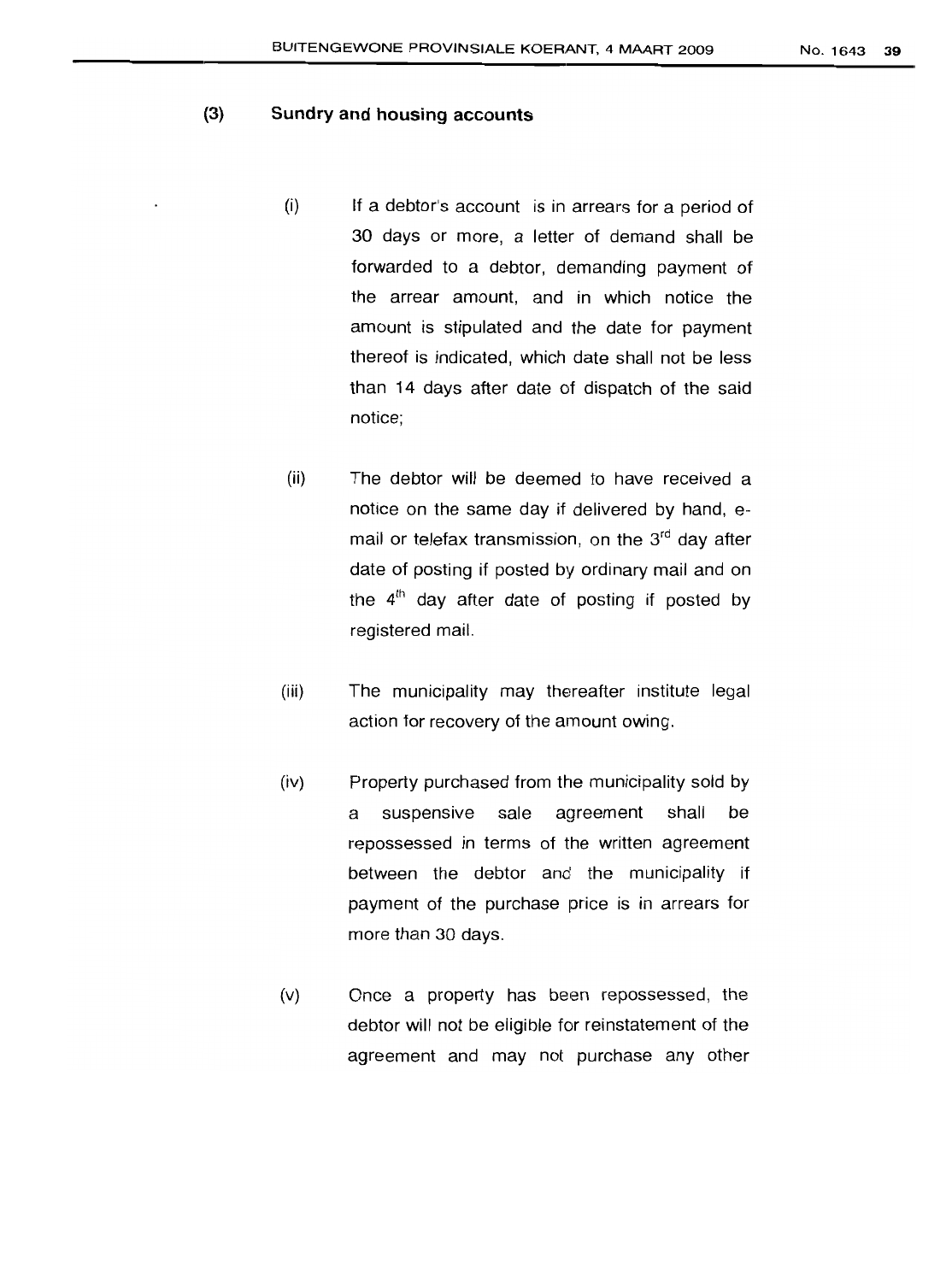property from the municipality by way of suspensive sale agreement.

## **(5) Interest on overdue accounts**

Interest will be charged on all accounts not paid by due date in accordance with applicable legislation and. as determined by the Service Provider from time to time. Such interest will be levied and capitalised monthly in arrears on the monthly outstanding balance from due date and will be calculated for a full month irrespective of when payment is made. Such interest charged shall appear on the following month's account.

### **(6) Legal process**

- (i) Where the service of outside parties are utilized for debt collection, inclusive of debt collection agencies and/or attorneys, such entities shall comply with such code of conduct as may be prescribed by their respective professional bodies.
- (ii) A Service Provider may release the credit information regarding a customer's account to credit bureaus or any other statutory institution as may be lawfully entitled to it. Apart from the above, such information shall remain confidential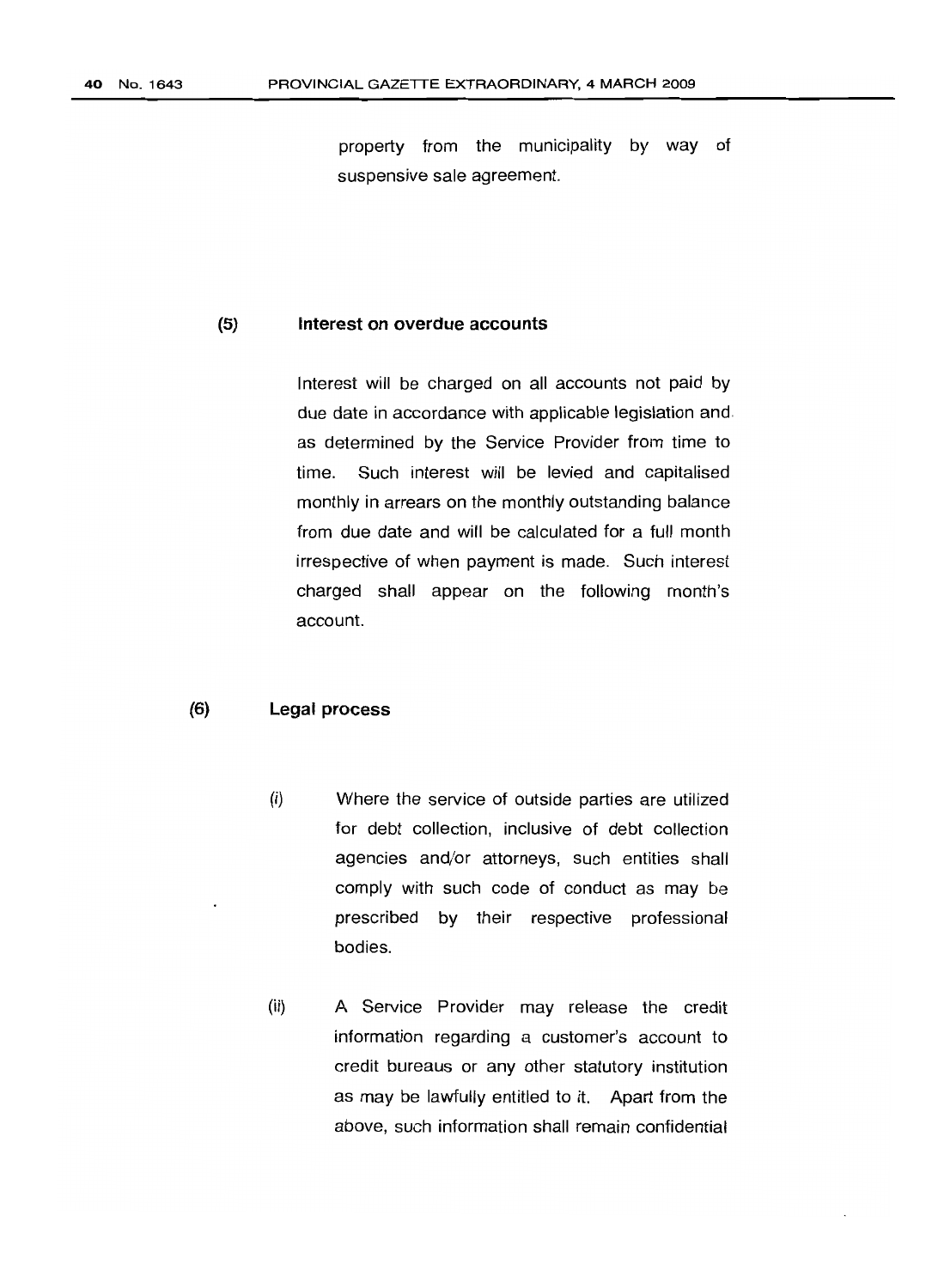and may not be released or divulged to any person or entity without the prior written consent of the customer.

- (iii) A customer's particulars shall only be removed from an adverse credit listing after payment of the full account outstanding together with interest and penalties as prescribed has been paid by means of cash or a bank guaranteed cheque.
- (iv) In the case of default judgments entered into against a customer or debtor, such customer or debtor shall at his/her own cost appoint an attorney to rescind the judgment and the Service Provider shall not oppose same, on condition that the full outstanding balance of the account together with interest and other charges as prescribed have been paid.

### (7) Theft, tampering and fraud

- (1) No person shall in any manner or for any reason whatsoever tamper or interferes with any apparatus;
- (2) A Service Provider shall have the right to immediately terminate the supply of services of a customer where prima facie evidence of tampering, theft or wilful damage to any apparatus , without prior notice to the customer;
- (3) In cases where the tampering has resulted in the meter recording less than the true consumption,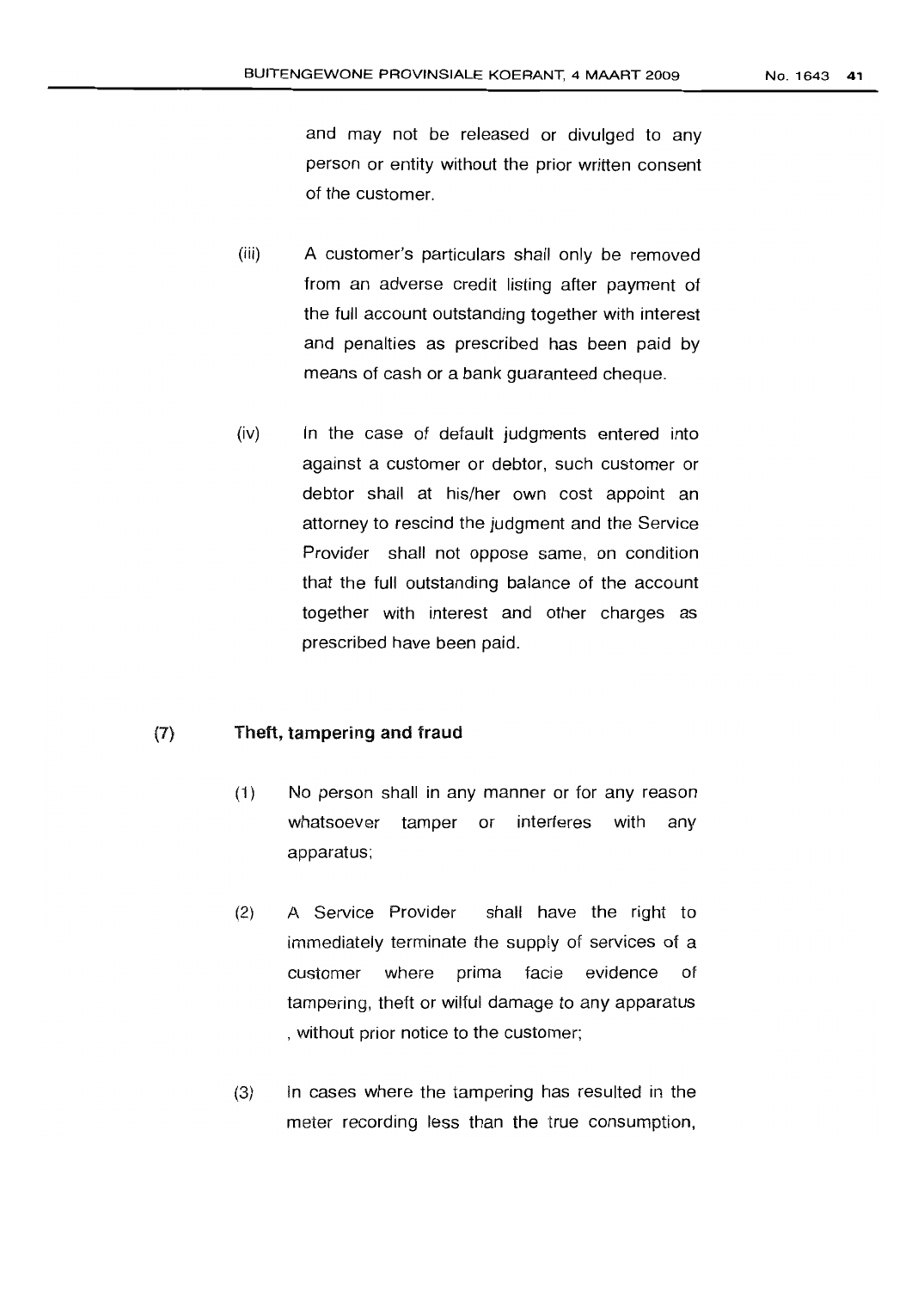the Service Provider shall have the right to recover from the customer the full cost of his/her estimated consumption;

- (4) The total amount owing, including interest, charges, assessment of unauthorised consumption, damages and discontinuation and reconnection fees as well as increased deposits as determined by the Service Provider, if applicable, shall be due and payable before any service shall be reconnected;
- (5) No person shall fail to provide information reasonably required regarding investigation into or enquiries in connection with tampering, theft or wilful damage to property of a Service Provider or used in connection with the provision of services or provide false information in connection therewith;
- (6) A Service Provider may, where prima facie evidence exists regarding the withholding of information or provision of false information, immediately and without notice to the customer disconnect or restrict services and the provision of this paragraph regarding the reconnection of services shall mutatis mutandis apply;

## **(8) Cost of collection**

All costs and charges, interest, administration and collection costs, all penalties, surcharges, damages, service discontinuation and reconnection costs, assessment costs and all legal costs, fees and disbursements incurred in the collection of a debt shall be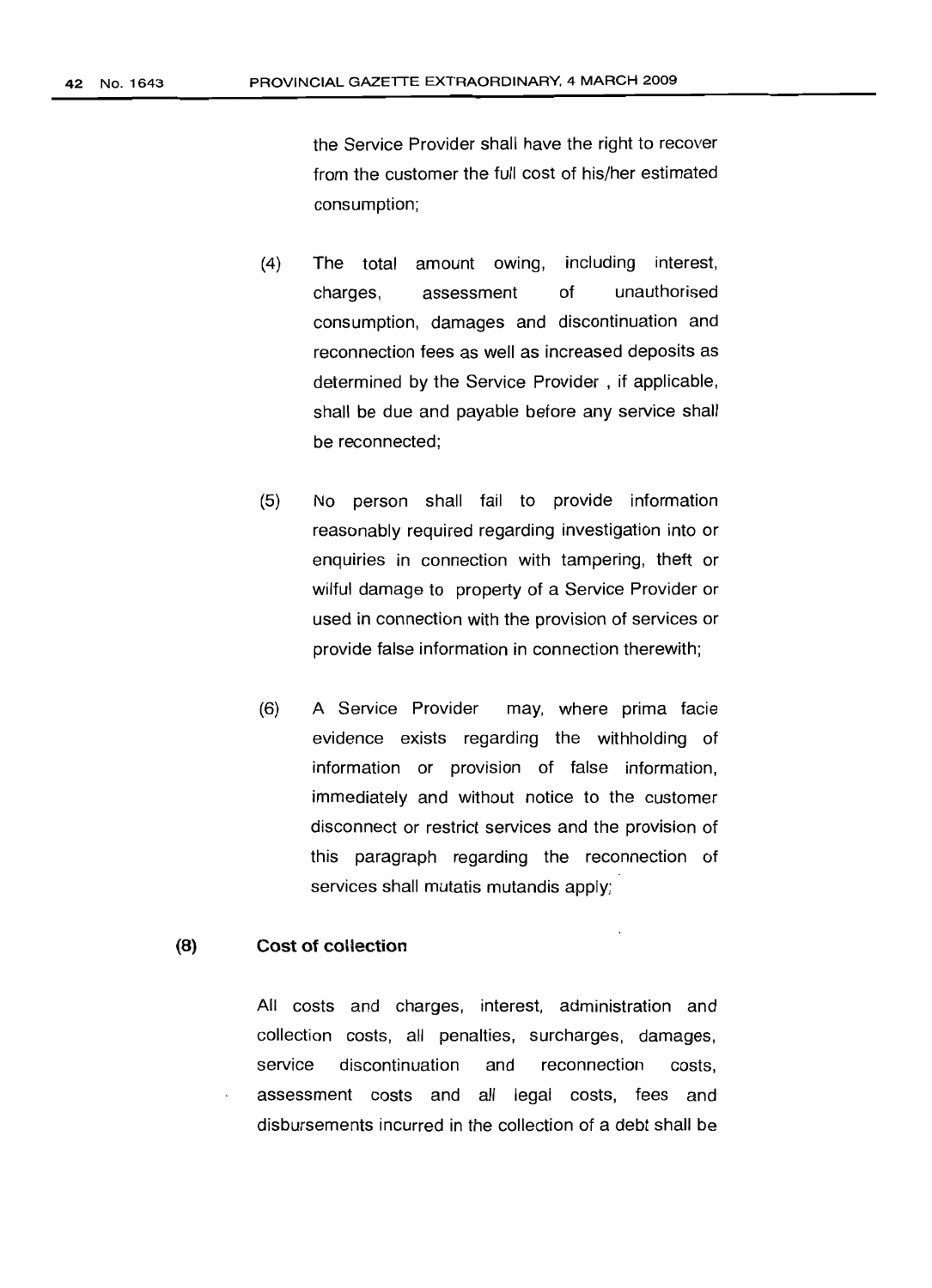for the account of the customer or debtor as the case may be and the customer or debtor as the case may be shall be liable to pay legal costs on an attorney and client basis.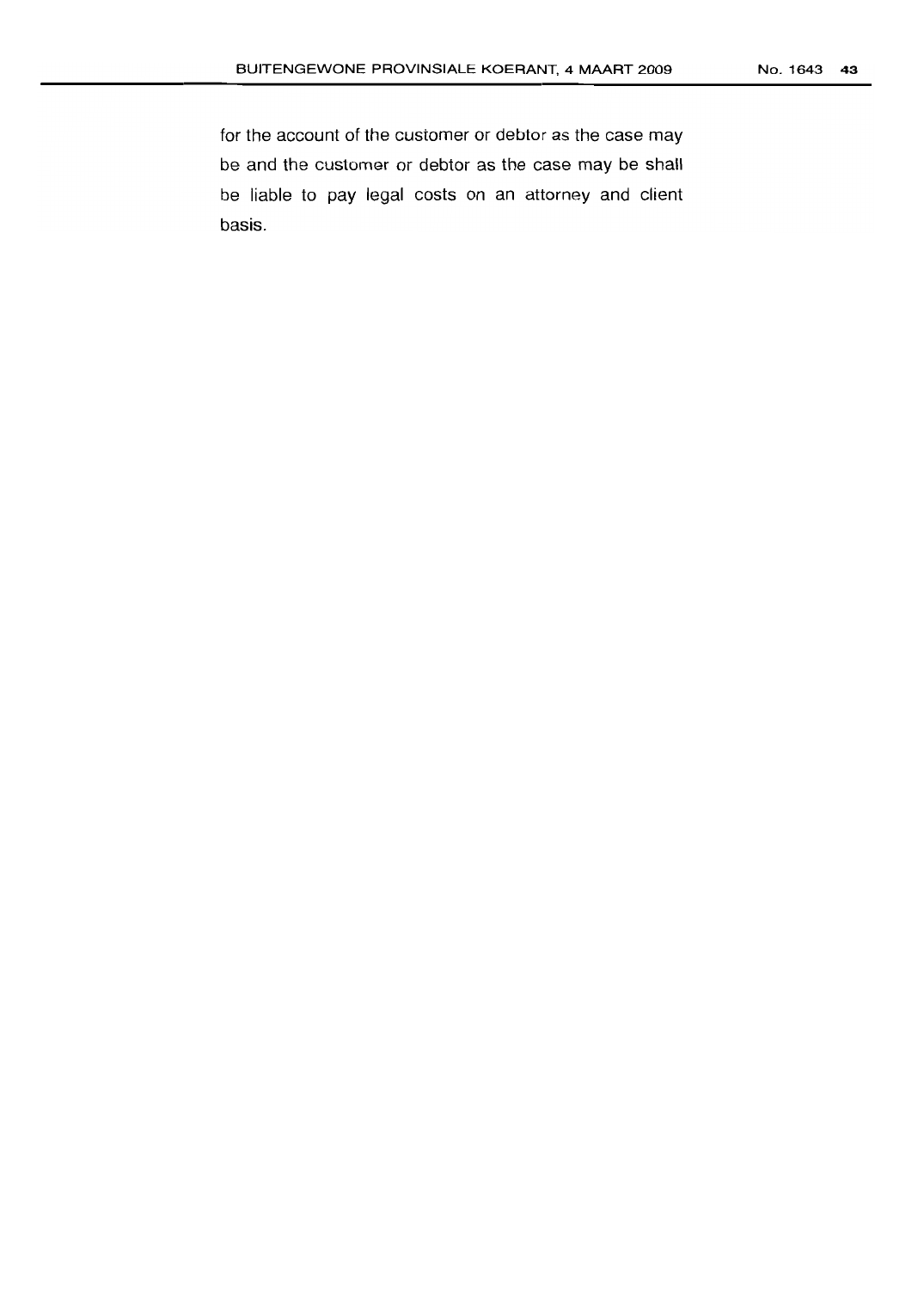## (9) Magistrate Court jurisdiction

The Magistrate's Court shall have jurisdiction to adjudicate any action, notice of motion or application in terms of this By-law, notwithstanding the amount involved.

## (10) Irrecoverable debt

- (1 ) The municipality, in the case of charges due or where it is the Service Provider, shall only abandon recovery of a debt owed to it in one or more of the following circumstances:
	- (i) Insolvency or demise of the customer or debtor as the case may be, if proven that his or her estate has insufficient funds to make payment;
		- (ii) A balance being too small to recover for economic reasons considering the costs of recovery;
	- (iii) where the claim has become prescribed;
	- (iv) when the customer or debtor as the case may be relocate and three tracing agents are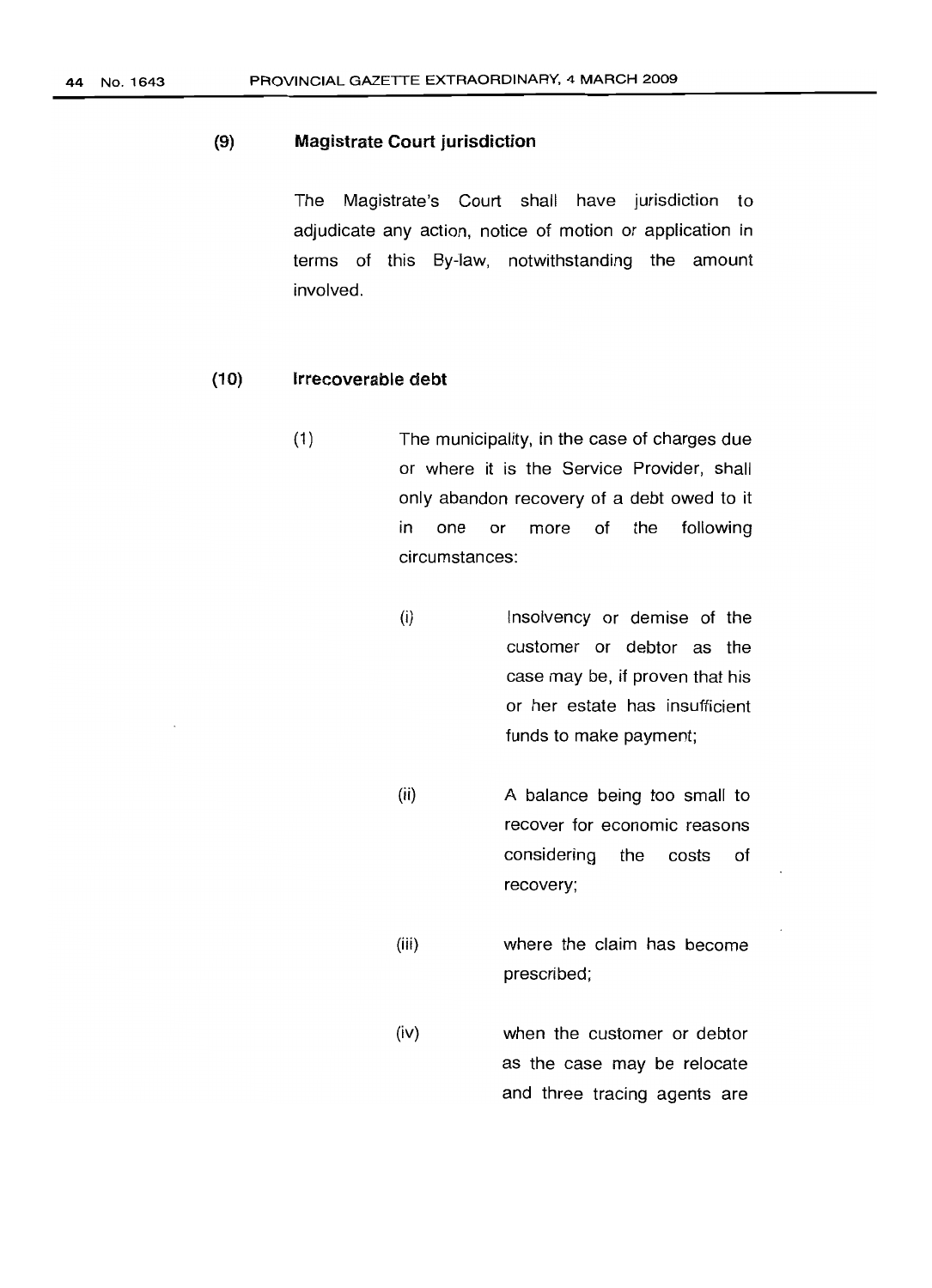NO.1643 **45**

unable to trace the current whereabouts of such person; (v) All reasonable notifications and cost-effective legal avenues to recover the outstandinq amount have

(vi) The amount outstanding is the residue of the payment of a dividend from an insolvent estate or where there is a danger of contribution in proving a claim against the insolvent estate.

been exhausted.

- (vii) If the debt outstanding cannot be proved;
- (viii) The outstanding amount is due to an administrative error by the municipality. (ix) by Council resolution on good cause shown. .
- (2) Notwithstanding the above the municipality shall be under no obligation to write off any particular debt.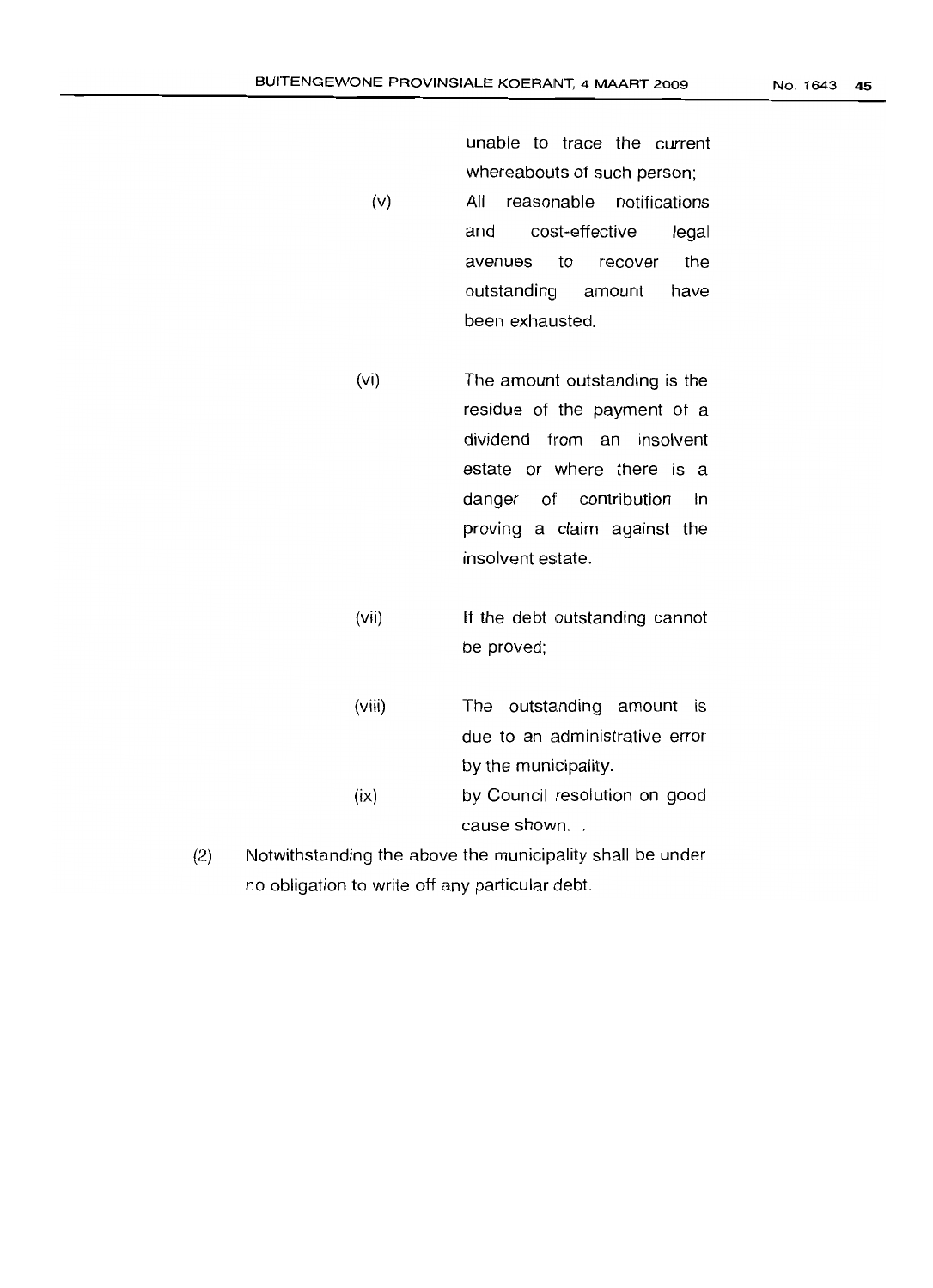# **CHAPTER 5**

# **MISCELLANEOUS PROVISIONS**

## 27. **OFFENCES**

- (1) Any person contravening or failing to comply with any provision of Sections 5(3) and Section 26(8) of this Bylaw shall be guilty of an offence and liable on conviction to a fine not exceeding R40 000,00, or in default of payment, to imprisonment for a period not exceeding 2 years.
- (2) Any person who contravenes of fails to comply with any other provision of these By-laws or who remain to be in default in complying therewith shall be guilty of an offence and shall be liable, on first conviction, to a fine not exceeding R10 000,00, or in default of payment to imprisonment for a period not exceeding 6 months, and on any subsequent conviction to a fine not exceeding R20 000,00, or in default of payment, to imprisonment for a period not exceeding 12 months.
- (3) Any person who fails to comply in any respect with any notice served on him by the municipality in terms of these By-laws directing him to do or not to do anything, shall be guilty of an offence and shall in addition be guilty of a further offence for every day or part of a day during which non-compliance continues and shall be liable in respect of each offence as aforesaid to a fine not exceeding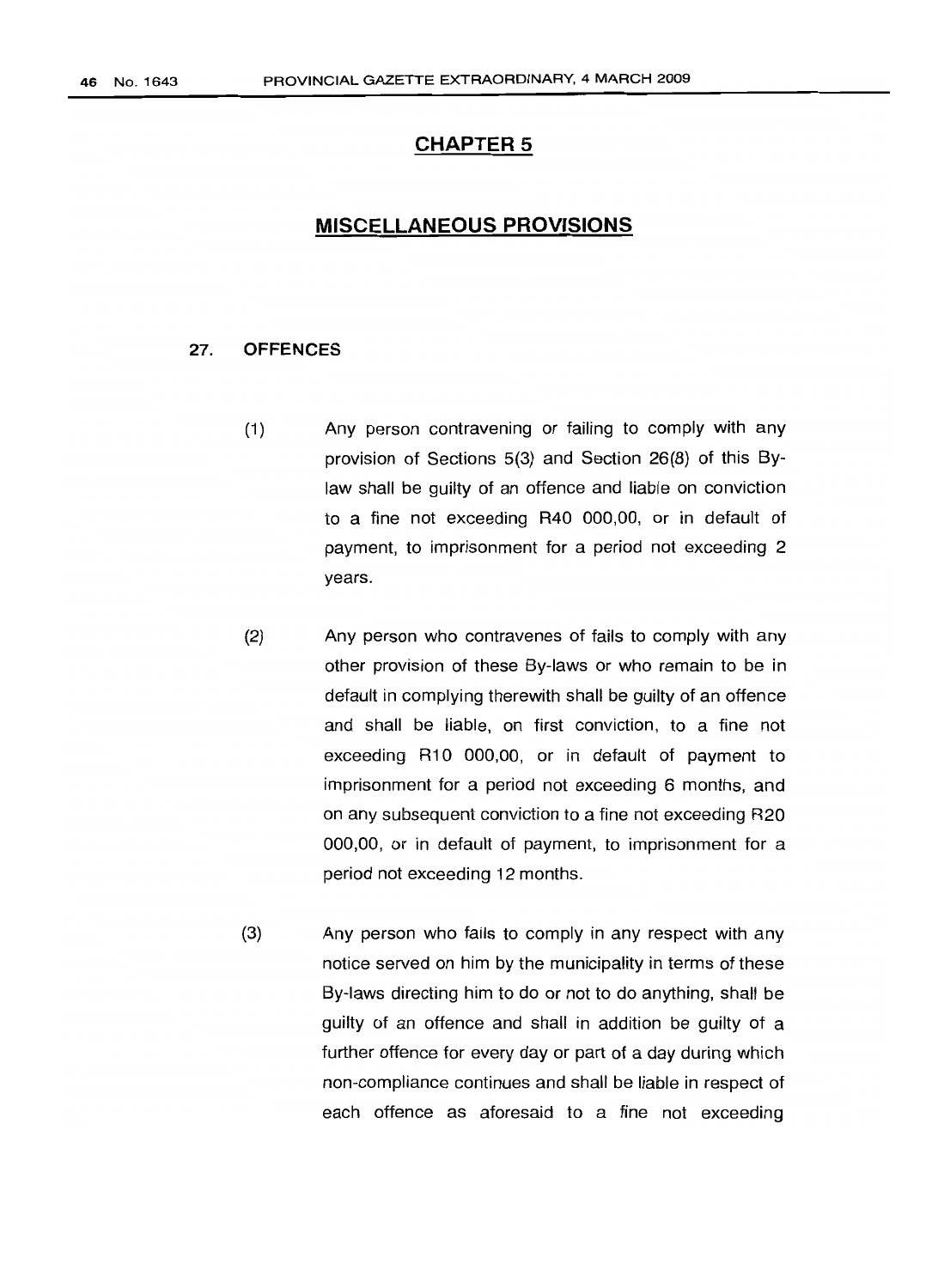R375,OO or in default of payment, to imprisonment for a period not exceeding 7 days for each day of contravention.

# 28. **COMMENCEMENT DATE**

These By-laws take effect on the date of proclamation in the Provincial Gazette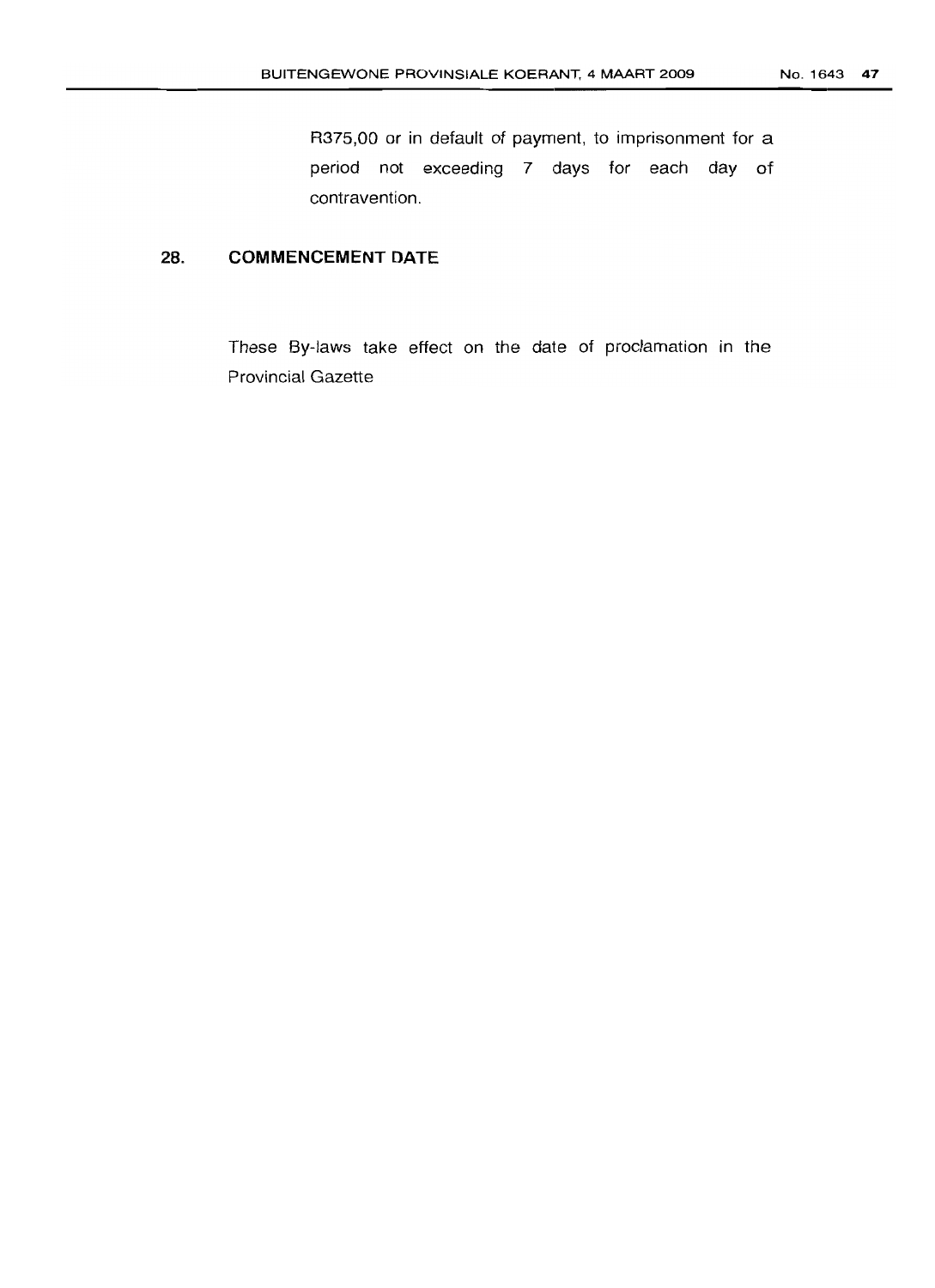# **MBOMBELA LOCAL MUNICIPALITY**

## CREDIT CONTROL AND DEBT COLLECTION POLICY

(Explanatory Note: This policy is applicable to Mbombela Local Municipality only. In terms of Section 80 of the Local Government: Municipal Systems Act, 32 of 2000, the Municipality may enter into service delivery agreements with service providers to provide municipal services to customers. In such instances the internal credit control and debt collection policies of those entities may differ from this policy, but shall always be subject to the promulgated Credit Control and Debt Collection By-Laws.)

## 1. Objectives

The objectives of the policy are to:

- Provide a framework within which the municipal council can exercise its executive and legislative authority with regard to credit control and debt collection;
- Ensure that all monies due and payable to the municipality are collected and used to deliver municipal services in the best interests of the community, residents and ratepayers and in a financially sustainable manner $^1;$
- Outline the procedures that will ensure that the members of the local community is afforded the opportunity to contribute in the decision-making processes of the municipality and that they are informed of the decisions and affairs of the municipality;
- Set realistic targets for debt collection;
- Outline credit control and debt collection policy procedures and mechanisms; and
- Provide a framework to link the municipal budget to
	- $\blacktriangleright$ Indigent support; and
	- Tariff policies.

<sup>&</sup>lt;sup>1</sup> Section 96(a) of the Local Government: Municipal Systems Act, 2000 (Act 32 of 2000) provides that a municipality must collect all money that is due and payable to it subject to this Act and any other applicable legislation.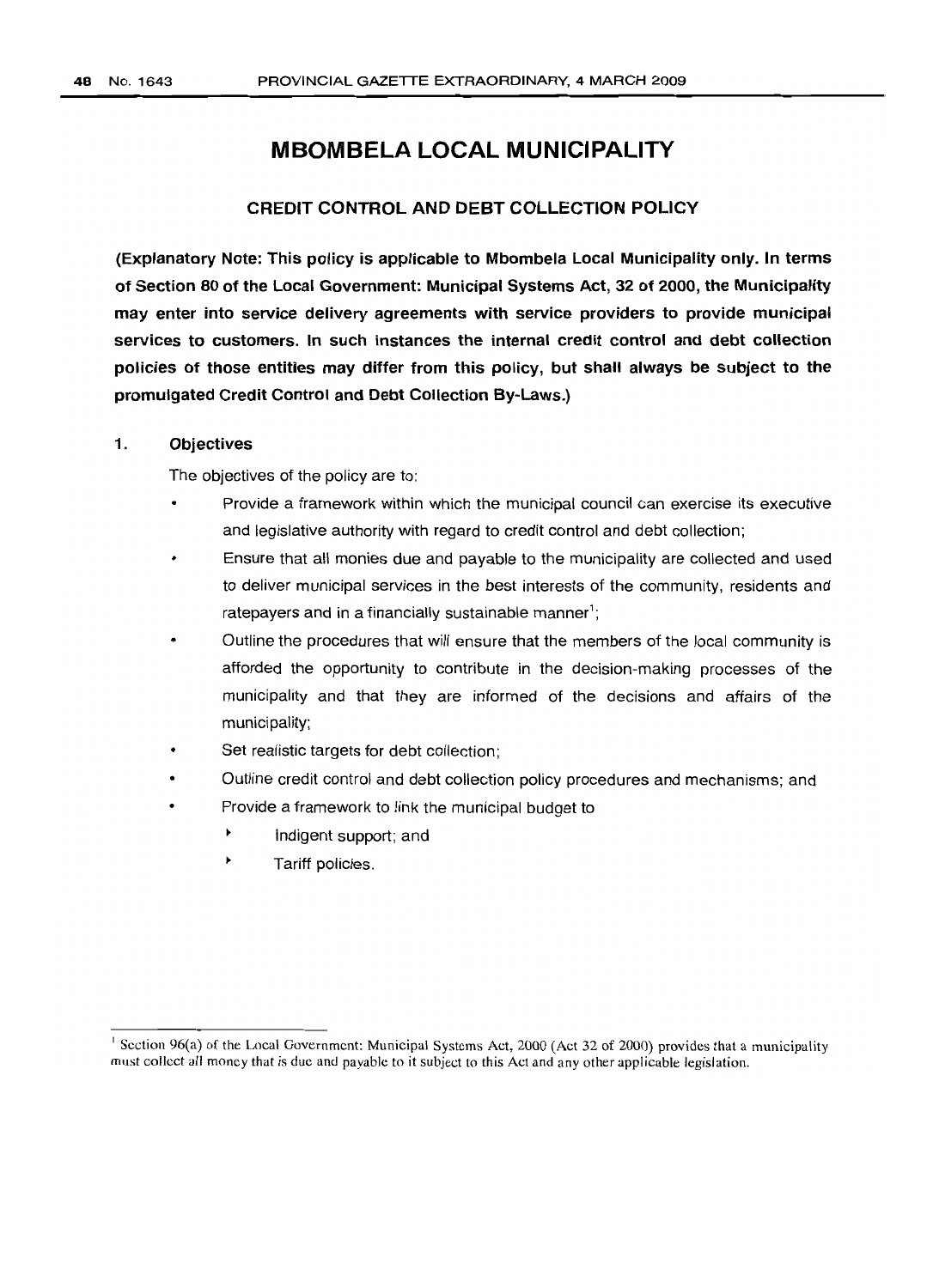## 2. Principles

- The administrative integrity of the municipality must be maintained at all costs. The democratically elected officials (councillors) are responsible for policy-making, while it is the responsibility of the municipal manager to execute these policies.
- All customers must complete an official application form formally requesting the municipality to connect them to service supply lines.
- A copy of the application form, conditions of services and extracts of the relevant council's credit control and debt collection policy and by-laws must be handed to every customer on request.
- Billing is to be accurate, timeous, understandable and subject to the provisions of the National Credit Act, 2005.
- The customer is entitled to reasonable access to pay points and to a variety of reliable payment methods.
- The customer is entitled to an efficient, effective and reasonable response to complaints and appeals, and should suffer no disadvantage during the processing of a reasonable request or appeal.
- Enforcement of payment must be prompt, consistent and effective.
- Fraud/criminality will lead to loss of rights and heavy penalties and/or public prosecution.
- Incentives and disincentives may be used in collection procedures.
- The collection process will be efficient and cost-effective and all costs incurred by Council relating to the credit control and debt collection process shall be recovered from the customer.
- Results will be regularly and efficiently reported.
- Application forms will be used to categorise customers, to determine the amount of the deposit payable by the customer and whether the customer qualifies for indigent support, pre-payment or credit meters. Council may not unfairly discriminate amongst customers, and must at all times act fairly and objectively.
- New applications for services will be subject to prescribed credit information and outstanding amounts may be transferred to a new account. All information 'furnished on the application form may be verified by Council with any or all data information institutions, credit information bureau and/or any financial institutions as may be deemed necessary by Council in determining the applicant's credit worthiness.
- Where alternatives are available Council may provide reduced levels of service to manage the debt growth.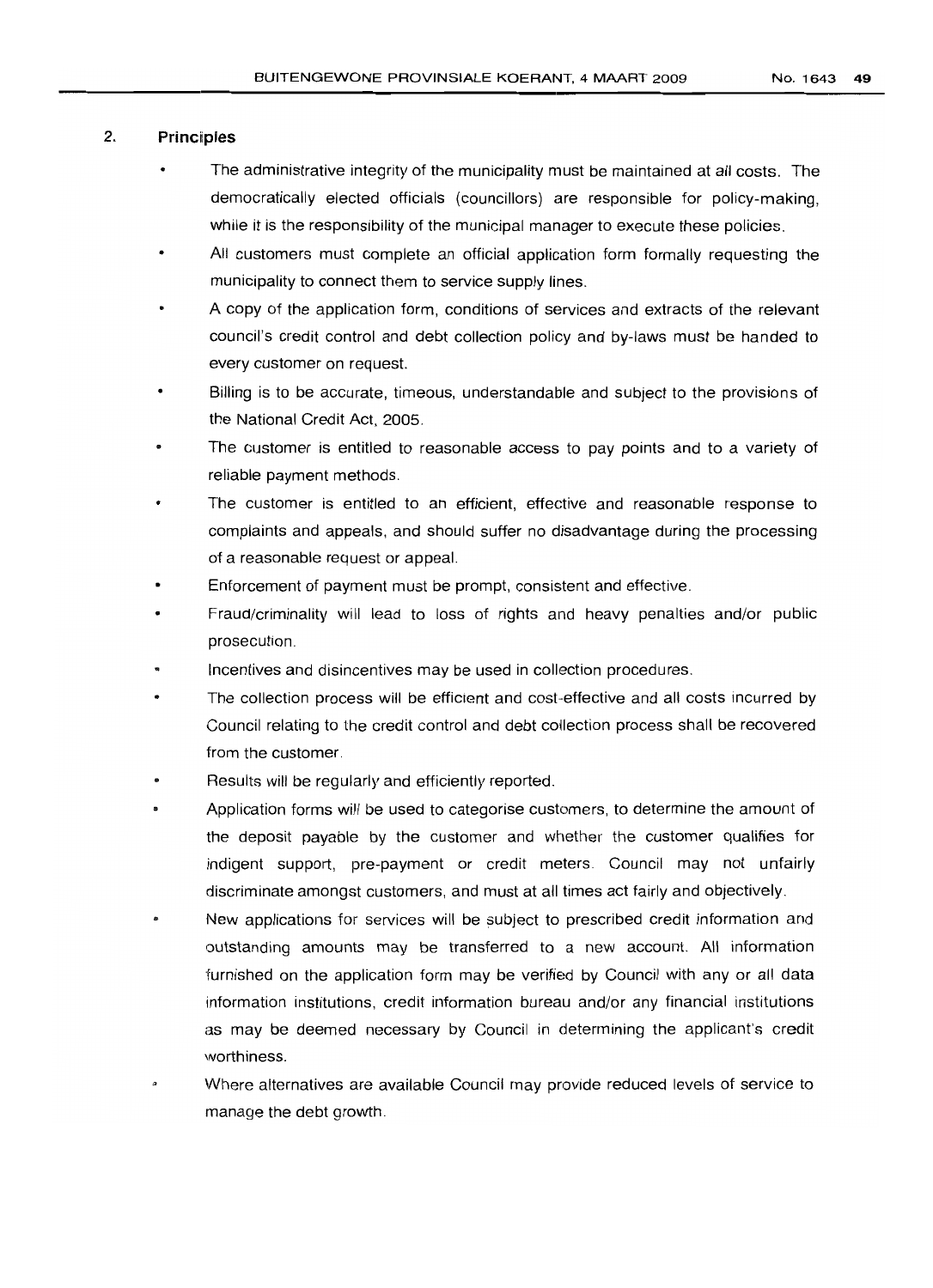- Customers may be referred to  $3<sup>rd</sup>$  party debt collection agencies and may be  $\bullet$ placed on a national credit rating listing.
- Interest charges will be levied on overdue accounts at the rate determined by Council from time to time, will be levied from the due date if not paid by the following due date and will be calculated for a full month(s) irrespective of when payment is made. The interest charged will appear in the following month's account.
- As part of the arrangements made to repay debt the customer may be required to co-operate with any reasonable measures that might be required to reduce the level of use of consumptive services to affordable levels.
- A/though customer care and debt collection are inter-related issues, they should be performed by two separate divisions.
- Indigent households will be identified and supported. Welfare is to be separated from tariff and credit control issues and will be supported by appropriate and affordable policies and practices. Indigent support will be introduced within council's financial ability.
- Targets for performance in both customer service and debt collection will be set and pursued and remedies implemented for non-performance.
- Human dignity must be upheld at all times.
- The policy must be implemented with equity, fairness and consistency.
- Debts and arrangements to repay debts shall be treated holistically, but different repayment periods or methods may be determined for different types of service, customers or areas within the general rule that the repayment period should be in sympathy with the instalments that the customer can afford.

### 3. Duties and Functions of Council

- To approve a budget consistent with the needs of communities, ratepayers and residents.
- To impose rates and taxes and to determine service charges, fees and penalties to finance the budqet.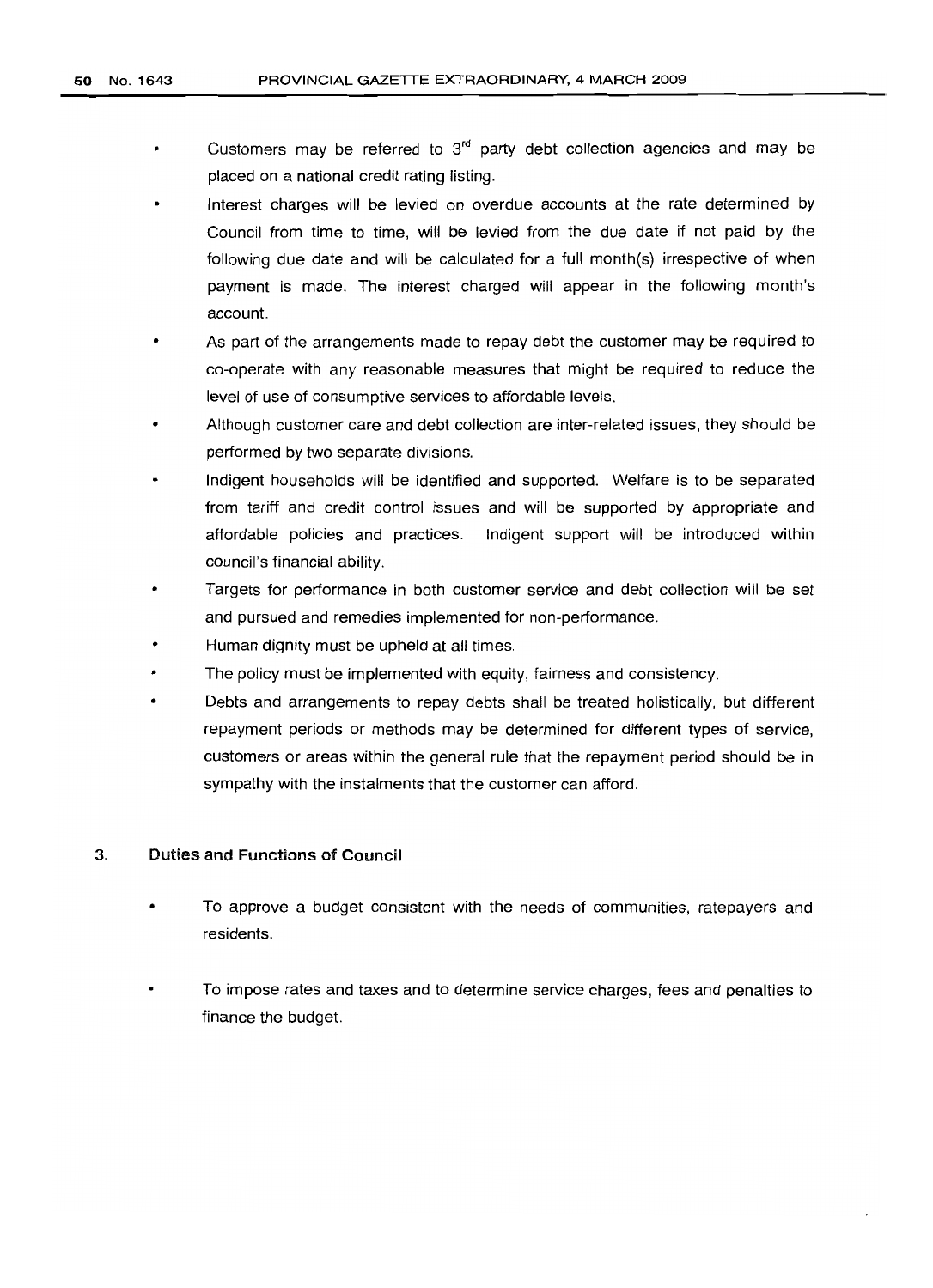- To provide sufficient funds to give access to basic services for the poor.<sup>1</sup>
- To provide for a bad debt provision, in line with the payment record of the community, ratepayers and residents, as reflected in the financial statements of the municipality. $2$
- -. **To set an improvement target for debt collection, in line with acceptable accounting** ratios.<sup>3</sup>
- To approve a reporting framework for credit control and debt collection.<sup>4</sup>
- To consider and approve by-laws to give effect to the Council's policy.
- To set performance targets and monitor the performance of the Municipal Manager regarding credit control and debt collection.
- To revise the budget should Council's targets for credit control and debt collection not be met.
- To take disciplinary action against councillors, officials and agents who do not execute council policies and by-laws.<sup>5</sup>
- To delegate the required authorities to monitor and execute the credit control and debt collection policy to the Municipal Manager and Chief Financial Officer respectively.
- To provide sufficient capacity in the Directorate: Finance for effective and efficient credit control and debt collection.

## 3.1 Duties and functions of the Executive Mayor

- To oversee and monitor the implementation and enforcement of this policy and bylaws enacted to give effect to the policy; $<sup>1</sup>$ </sup>
- To monitor the performance of the Municipal Manager in implementing the policy and by-laws $^{\prime}$ .

<sup>&</sup>lt;sup>1</sup> Preferably, the total equitable share should be set aside for this purpose. If this amount is not enough, an additional sustainable provision must be made, according to the municipality's financial ability.

<sup>&</sup>lt;sup>2</sup> The bad debt provision should at least reflect the increase in debtors during the previous financial year. The amount provided for can only be reduced by the amount provided for working capital.

A realistic target would be to improve on the previous year's result by  $5\%$  - 10%. The target should be reviewed every year until the turnover rate of debtors is between 45-56 days.

See Section 3.4.

Including credit control and debt collection

Section 99 of the Local Government: Municipal Systems Act. 2000 provides that the executive mayor must- (a) Oversee and monitor -

<sup>I</sup> (i) The implementation and enforcement of the municipality's credit control and debt collection policy and any bylaws enacted in terms of section 98: and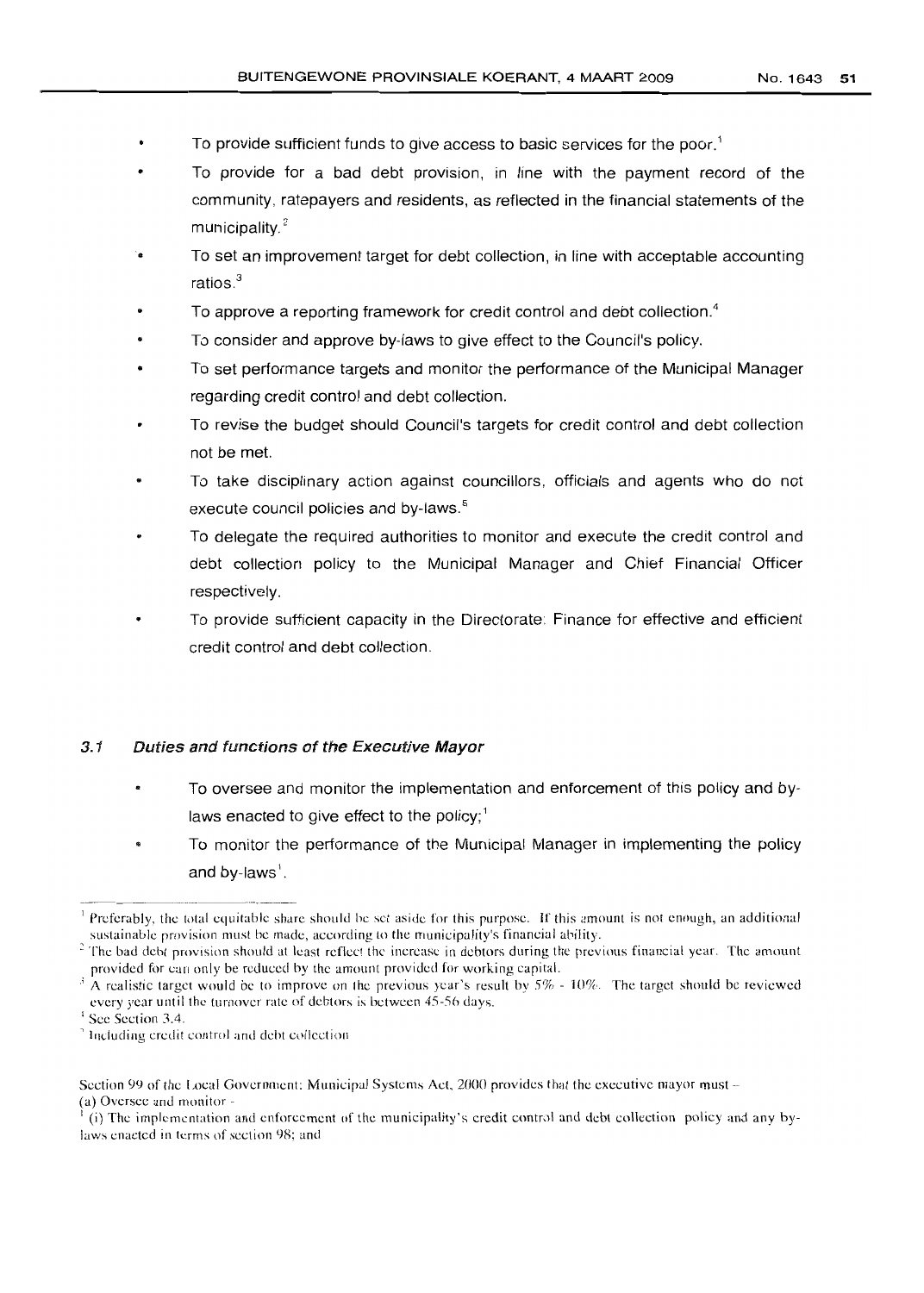- To, when necessary, review and evaluate the policy and by-laws in order to improve the efficiency of Council's credit control and debt collection procedures, mechanisms and processes<sup>2</sup>.
- To report to Council'.

## 3.2 Duties and functions of the Municipal Manager

- To implement good customer care management.
- To implement council's credit control and debt collection policy.
- To install and maintain an appropriate accounting system.
- To bill customers.
- To demand payment on due dates.
- To raise penalties for defaults.
- To appropriate payments received.
- To collect outstanding debt.
- To provide different payment methods.
- To determine credit control measures.
- To determine work procedures for public relations, arrangements, disconnections of services, summonses, attachments of assets, sales in execution, write-off of debts, sundry debtors and legal processes.
- To appoint firm/s of attorneys or collection agents to assist with the execution of his/her duties, where necessary.
- To set performance targets for staff.
- To appoint staff to execute council's policy and by-laws in accordance with council's staff policy.
- To delegate certain functions to senior managers.
- To determine control procedures.
- To report to the Finance Committee, who in return will report to the Executive Mayor.

## 3.3 Duties and functions of communities, ratepayers and residents

To fulfil certain responsibilities, as brought about by the privilege and or right to use and enjoy public facilities and municipal services.

 $2$  (b) When necessary, evaluate or review the policy and any by-law, or the implementation of the policy or such bylaws, in order to improve efficiency of it's credit control and debt collection mechanisms, processes and procedures; and

 $<sup>1</sup>$  (ii) The performance of the municipal manager in implementing the policy and any by-laws.</sup>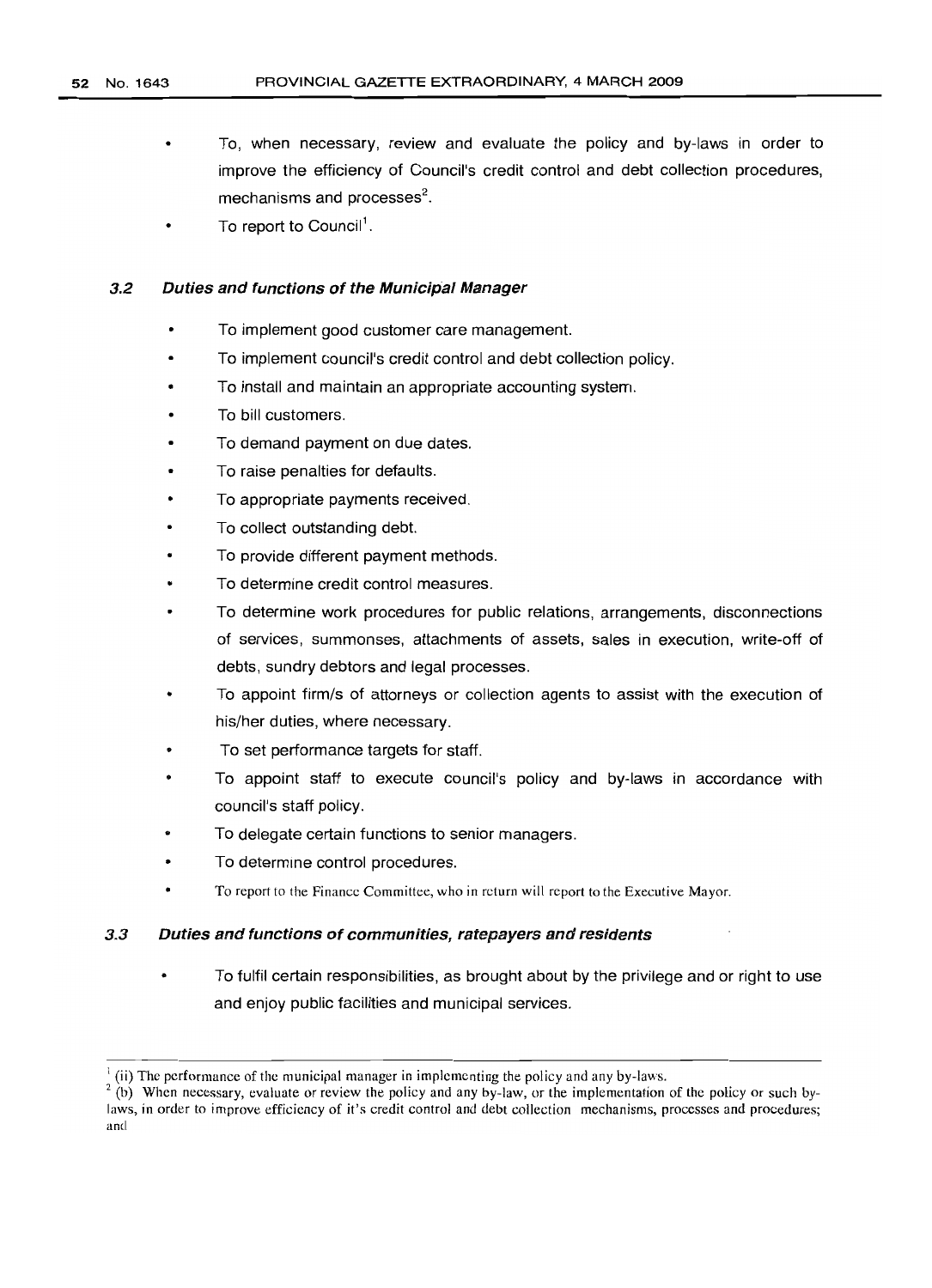- To pay service fees, rates on property and other taxes, levies and duties imposed by the municipality.
- To observe the mechanisms and processes of the municipality in exercising their rights.
- To allow municipal officials reasonable access to their property to execute municipal functions.
- To comply with the by-laws and other legislation of the municipality.
- To refrain from tampering with municipal services and property.

## 3.4 Duties and functions of Ward Councillors and Political parties

- To hold regular ward meetings, at least quarterly, to inform the local community of at least the costs of service provision, the reason for payment of services charges and taxes and the manner in which the money received by the municipality is utilized.
- To adhere to and convey council policies to residents and ratepayers.
- To adhere to council's code of conduct for councillors.

## POLICY PRINCIPLES

## 4. Customer Care and Management<sup>2</sup>

## 4.1 Communication and feedback

- 4.1.1 The municipality will, within its financial and administrative capacity, conduct an annual process of compiling its budget which will include:
	- a) A First Budget Meeting, in January, wherein the Finance Committee will consider budget priorities, principles and a budget framework.
	- b) A first round of public meetings will then be called, to invite at least the following: political parties; ratepayers and civic organisations; chambers of business and organised labour; the general public and other interested parties, at which the budget priorities, principles and framework will be outlined and debated.

 $J$  (c) At such intervals as may be determined by the Council report to a meeting of the Council, except when the Council itself performs the duties mentioned in paragraph (a) and (b).

<sup>1.</sup> Section 95(a) of the Local Government: Municipal Systems Act, 2000 provides that a municipality must, within its financial and administrative capacity, establish a sound customer management system that aims to create a positive and reciprocal relationship between persons liable for payments and the municipality.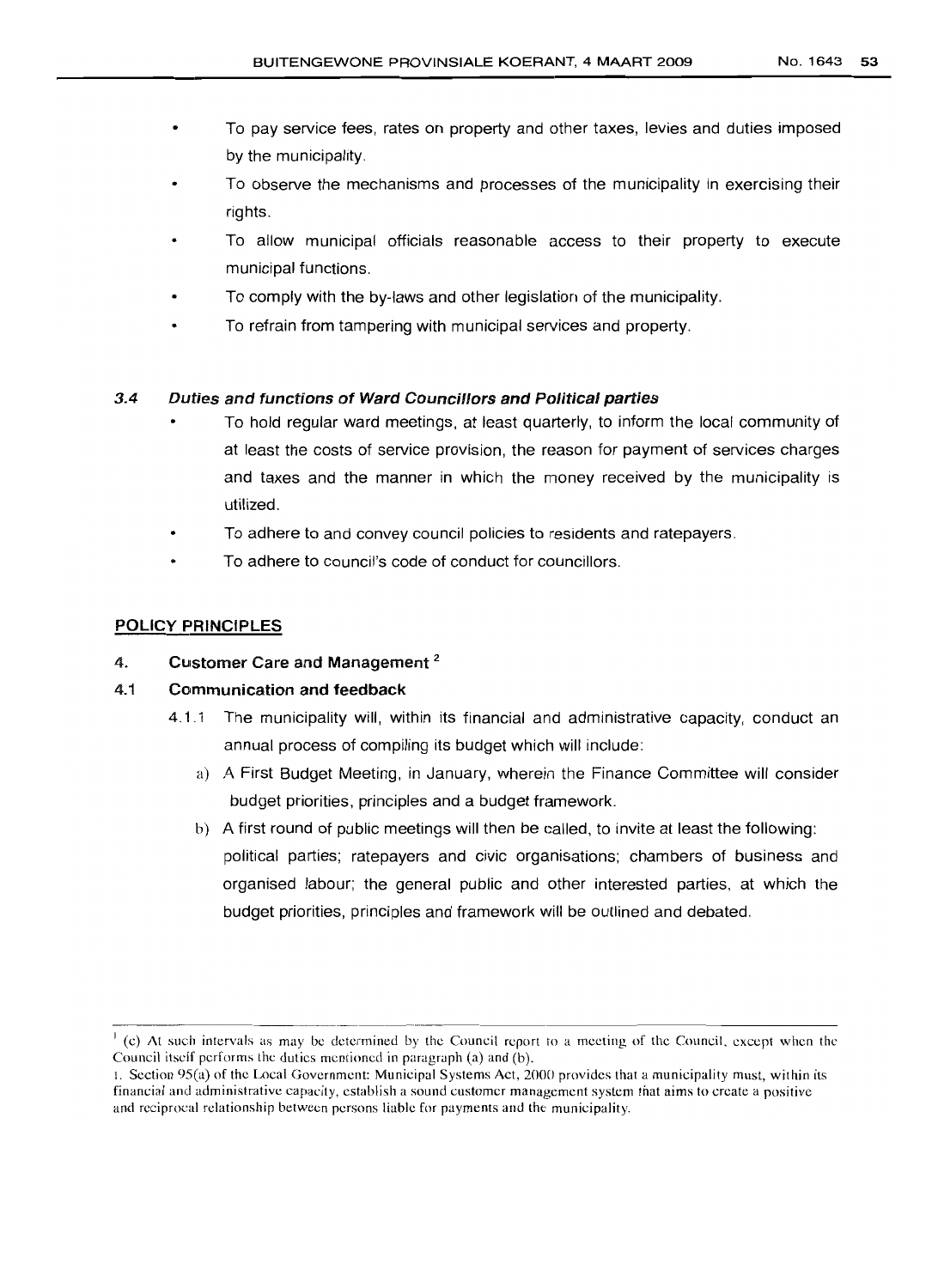- c) Need identification workshops will be conducted in all wards, the objects of which will be:
	- i) To identify all the needs of the wards that is legitimately in the are of respon sibility of the council.
	- ii) To involve the community in prioritising these needs.
	- iii) To involve the community in Council's planning, and to provide the community with much basic information as to what Council does and what other levels of government do.
	- iV)To inform the community of the levels of payment and non-payment in that ward, and to devise strategies in that regard.
- d) A council workshop, which will marry the results of the first budget meeting, the public meetings, and the need identification workshops with Council's Integrated Development Plan.
- e) Thereafter Council's draft Capital and Operating budgets, informed by the above processes, will go through Council's Mayoral committee for the creation of a draft bUdget.
- f) This draft budget, with tariff and rate implications, will then be presented to a second round of public meetings.
- g) Thereafter a final draft of the budget appears before Council for approval.
- 4.1.2 Council's Credit Control and Debt Collection Policy and By-Laws will be available in English and any other official language, and will be made available upon specific request, and will also be available at Council's cash collection points.
- 4.1.3 Council will endeavour to distribute a regular newsletter, which will give prominence to customer care and debt issues.
- 4.1.4 Ward councillors will be required to hold regular ward meetings, at which customer care and debt issues will be given prominence.
- 4.1.5 The press will be encouraged to give prominence to Council's Customer Care and Debt issues, and will be invited to Council meetings where these are discussed.
- 4.1.6 Council aims to establish:
	- a) A central complaints/feedback office;
	- b) A centralized complaints database to enhance co-ordination of complaints, their speedy resolution and effective communication with customers;
	- c) Appropriate training for officials dealing with the public to enhance communications and service delivery; and
	- d) A communication mechanism to give council feedback on service, debt and other issues of concern.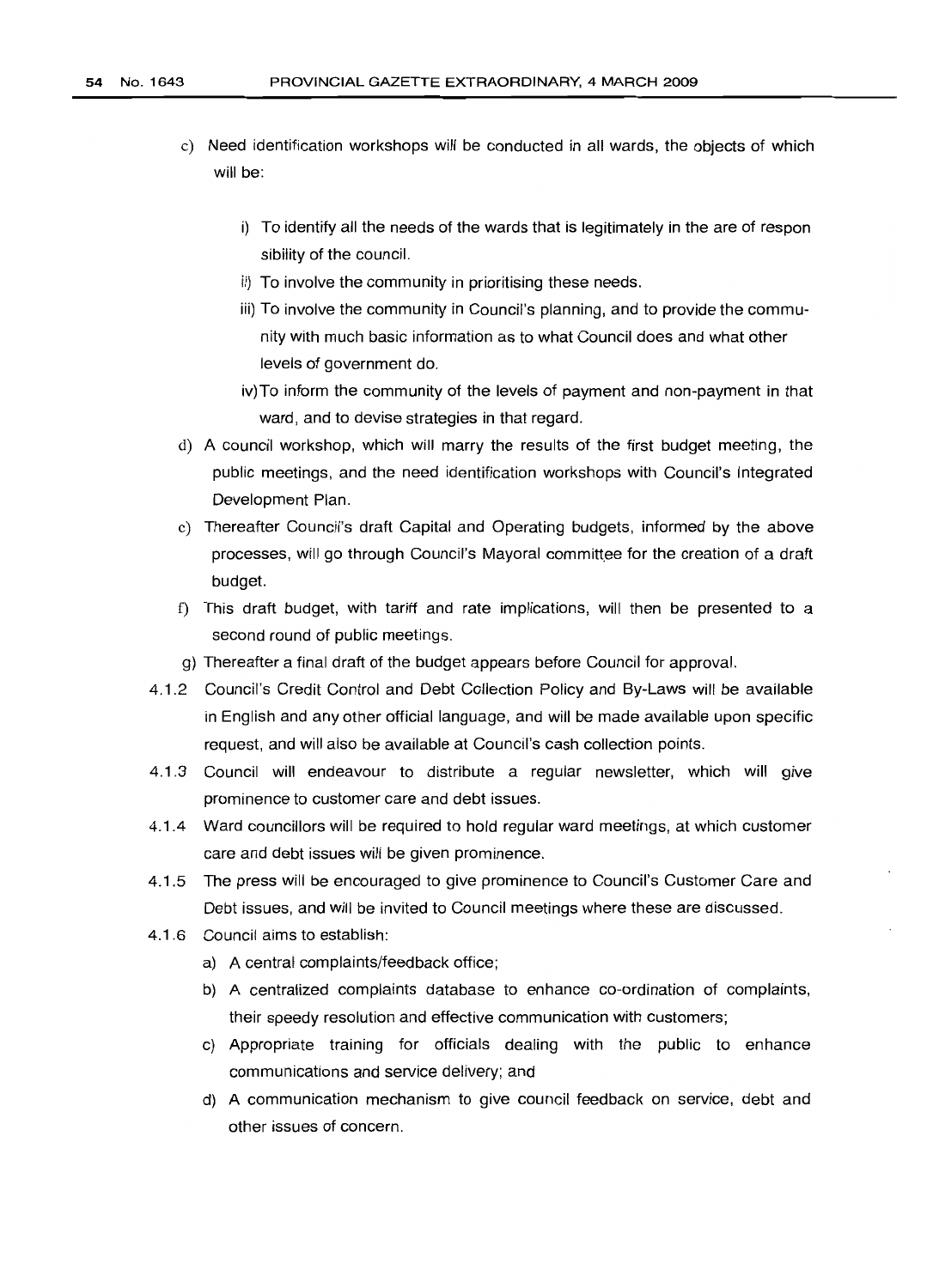#### 4.2 Service application and agreements

- 4.2.1 All customers of services will be required to sign an agreement governing the supply of, and cost of, municipal services. Owners may allow a tenant to sign a separate agreement with the municipality, which the municipality may accept. On default by a tenant, the owner is jointly and severally liable for payment.Owners must co-sign all service agreements with their tenants wherein owners shall bind themselves as sureties and coprincipal debtors for the due fulfilment of the obligations of their tenants. It is the duty of owners to ensure that tenants are not in arrears with payments of their accounts. Council will, within financial and human resource constraints, endeavour to inform property owners regarding the performance of their tenants in terms of the service agreement.
- 4.2.2 Prior to signing these agreements, owners and or tenants will be entitled to receive the policy document of the Council on request.
- 4.2.3 New customers from other municipalities shall be required to submit the particulars of their previous municipal accounts and to agree in writing that any other municipality may indicate whether all amounts due in respect of municipal services, surcharges on fees, property rates and other municipal taxes, levies and duties at the customer's previous address have been paid.
- 4.2.4 On the signing of the agreement, owners and or tenants will receive a copy thereof.
- 4.2.5 The agreement will be referred to the Credit Control and Debt Collection sub-directorate for a full credit check on the customer, where after the customer will be categorised in accordance with its credit rating and the security deposit payable as set out in paragraph 4.3.
- 4.2.6 In the agreement, customers will acknowledge that the information supplied is correct and that they accept liability for all costs of collection, and interest and penalties, in the event of delayed payment. Owners must however give written consent before any extension of payment shall be granted to tenants.
- 4.2.7 Council may require that applications for services for businesses, including but not limited to, trusts, companies, close corporations, partnerships and sole proprietors must include the submission of a resolution delegating authority to the applicant and furnishing, if applicable, the business entity's registration number or IT number. It may also require that the names, addresses and ail relevant contact particulars of all the business's directors or members or trustees or proprietors or partners be submitted with the resolution and, at the discretion of the Chief Financial Officer, at least one partner/member/director/trustee to bincl him/herself in his/her personal capacity as surety and co-principle debtor for the due fulfilment of all of the business'/Iegal entity's obligations. The person, who signs the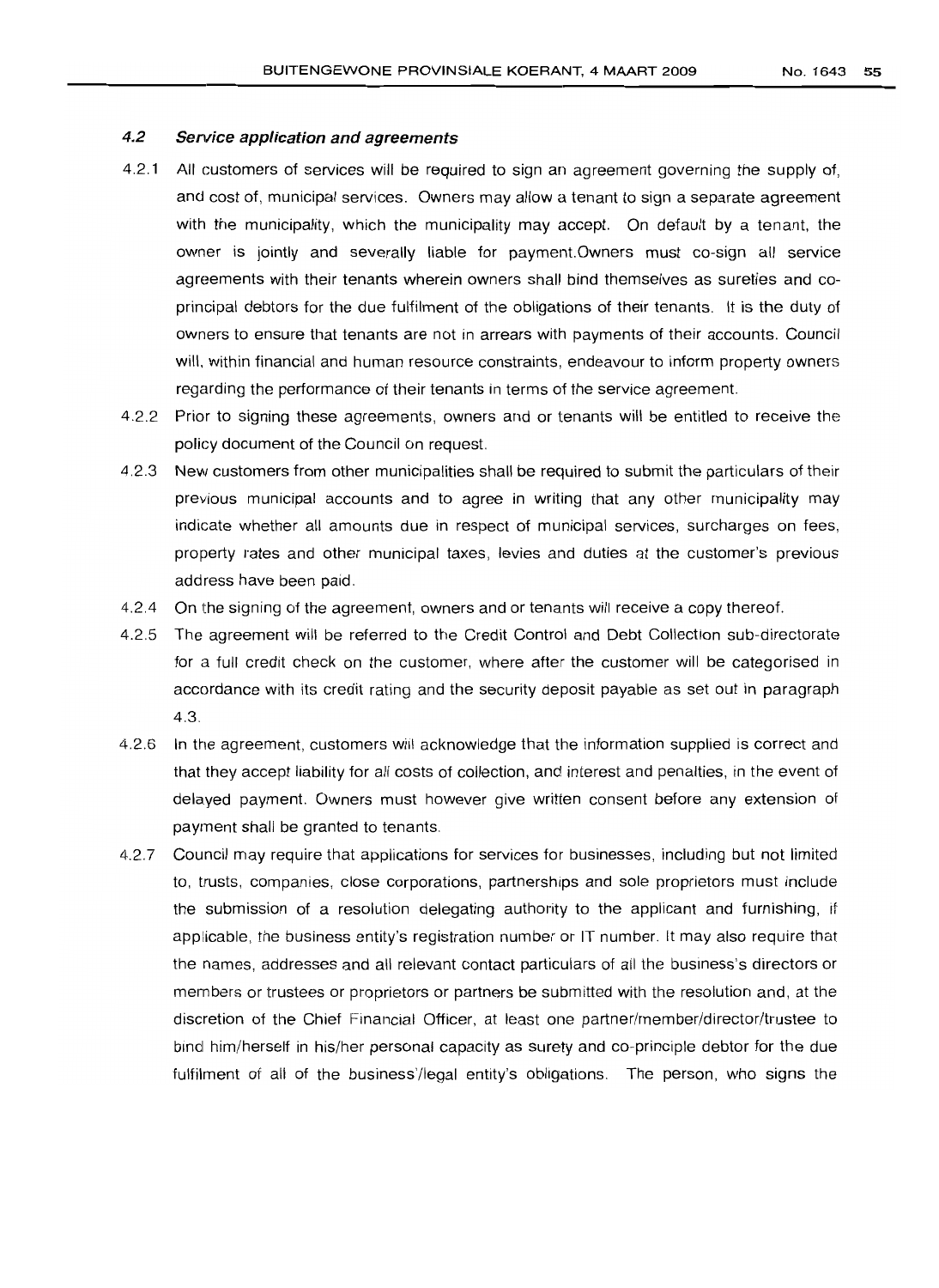agreement on behalf of the business, shall warrant that he/she is duly authorised to do so, that the information supplied is true and correct and that the business is trading in solvent circumstances.

4.2.8 The relevant application form as approved by Council from time to time forms an integral part of this Policy insofar as the contents of such application form are not in conflict with any of the provisions of this policy.

### 4.3 Customer screening and securities

- 4.3.1 All applicants for municipal services may be checked for credit-worthiness including checking information from banks, credit bureau, local authorities, trade creditors, and employers and all information furnished by the customer may be verified by Council.
- 4.3.2 Security deposits either in cash or any other security acceptable to the municipality will be taken, and may vary according to the risk. The municipal Council shall from time to time determine the criteria for the categories in terms whereof customers shall be graded as well as the amount of the deposit payable in each category.
- 4.3.3 The Municipality can, in consultation with the community, increase deposits at any time and implement such increases over an agreed period.
- 4.3.4 Deposits can vary according to the credit-worthiness or legal category of the applicant.
- 4.3.5 The municipality will not pay any interest on deposits.
- 4.3.6 On the termination of the agreement the amount of the deposit less any outstanding amount due to the municipality will be refunded to the consumer.
- 4.3.7 In assessing the credit worthiness of a customer, the Municipality may not unfairly discriminate amongst customers, and the credit assessment must be fair and objective.

## 4.4 Accounts and billing*<sup>1</sup>*

Customers will receive an understandable and accurate bill from the municipality, which bill will consolidate all service costs for that property.

- 4.4.1 Accounts will be produced in accordance with the meter reading cycle and due dates are linked to the statement date.
- 4.4.2 Accounts will be rendered monthly in cycles of approximately 30 days at the address last recorded with the municipality...

<sup>&</sup>lt;sup>1</sup> Section 95 (d) of the Local Government: Municipal Systems Act, 2000 provides that a municipality must, within its financial and administrative capacity take reasonable steps to ensure that the consumption of services has to be measured through accurate and verifiable metering systems.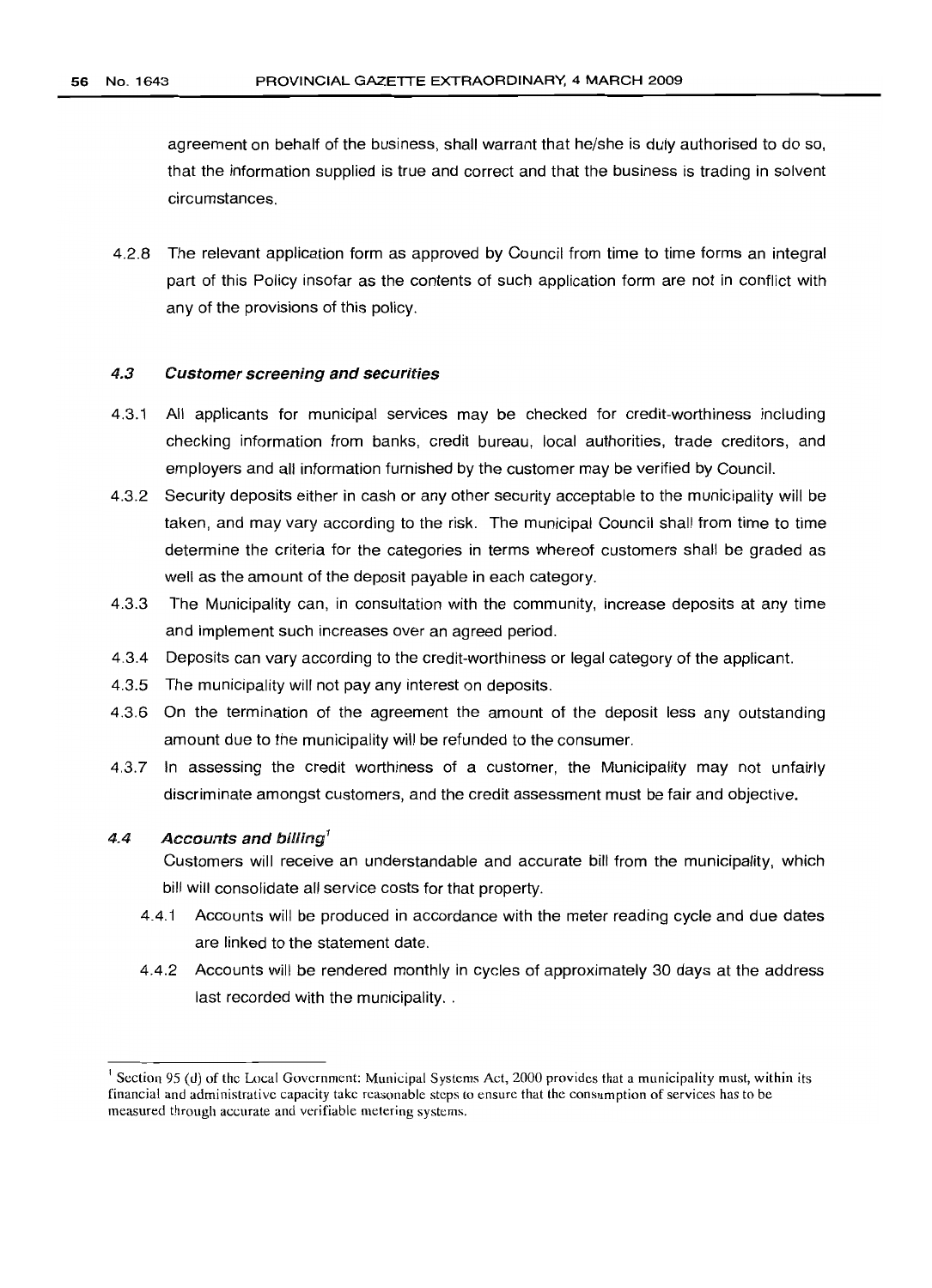- 4.4.3 It is the customer's responsibility to ensure timeous payment in the event of accounts not received or received late.
- 4.4.4 It is the customer's responsibility to ensure that Council is immediately informed in writing of any change of address.
- 4.4.5 Settlement or due date is within 7 days of the beginning of each month..
- 4.4.6 Where an account is not settled in full, any lesser amount tendered and accepted shall not be deemed to be in full and final settlement of such an account, even where a dispute exists.
- 4.4.7 Discretion in terms of negotiable amounts as per this policy is delegated to the Chief Financial Officer with the right to sub-delegate.
- 4.4.8 At all times the most financially beneficial arrangement to Council must be entered into whilst still retaining the principles of this policy.
- 4.4.9 Customers will have a choice to receive their account in either English or any other official language.

Where any payment made to the municipality by negotiable instrument is later dishonoured by the bank, the municipality:

- (a) May recover the average bank charges incurred relating to dishonoured negotiable instruments against the account of the customer;
- (b) Shall regard such an event as default on payment;
- (c) May refuse to accept further cheques from the drawer or beneficiary;
- (d) May place the matter on the national adverse credit listing;
- (e) May institute legal action which may include criminal charges against the offender.
- 4.4.11 the municipality must, if administratively possible, issue a duplicate account to a customer on request, against payment of the prescribed fee.
- 4.4.12 when services are discontinued and the customer applies for services at a different address, Council reserves the right to transfer any outstanding amounts to a customer's new account.

### 4.5 Metering!

4.5.1 The municipality will endeavor, within practical and financial limits, to provide meters to every paying client for all meter able services.

Section 95 (c) provides that a municipality must ensure that persons liable for payments receive regular and accurate accounts that indicate the basis for calculating the amount due.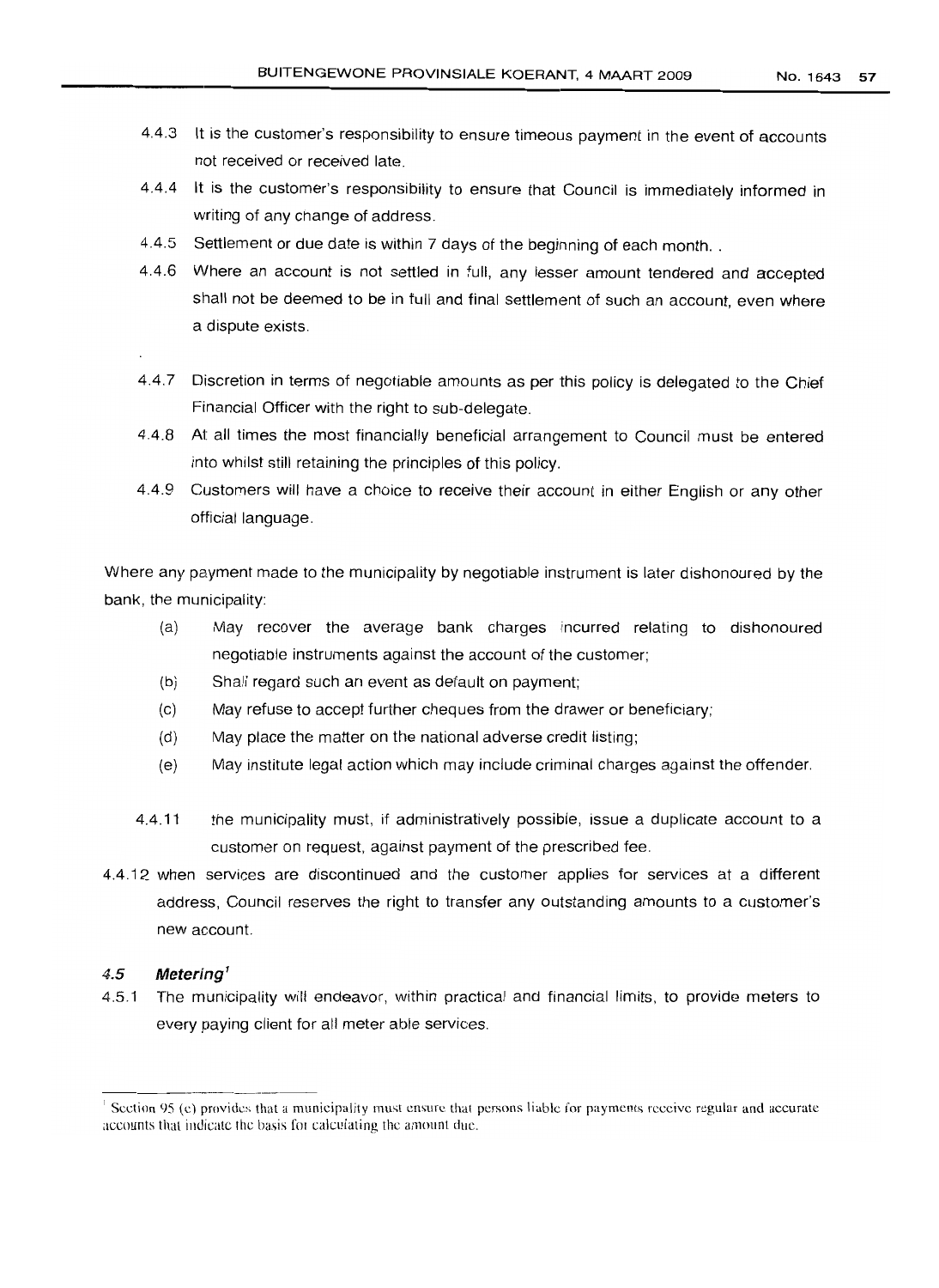- 4.5.2 All meters will be read monthly, if at all possible. If the meter is not read monthly the council will average the consumption for the preceding three months.
- 4.5.3 Customers are entitled to request verification of meter readings and accuracy within reason, but may be held liable for the cost thereof.
- 4.5.4 Customers will be informed of meter replacements in writing.
- 4.5.5 If a service is metered but it cannot be read due to financial and human resource constraints or circumstances out of the control of the municipality or its authorised agent, and the customer is charged for an average consumption the account following the reading of the metered consumption must articulate the difference between the actual consumption and the average consumption, and the resulting credit or debit adjustments.

#### 4.6 Right of access to premises

- 4.6.1 The owner and or occupier of premises must give an authorised representative of the municipality access at all reasonable hours to the premises in order to read, inspect, install or repair any meter or service connection for reticulation, or to disconnect, stop or restrict, or reconnect, the provision of any service $<sup>1</sup>$ .</sup>
- 4.6.2 The owner accepts the cost of relocating a meter if satisfactory access is not possible.
- 4.6.3 If a person contravenes 4.6.1 the municipality may:
	- (a) By written notice require such person to restore access at his/her own expense within a specified period.
	- (b) If it is the opinion that the situation is a matter of urgency, without prior notice restore access and recover the cost from such person.

#### 4.7 Payment facilities and methods and stop orders and debit orders

- 4.7.1 The municipality will operate and maintain suitable banking and cash facilities which facilities will be accessible to all users.
- 4.7.2 The municipality will, at its discretion, allocate all payments received and a customer who has overdue debt may not specify that the payment is for a specific portion of the account.
- 4.7.3 The municipality may, with the consent of a customer, approach an employer to deduct an agreed amount from the employee's weekly or monthly wages/salary to pay towards arrear municipal accounts.
- 4.7.4 The customer will acknowledge, in the customer agreement, that the use of customer agents in the transmission of payments to the municipality is at the risk of the customer-

<sup>&</sup>lt;sup>1</sup> Section 101 provides that the occupier of premises in a municipality must give an authorised representative of the municipality access at all reasonable hours to the premises in order to read, inspect, install or repair any meter or service connection for reticulation, or to disconnect stop or restrict the provision of any service.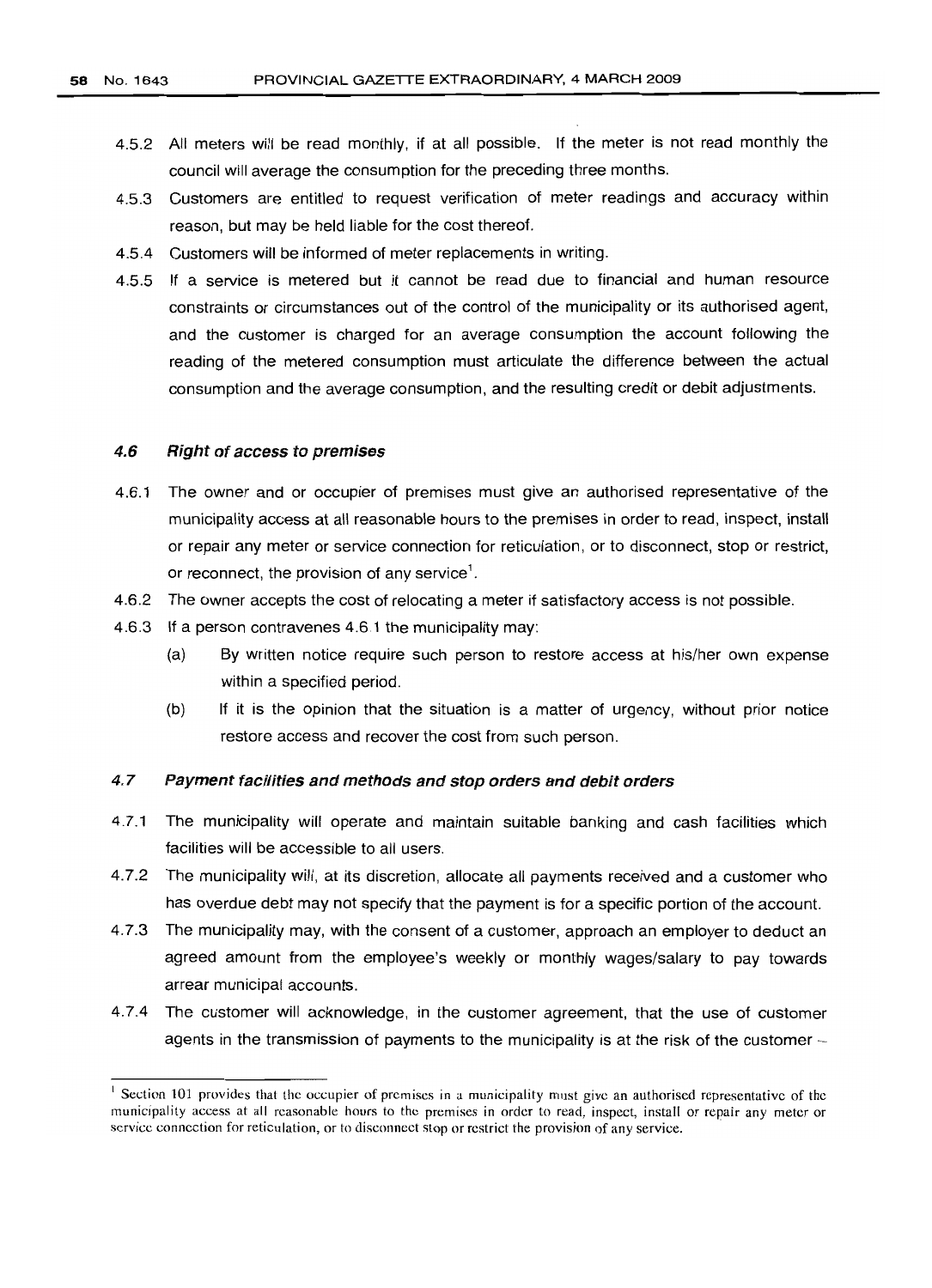also for the transfer time of the payment  $-$  and the customer shall be liable for any additional bank costs which is levied, apart from the normal service charges connected to such a payment.

#### 4.8 Enquiries, appeals and service complaints

- 4.8.1 If a customer is convinced that his or her account is inaccurate, he or she can lodge a written request with the municipality for recalculation of this account<sup>1</sup>.
- 4.8.2 The customer must furnish full personal and/or business particulars, the relevant account number, direct contact number, addresses and any other relevant particulars required by Council.
- 4.8.3 In the interim the customer must pay the average of the last three months account where history of the account is available. Where no such history is available the customer is to pay an estimate provided by the municipality before payment due date until the matter is resolved.
- 4.8.4 The relevant department will give a written acknowledgement of receipt of the request, investigate the matter and inform the customer in writing of the outcome of the investigation and supply details thereof.
- 4.8.5 Any adjustments to the customer's account will be done within one month.
- 48.6 Failure to make interim payment or payments will make the customer liable for disconnection.
- 4.8.7 After having been informed of Council's authorised official's decision, a customer may lodge an appeal against that decision by giving written notice of the appeal and reasons to the municipal manager within 21 days of the date of notification of the decision. The municipal manager shall commence with the appeal within six weeks and shall decide the appeal within a reasonable period. His/her decision shall be final and will result in the immediate implementation of any credit control and debt collection measures provided for in this policy after the customer is provided with the outcome of the appeal..
- 4.8.8 The same dispute/enquiry/complaint will not be reconsidered.
- 4.8.9 If the customer is not satisfied with the outcome of his/her appeal, he/she must first under protest pay the amount in dispute before redressing his/her action in a court of law. Notwithstanding anything to the contrary contained herein, the authorised official and/or municipal manager may not allow or cause to allow the debt referred to in the dispute to prescribe.

<sup>&</sup>lt;sup>1</sup> Section 95 (f) of the Local Government: Municipal Systems Act, 2000 provides that a municipality must provide accessible mechanisms for those persons to query of verify accounts and metered consumption, and appeal procedures which allow such persons to receive prompt redress for inaccurate accounts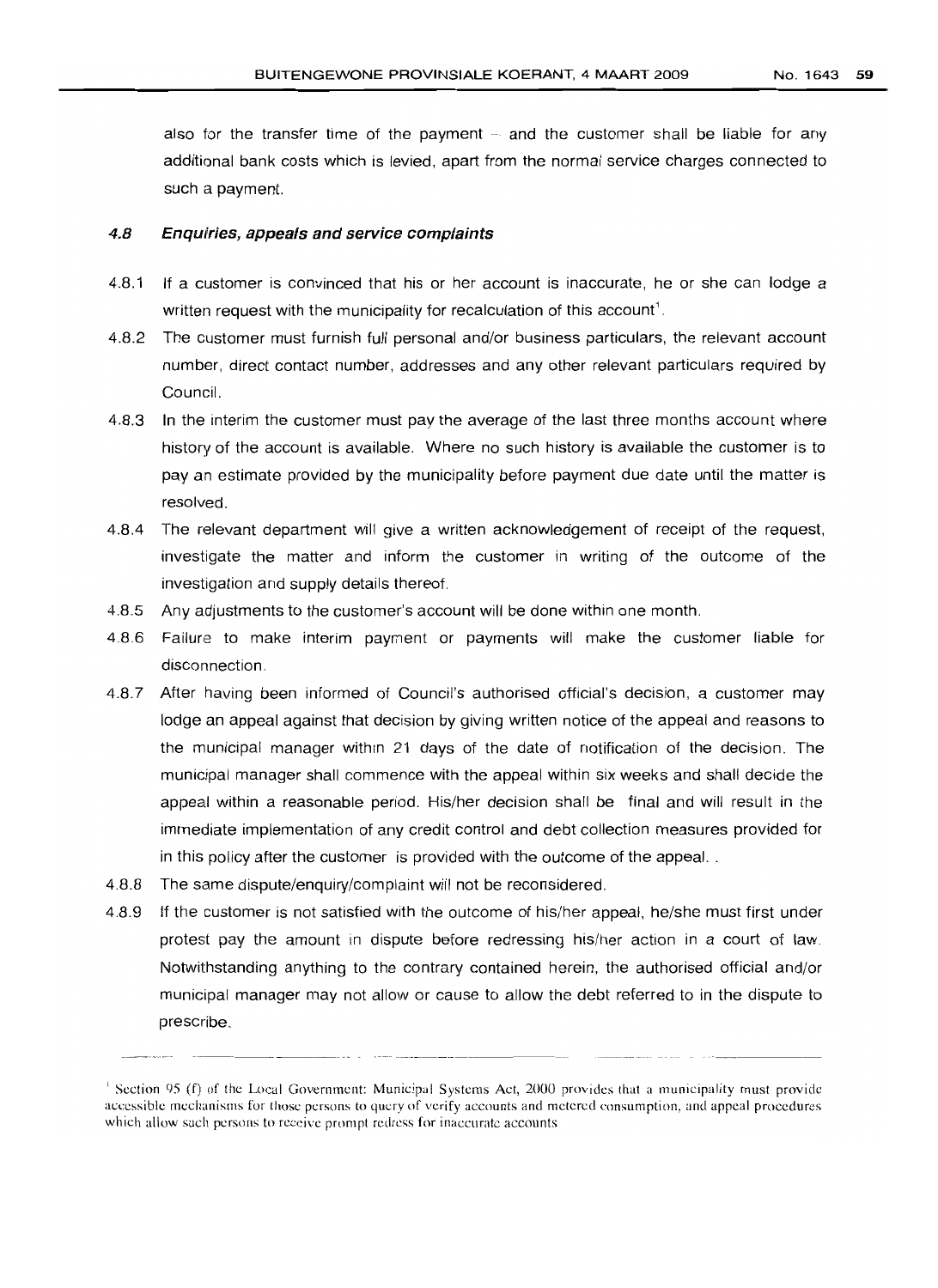4.8.10 The payment of an amount may not be withheld as a result of a dispute and the Municipality may in such an event proceed with debt collection subject to the provisions of the National Credit Act, 2005.

### 4.9 Business who tender to the Municipality

- 4.9.1 The Procurement Policy and Tender Conditions are to include the following:
	- i. When inviting tenders for the provision of services or delivery of goods, potential contractors may submit tenders subject to a condition that consideration and evaluation thereof will necessitate that the tenderer obtain from the municipality a certificate stating that all relevant municipal accounts owing by the tenderer or its directors, owners or partners have been paid or that suitable arrangements (which include the right to set off in the event of non-compliance) have been made for payment of any arrears.
	- ii. A municipal account to mean any municipal service charge, tax or other fees, fines and penalties, due in terms of a contract or approved tariff or rate, which is outstanding after the due date normally appearing on the consolidated account or overdue in terms of the contract or any other due date that has passed.
	- iii. Tender conditions contain a condition allowing the municipality to deduct moneys owing to the municipality from contract payments in terms of a reasonable arrangement with the tenderer.

### 4.10 Incentives for prompt payment

- 4.10.1 The municipality may, to encourage payment, and to reward good payers consider from time to time incentives for the payment of accounts.
- 4.10.2 Such incentive schemes, if introduced, will be reflected in annual budgets as additional expenditure.

### 4.11 Customer assistance programmes

#### 4.11.1 Water leakages

- 4.11.1.1 If the leakage is on the side of the customer the customer is responsible for the payment of the full account, subject to the municipality's water services by-laws.
- 4.11.1.2 The customer has the responsibility to control and monitor his/her consumption.

#### 4.11.2 Rate rebates

4.11.2.1 Properties used exclusively for residential purposes may qualify for a rebated rate determined annually by Council.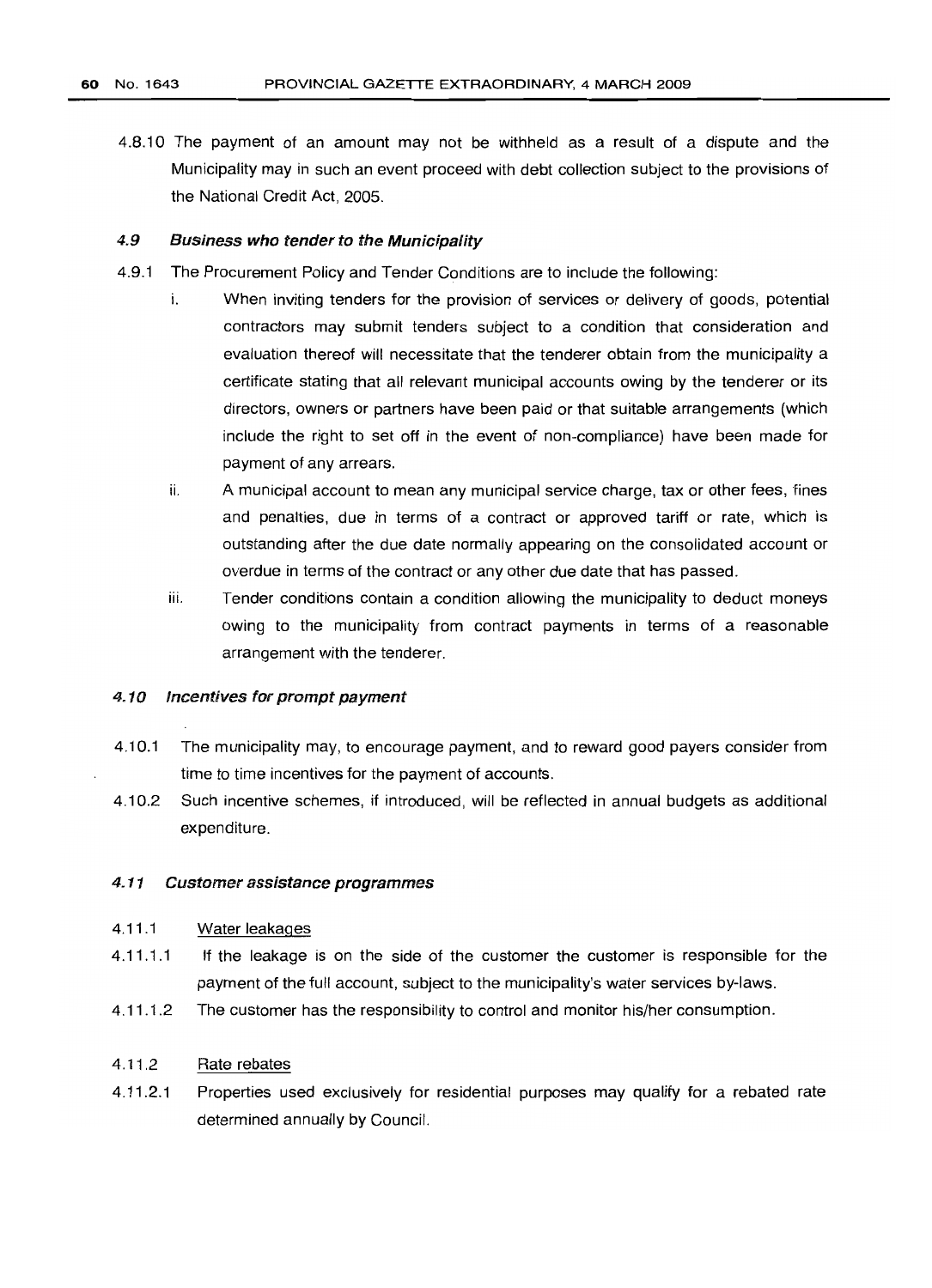- 4.11.2.2 A rate rebate may be granted to old-age pensioners or the receiver of a State disability grant as determined by Council from time to time. To qualify for the concession the following minimum criteria will apply in addition to the criteria as determined by Council in Council's tariff policy:
	- Application must be made each year and reach the Chief Financial Officer on or before 30 June.
	- The applicant must be the registered owner of the property, shall not sub-let any portion of the dwelling or take in boarders or have any employed children or family members living on the property.
	- The applicant should not own any other immovable property.
	- The property must be readily accessible to municipal staff for the purpose of  $\bullet$ carrying out of inspections.

## 4.11.3 Arrangements for settlements

- 4.11.3.1 Notwithstanding an arrangement between the municipality and a customer whereby the customer is allowed to pay arrear amounts in instalments, the municipality may restrict and/or discontinue services until such time as the arrear payments are paid in full.
- 4.11.3.2 If a customer cannot pay his/her account with the municipality then the municipality may enter into an extended term of payment with the customer. He/she must:
	- i. Sign an acknowledgement of debt;
	- ii. Sign a consent to judgement;
	- iii. Consent to a garnishee order/emolument order/stop order (if he or she is in employment);
	- iv. Acknowledge that interest will be charged at the prescribed rate and in the manner determined by Council from time to time and that the particulars of the customer will be listed with ITC;
	- v. Pay the current portion of the account in cash every month; and
	- vi. Sign an acknowledgement that, if the arrangements are being negotiated later defaulted on, the full outstanding balance will become due and payable, that no further arrangements will be possible and that the restriction and/or disconnection of water and/or electricity will continue as will legal proceedings.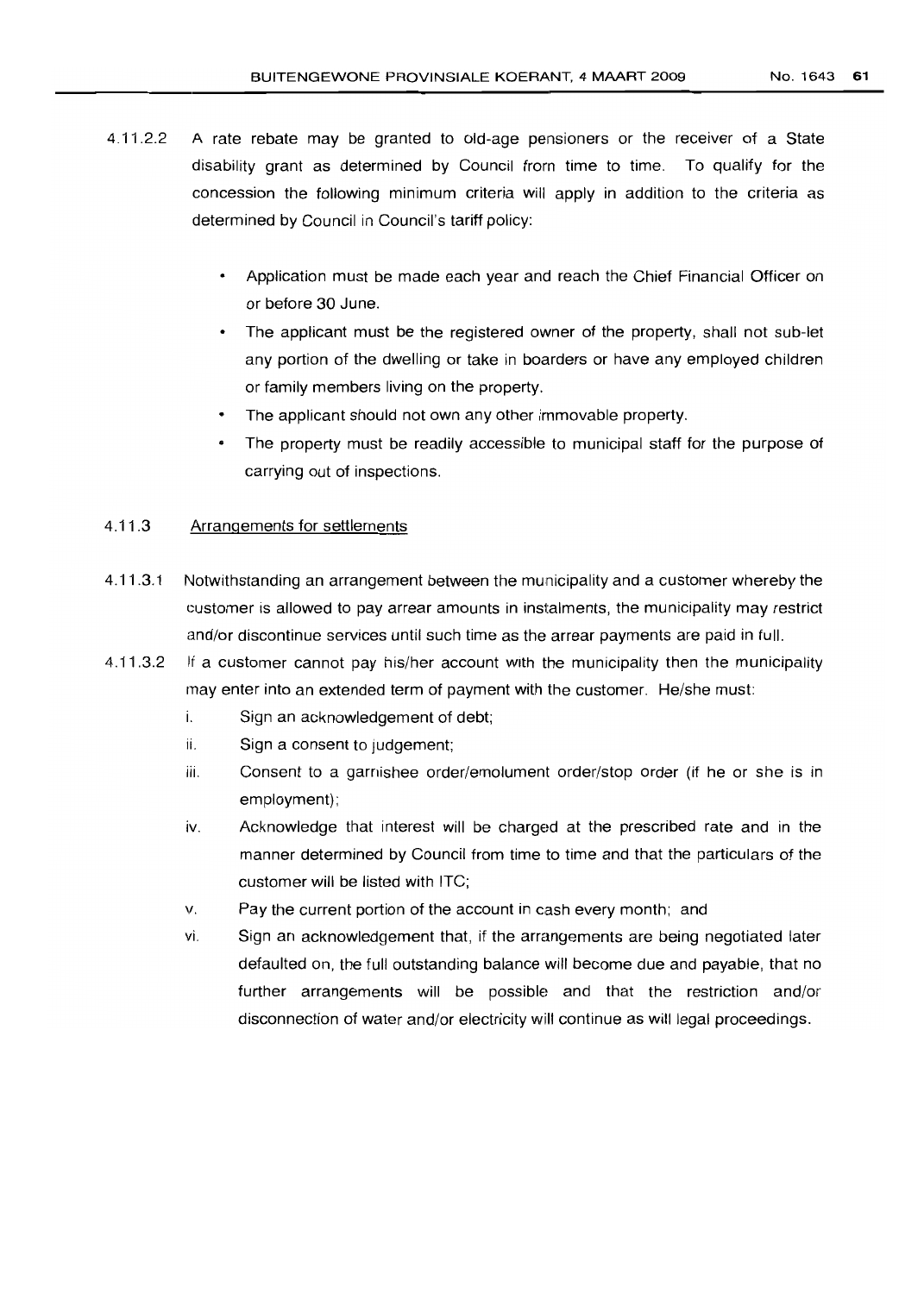- 4.11.3.2 Customers with electricity arrears must agree to the conversion to a prepayment meter upon request of Council, and when implemented the cost of which, together with the arrears total, will be paid off either by
	- i. adding it to the arrears bill and repaying it over the agreed period; or
	- ii. adding it as a surcharge to the prepaid electricity cost, and repaying it with each purchase of electricity until the debt is liquidated.
- 4.11.3.3 Council reserves the right to raise the deposit/security requirement in accordance with paragraph 4.3 of customers who seek arrangements or who default in terms thereof.
- 4.11.3.4 The customer may be required to prove levels of income and must agree to a monthly payment towards arrears on his/her ability to payor based on his total liquidity if Council so requires.
- 4.11.3.5 All negotiations with the customer should strive to result in an agreement that is sustainable and is most beneficial to Council.
- 4.11.3.6 Council may, in the sole discretion of the Chief Financial Officer or any other person authorised by him/her, refuse to allow any further arrangements should a customer default on any arrangement.
- 4.11.3.7 All arrangements shall be subject to periodic review.
- 4.11.3.8 Any arrangement for extension of payment shall be subject to the prior written consent by the owner.

#### 4.11.4 Rates by instalments

4.11.4.1 Customers will be given the opportunity to pay the property rates account monthly in instalments, as determined by Council from time to time.

#### 5. Credit Control and Debt Collection

#### 5.1 Enforcement Mechanisms

#### 5.1.1 Water, electricity and other services<sup>1</sup>

- 5.1.1.1 Accounts must be paid by the due date shown on the account. Customers who are in arrears with their municipal account will have their supply of electricity and water, and' other municipal services, suspended, restricted or disconnected.
- 5.1.1.2 When the municipal account is not paid on the due date shown on the account and unless permission for a deferred payment has been granted, a written warning of possible disconnection if the account is not paid will be forwarded to the customer as soon as practically possible. The notice shall also contain a proposal by Council that the customer refer the account to a Debt Counsellor with the intent that the parties resolve any dispute under the agreement or develop and agree and to plan to bring the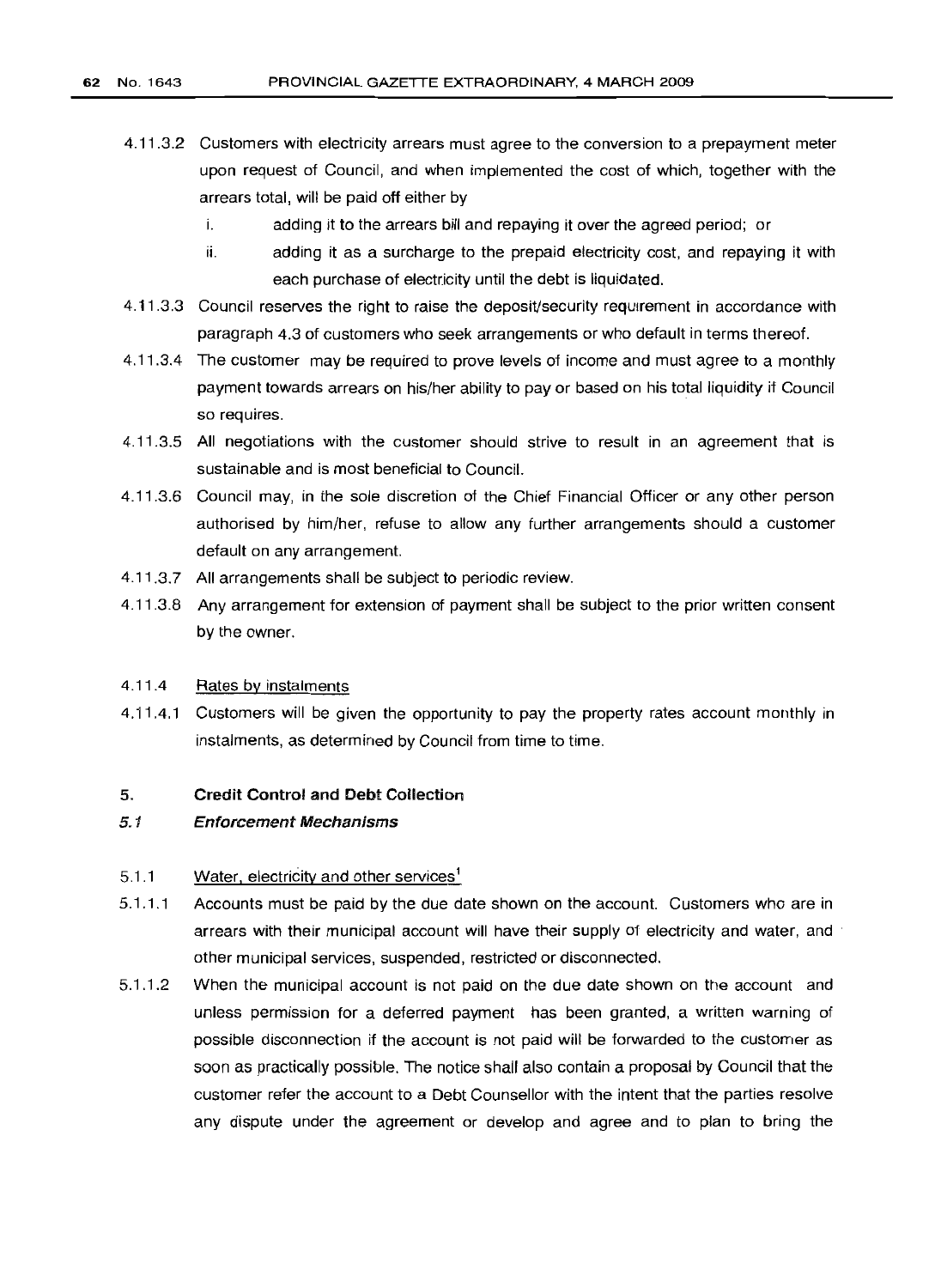payments up to date. The customer will be deemed to have received the notice on the same day if delivered by hand, e-mail or fax, on the third day after date of posting if posted by ordinary mail and on the fourth day after date of posting if posted by registered mail.

- 5.1.1.3 If payment is not received by the due date as reflected in the notice, the supply will be disconnected without further notice.
- 5.1.1.4 A notice shall be left at the property advising that the supply has been disconnected, warning that all electric points should be considered live and that all water outlets should be closed. The notice must also advise that the supply will only be reconnected after the total balance of the amount specified in the notice, as well as the prescribed reconnection fee has been paid. The notice must also warn of the consequences of unauthorised reconnection.
- 5.1.1.5 Only the Chief Financial Officer shall have the authority to approve arrangements for delayed payment in terms of this policy, which authority may be delegated.
- 5.1.1.6 Businesses shall be required to pay all arrears and prescribed fees before services are restored.
- 5.1.1.7 Subject to Council's capacity at the time to restore such service, disconnected services will be restored within a reasonable period of time after the customer produces proof of payment of the required amount. Services will only be restored during the official business hours of Council, except in the case of an emergency (in the discretion of Council), when an additional after hours fee will be charged as prescribed by Council.
- 5.1.1.8 The onus is always on the customer to request reconnection and prove payment.
- 5.1.1.9 Council reserves the right to deny or restrict the sale of electricity or water to customers who are in arrears with their rates or other municipal charges.
- 5.1.1.10 The cost of the restriction or disconnection, and the reconnection, will be determined by tariffs agreed by Council, and will be payable by the customer.
- 5.1 .1.11 Should a customer default in terms of an arranqernent, Council may refuse further extension of payment and the full outstanding amount due to Council will be payable. The full outstanding amount will be payable before services are reconnected.
- 5.1.1.12 Customers who make no further use of any services but still owe an amount are classified as inactive and who, after the rendering of a second inactive account to their latest known postal addresses, shall be handed over to the internal collections division. Should no payment be received in response to a letter of demand addressed to the above-mentioned address, the particulars of the customer and the fact of non-payment shall be listed with lTC, subject to the provisions of the National Credit Act, 2005. If the outstanding amount warrants it, further legal action may be instituted for recovery of the outstanding balance.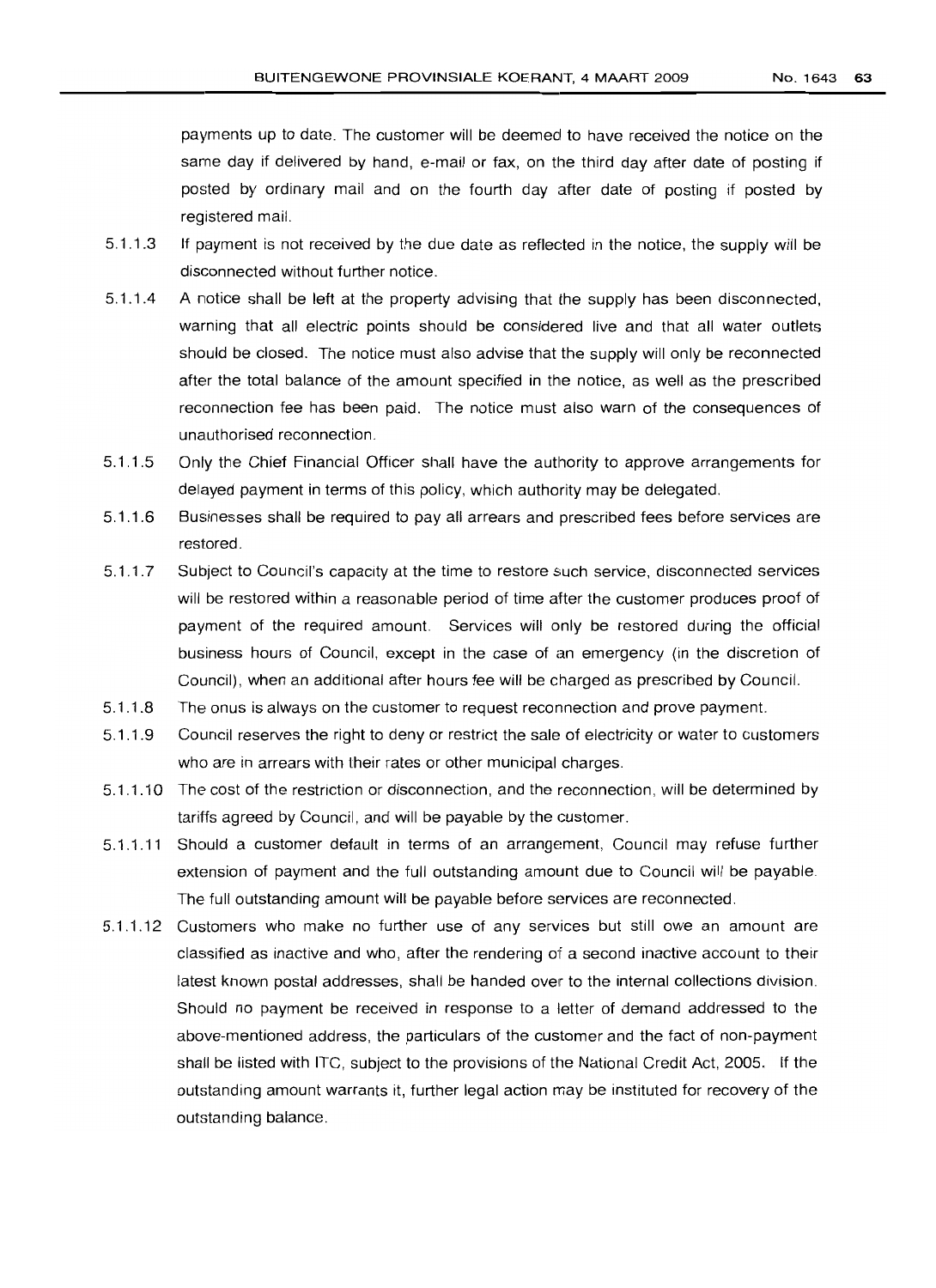### 5.1.2 Rates

### Annual Rates (and other annual levies)

- 5.1.2.1 If the account is not paid by the due date as displayed on the account a notice shall be issued showing the total amount owed to Council.
- 5.1.2.2 If the account is not settled or there is no response from the customer to make acceptable arrangements to repay the debt, summons shall be issued and the legal process followed.
- 5.1.2.3 In instances where the rates debt is in respect of Municipal property sold by suspensive sale agreement or in terms of a lease agreement, the collection thereof will be done in terms of the Deed of Sale or lease agreement or any subsequent applicable written agreement between Council and the customer.
- 5.1.2.4 During the process of debt collection, Council shall within reason give customers an opportunity to make arrangements for payment of arrear accounts without having to resort to sales in execution, which shall be utilized as a last resort. Council shall however not hesitate to proceed with sales in execution where no arrangements have been made or where alternatives provided by Council from time to time are not used.
- 5.1.2.5 Any debtor may be granted the opportunity of converting to paying rates monthly for the following financial year.

### Monthly Rates

- 5.1.2.6 Interest will be charged on all overdue accounts at an interest rate that shall be determined by Council from time to time.
- 5.1.2.7 Customers can make application to the Council to pay current and future rates monthly, the approval of which is at the sole discretion of the Chief Financial Officer with the right to sub-delegate.
- 5.1.2.8 The monthly amount payable for current annual rates will be calculated to allow the total balance of such amount to be paid in equal instalments within the period determined by Council from time to time, but at least by the end of that financial year.
- 5.1.2.9 If a customer's account is in arrears for 30 days, a notice shall be delivered to the customer demanding payment of the arrear amount. The customer will be deemed to have received the notice on the same day if delivered by hand, e-mail or fax, on the third day after date of posting if posted by ordinary mail and on the fourth day after date of posting if posted by registered mail. Should the customer fail to pay the arrears by the due date stipulated in the notice, the full outstanding balance of the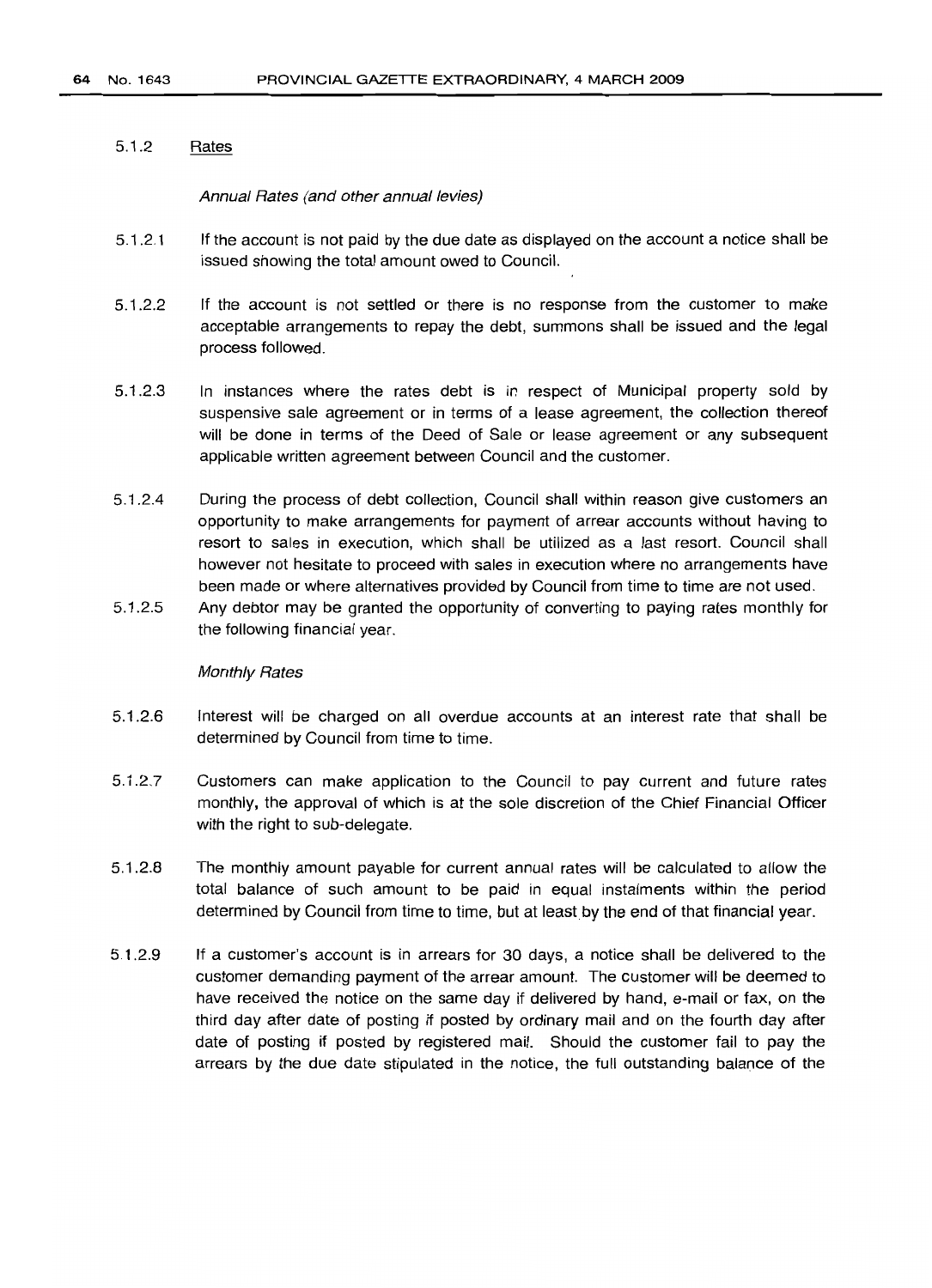annual rates shall become due and payable and Council may institute legal action for the recovery thereof.

## 5.1.3 Sundry and housing accounts

- 5.1.3.1 A letter of demand shall be forwarded in respect of all accounts 30 days in arrears and should payment not be received by the due date, legal action may be instituted forthwith. The debtor will be deemed to have received the notice on the same day if delivered by hand, e-mail or fax, on the third day after date of posting if posted by ordinary mail and on the fourth day after date of posting if posted by registered mail.
- 5.1.3.3 Property purchased from Council by way of suspensive sale agreement shall be repossessed in terms of the written agreement, subject to the provisions of the National Credit Act, 2005.
- 5.1.3.4 Once a property has been repossessed, the debtor will not be eligible for reinstatement of the agreement or to purchase any other property from Council by way of suspensive sale agreement.

## 5.1.2 Interest on overdue accounts

5.1.2.1 Interest will be raised as a charge on all accounts not paid by the due date in accordance with applicable legislation and as determined by Council from time to time.' Interest will be levied and capitalised monthly in arrears, on the monthly outstanding balance, from the due date, if not paid by the due date, and will be calculated for a full month(s) irrespective of when payment is made. The interest charged will appear on the following month's account.

#### 5.1.3 Personal contact

- 5.1.3.1 Telephonic contact
- 5.1.3.2 Officials/agents calling on clients
- 5.1.3.2.1 Council will endeavour, within the constraints of affordability, to make personal or telephonic contact with arrear customers to encourage their payment, and to inform them of their arrears state, and their rights (if any) to conclude arrangements or to indigence subsidies, and other related matters, and will provide information on how and where to access such arrangements or subsidies.
- 5.1.3.2.2 The municipality shall maintain a schedule of customers with large amounts outstanding, the cut-off amount to be agreed by Council from time to time, and will maintain intensive contact with these customers.

<sup>&</sup>lt;sup>1</sup> Section 97 (e) of the Local Government: Municipal Systems Act, 2000 provides that a credit control and debt collection policy must provide for interest on arrears, where appropriate.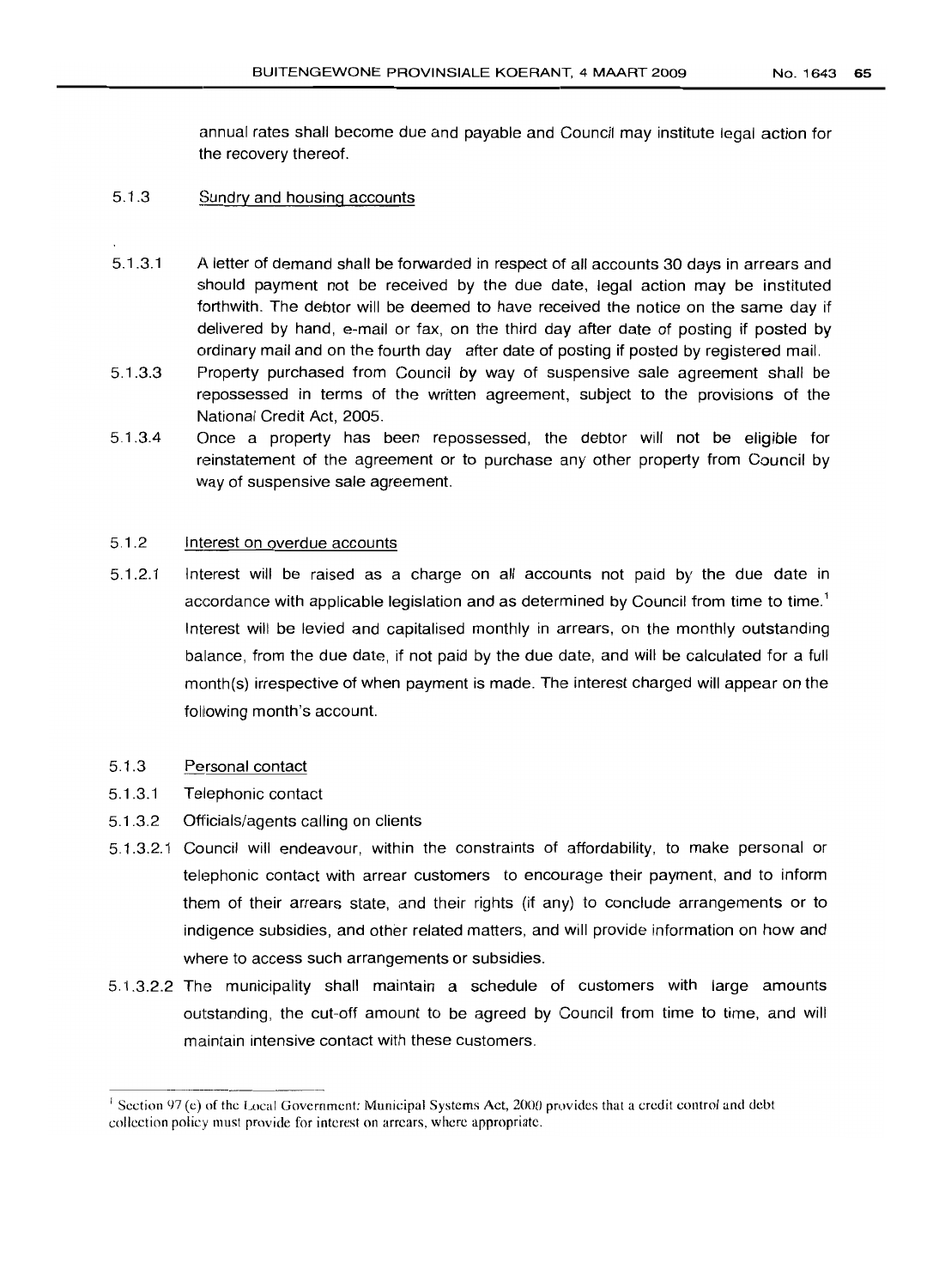5.1.3.2.3 Such contact is not a right for customers that customers enjoy - disconnection of services and other collection proceedings will continue in the absence of such contact for whatever reason.

#### 5.1.4 Legal Process/Use of attorneys/Use of credit bureaus

- 5.1.4.1 Council may, when any debtor is 60 days in arrears, commence legal process against that debtor, which process could involve final demands, summonses, judgments, garnishee and emolument attachment orders, financial enquiries and/or sales in execution of movable and immovable property, SUbject to the provisions of the National Credit Act, 2005.
- 5.1.4.2 Council will exercise strict control over this process, to ensure accuracy and legality within it, and will require regular reports on progress from outside parties, be they attorneys or any other collection agents appointed by council.
- 5.1.4.3 Council will establish procedures and codes of conduct with these outside parties.
- 5.1.4.4 All steps in the credit control procedure will be recorded for Council's records and for the information of the debtor.
- 5.1.4.5 All costs of this process are for the account of the customer.
- 5.1.4.6 Individual customer accounts are protected and are not the SUbject of public information. However Council may release debtor information to credit bureaus and other institutions lawfully entitled to such information. This release will be in writing and this situation will be included in Council's agreement with its customers.
- 5.1.4.7 Council may consider the cost effectiveness of this process, and will receive reports on relevant matters, including cost effectiveness.
- 5.1.4.8 Council may consider the use of agents, and innovative debt collection methods and products. Cost effectiveness, the willingness of agents to work under appropriate codes of conduct and the success of such agents and products will be part of the agreement Council might conclude with such agents or product vendors; and will be closely monitored by Council
- 5.1.4.9 Customers will be informed of the powers and duties of such agents and their responsibilities including their responsibility to observe agreed codes of conduct.
- 5.1.4.10 any agreement concluded with an agent or product vendor shall include a clause whereby breaches of the code of conduct by the agent or vendor will see the contract terminated.
- 5.1.4.11 only payment in full of the outstanding balance reflected on the account shall be deemed acceptable payment before a customer's particulars are removed from any adverse credit listing. In the case of default judgments entered into against customers,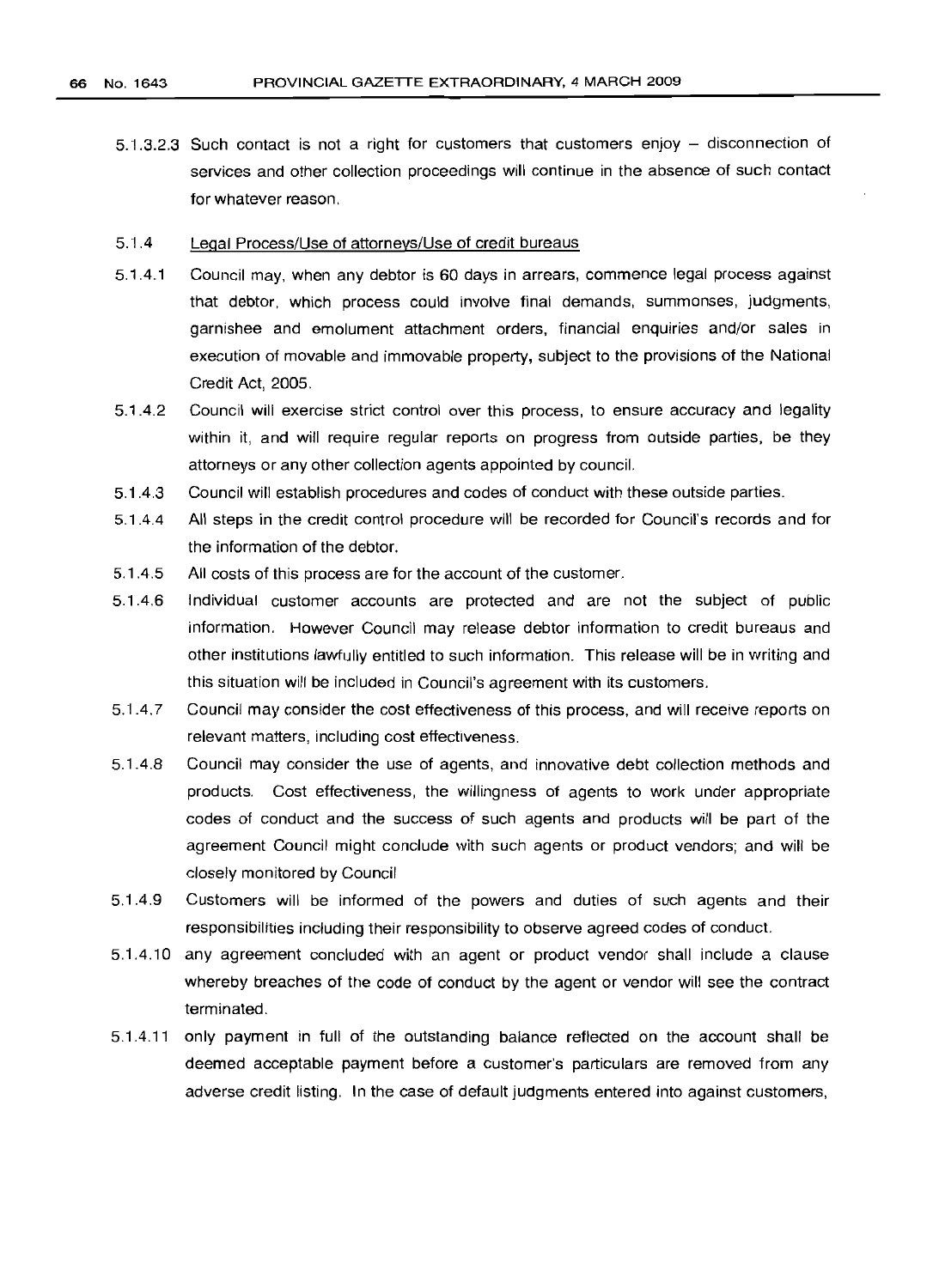the customer shall at its own cost appoint an attorney to set aside the judgment, after payment of the full outstanding balance has been made to Council.

#### 5.2 Theft, tampering & fraud

- 5.2.1 Any person (natural or juristic) found to be illegally connected or reconnected to municipal services, interfering or tampering with meters, reticulation network or any other supply equipment or committing any unauthorised service associated with the supply of municipal services, as well as theft and damage to Council property, will be prosecuted and/or liable for penalties as determined from time to time. <sup>1</sup>
- 5.2.2 Council will immediately terminate the supply of services to a customer should such conduct as outlined above be detected.
- 5.2.3 The total bill owing, including penalties, assessment of unauthorised consumption, damages and discontinuation and reconnection fees, and increased deposits as determined by Council if applicable, becomes due and payable before any reconnection can be sanctioned.
- 5.2.4 Council will maintain monitoring systems and teams to detect and survey customers who are undertaking such illegal actions.
- 5.2.5 Council may distinguish in its penalties between cases of vandalism and cases of tampering.
- 5.2.6 Subsequent acts of tampering will lead to penalties and deposits increasing in quantum.
- 5.2.7 Council reserves the right to lay criminal charges and to take any other legal action aqainst both vandals and thieves and any person that contravenes any of Council's By-Laws or any other applicable legislation.
- 5.2.8 Any person failing to provide information or providing false information to the municipality may face immediate disconnection/restriction of services.

#### 5.3 Cost of collection

5.3.1 All costs and charges pertaining to the credit control processes as set out herein, interest, administration costs, all penalties, surcharges, damages, service discontinuation and reconnection costs and all legal costs, fees and disbursements associated with credit control and debt collection are for the account of the customer and should reflect at least the actual cost of the particular action.

<sup>&</sup>lt;sup>1</sup> Section 97 (h) of the Local Government: Municipal Systems Act, 2000 provides that a credit control and debt collection policy must provide for matters relating to unauthorised consumption of services theft and damages.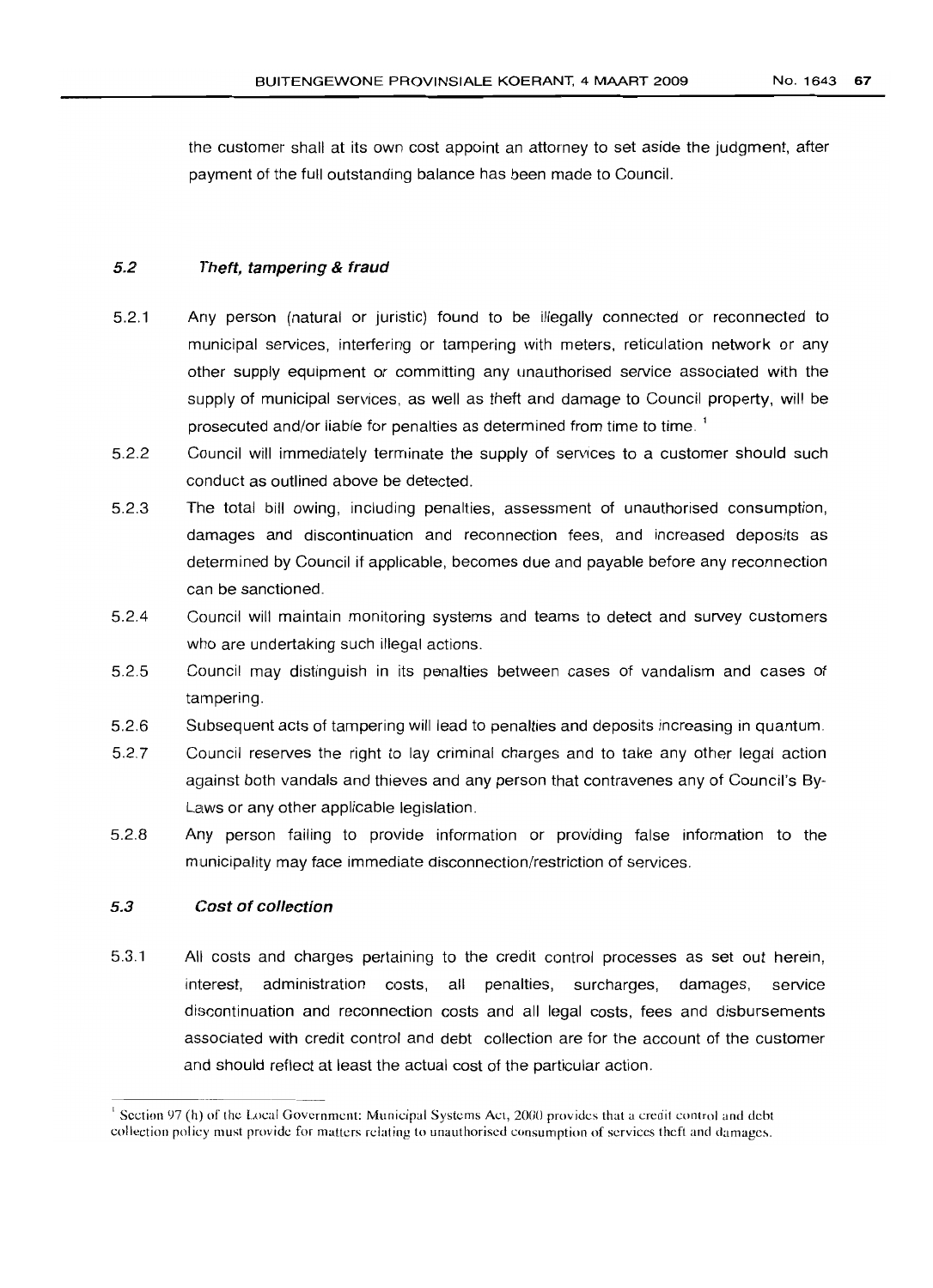#### 5.4 **Irrecoverable** debt

- 5.4.1 The Municipal Manager must ensure that all avenues are utilized to collect the municipality's debt.
- 5.4.2 There are some circumstances that allow for the valid termination of debt collection procedures:
	- i. The insolvency or demise of the debtor, whose estate has insufficient funds;
	- ii. A balance being too small to recover, for economic reasons considering the cost of recovery;
	- iii. Prescription;
	- iv. When the debtor relocates and three tracing agents are unable to trace the current whereabouts of the debtor;
	- v. All reasonable notifications and cost effective legal avenues to recover the outstanding amount have been exhausted;
	- vi. The amount outstanding is the residue after payment of a dividend in the Rand from an insolvent estate;
	- vii. It is impossible to prove the debt outstanding;
	- viii. The outstanding amount is due to an administrative error by Council or by Council Resolution, on good cause shown.
- 5.4.3 The municipality will maintain audit trials in such an instance, and document the reasons for the abandonment of the debt.
- 5.4.4 The schedules setting out particulars of the debt and the reasons for abandonment, together with a written request authorising the writing off of the indicated debt must be presented to:
	- o The assistant financial officer in charge of credit control and debt collection for debt less than R10 000,00 per customer;
	- o The deputy financial officer in charge of credit control and debt collection for debts less than R15 000,00 per customer;
	- o The chief financial officer for debts less than R25 000,00 per customer;
	- o The municipal manager for debts less than R50 000,00 per customer;
	- o The executive mayor for debts less than R150 000,00 per customer;
	- o The full council for debts more than and equal to R150 000,00 per customer

and the officials and political office bearers as set out above shall have all of the necessary delegated powers to write off such amounts in accordance with this policy.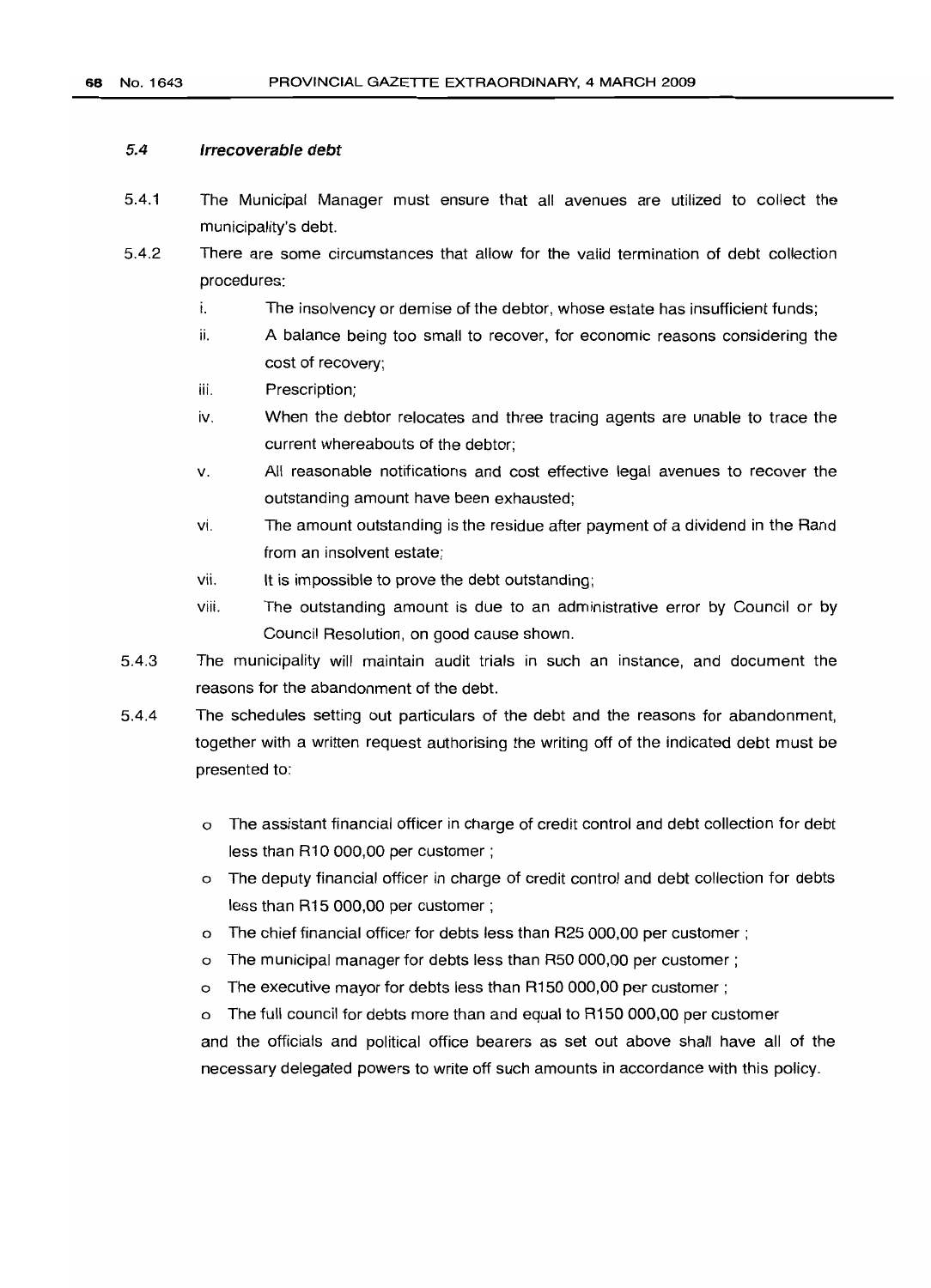- 5.4.5 Notwithstanding the above, Council or its authorised officials will be under no obligation to write off any particular debt and will always have the sole discretion to do so.
- 5.4.6 Except in the case of the executive mayor who will do independent reports to Council, all officials as set out in paragraph 5.4.4 above shall submit a quarterly report to the Finance Committee regarding the exercise of their delegated powers and the Finance Committee shall report any irregularities to Council.

## 5.5 Hates clearance

5.5.1 On the sale of any property in the municipal jurisdiction, Council will withhold the transfer until all amounts due in connection with that property for municipal service fees, surcharges on fees, property rates and other municipal taxes, levies and duties during the two years preceding the date of application for a clearance certificate have been fully paid, by withholding a rates clearance certificate.

## 6. Pertormance Evaluation

## 6.1 Income Collection Targets

Council shall create targets that include:

i. Reduction in present monthly increase in debtors in line with performance agreements determined by council.

## 6.2 Customer Service Targets

Council shall create targets that will include:

- i. Response time to customer queries.
- ii. Date of first account delivery to new customers.
- iii. Reconnection time lapses.
- iv. Meter reading cycles.

## 6.3 Administrative Performance

Council shall create targets that will include:

- i. Cost efficiency of debt collection.
- ii. Query rates.
- iii. Enforcement mechanism ratios.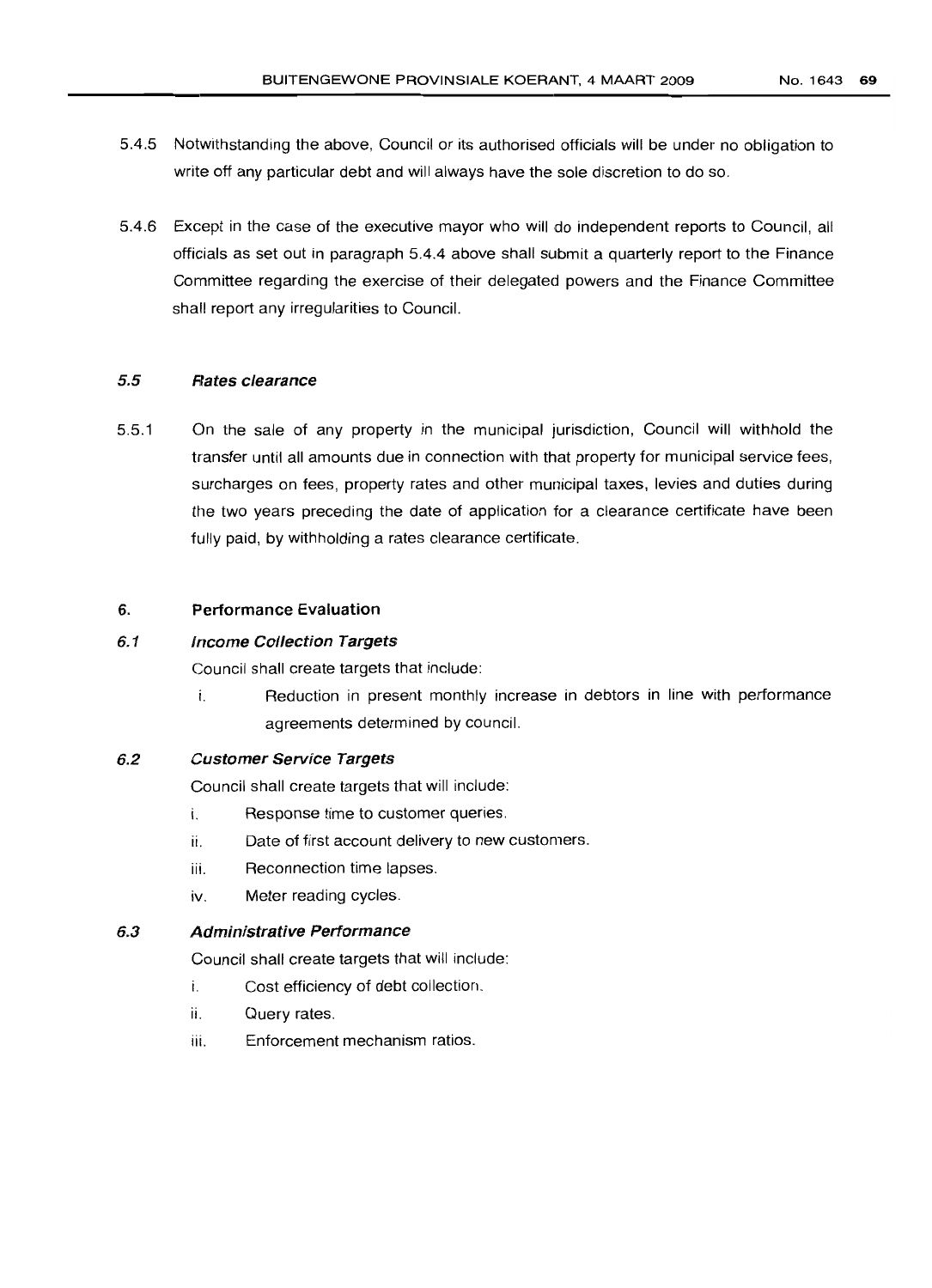6.4 Council will create a mechanism wherein these targets are assessed; Council's performance is evaluated and remedial steps taken.

### 7. Reporting to Council

- 7.1. The Chief Financial Officer shall report quarterly to the Municipal Manager in a suitable format to enable the municipal Manager to report to the Finance Committee, who will report to the Executive Mayor, who will report to Council. This report shall report on:
	- i. Cash flow information for the capital and operating accounts, and combined situation, showing Council's actual performance against its cash flow budgets.
	- ii. Cash collection statistics, showing high-level debt recovery information (numbers of customers; enquires; default arrangements; growth or reduction of arrear debtors; ideally divided into areas, business (commerce and industry) domestic, state, institutional and other such divisions.
	- iii. Performance of all areas against targets agreed to in item 6 of this policy document.
	- iv. Council's ongoing income and expenditure statements, comparing both billed income and cash receipt income, against ongoing expenditure in both the capital and operating accounts.
- 7.2. If in the opinion of the Chief Financial Officer, Council will not achieve cash receipt income equivalent of the income projected in the annual budget as approved by Council, the Chief Financial Officer will report this with motivation to the Municipal Manager who will, if he agrees with the Chief Financial Officer, immediately move for a revision of the budqet according to realistically realizable income levels.

## 8. Structures of the Financial Directorate

8.1. Council shall regularly receive a report from the Chief Financial Officer, if necessary after consultation with suitable consultants, on the manpower and systems requirements of the financial directorate which requirements take into account Council's agreed targets of customer care and management, and debt collection, and, after considering this report, Council will within reason vote such resources as are necessary to ensure that the financial directorate has the staffing and structures to meet Council's targets in this regard or to outsource the service.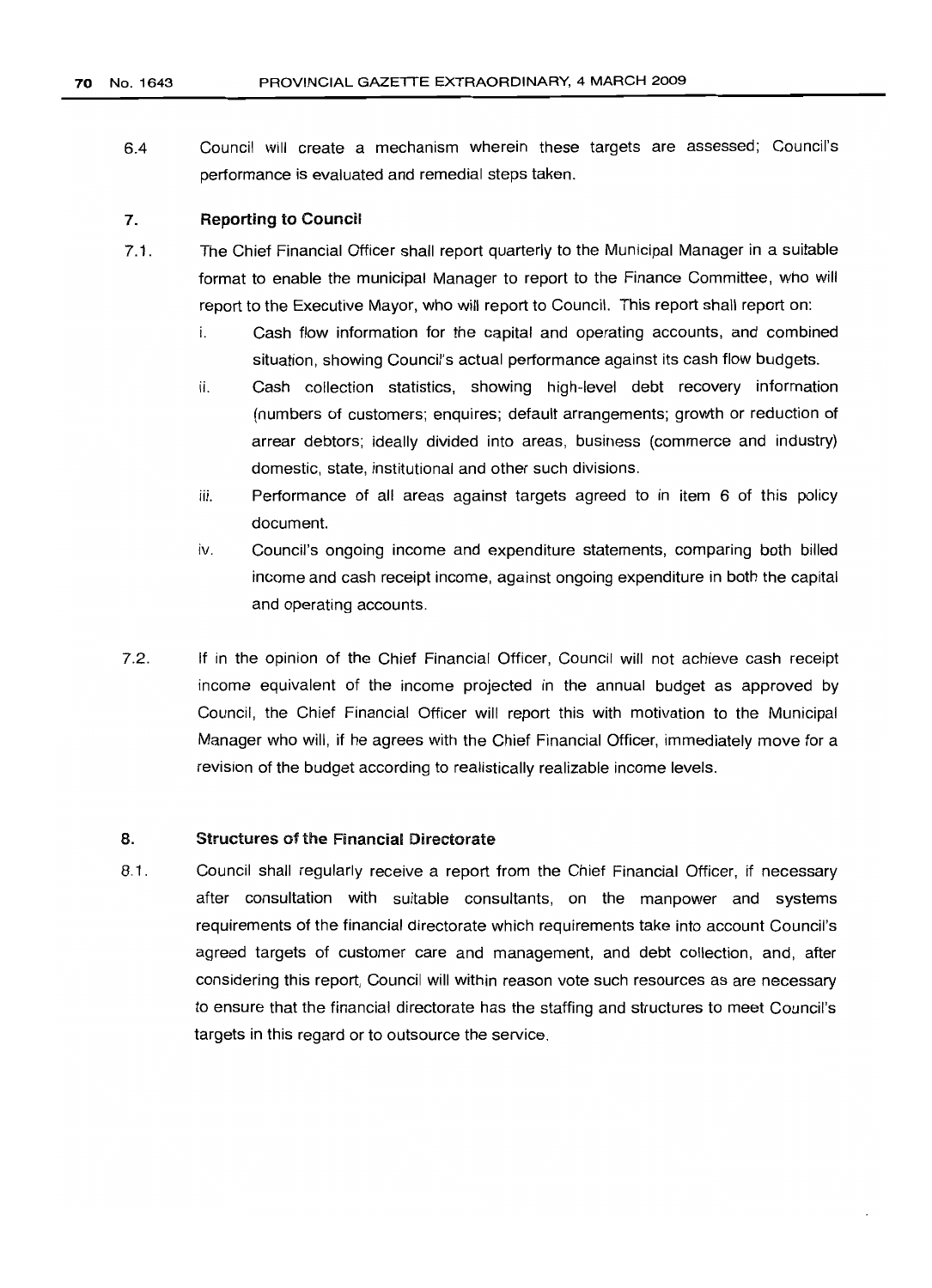## 9. **Indigent support policy**

- 9.1 Council shall,
	- 9.1.1 In accordance with Section 74.2 (c) of the Local Government: Municipal Systems Act, 2000 which stipulates that poor households must have access to at least basic services through
		- tariffs that cover only operating and maintenance costs;
		- special tariffs or life line tariffs for low levels of use or consumption of services or for basic levels of service; and
		- Any other direct or indirect method of subsidisation of tariffs for poor households.
	- 9.1.2 and in accordance with Section 97 (c) of the Local Government: Municipal Systems Act, 2000 which states that a municipality must make provision for indigent debtors that is consistent with its rates and tariff policies and any national policy on indigents, and
	- 9.1.3 subject to the terms and conditions as set out herein below; assist households who cannot afford to pay in full for services in proportion to their use or consumption.
- 9.2 Indigents are defined as those households, who due to a number of socio-economic factors are unable to make a full monetary contribution towards services provided by Municipalities as determined by Council.
- 9.3 For a household to qualify to be indigent, a household must comply with the following requirements:
	- 9.3.1 The applicant must be over eighteen (18) years of age;
	- 9.3.2 The total household income of all occupants must be less than the equitable share which has been allocated to council (subject to annual adjustments by council or other spheres of government) per month;
	- 9.3.4 The applicant must have an active account with the Municipality;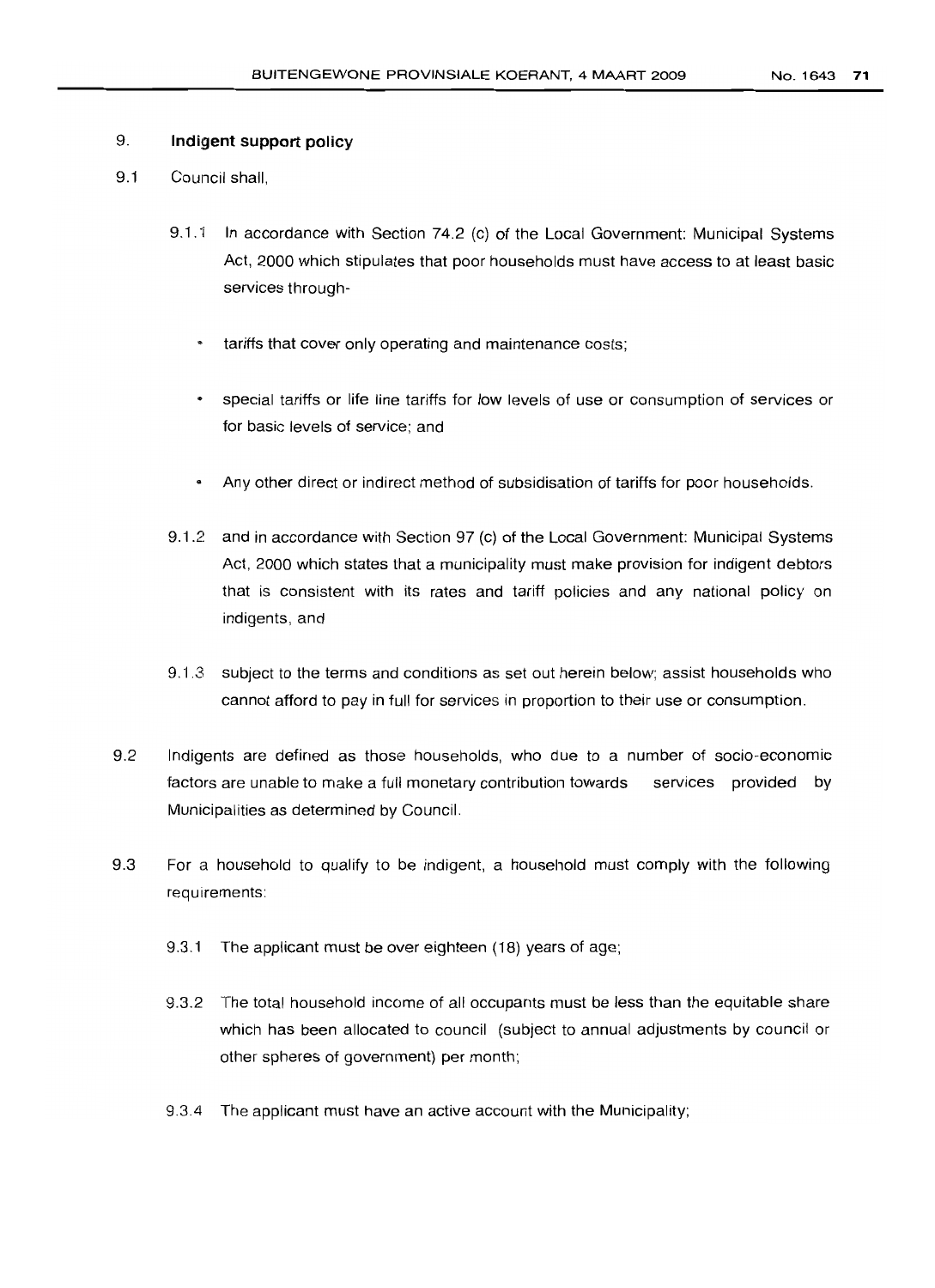9.3.5 The applicant may not own more than one immovable property.

- 9.4 Council shall provide funds annually on the budqet for the subsidisation of indigent households for rates, refuse removal and sewerage to sustain the free basic services (water and electricity services);
- 9.5 The indigent subsidies shall be financed from a portion of the equitable share contribution to the municipality obtained from the National Government's fiscals;
- 9.6 EXisting indigent arrears on rates, tariffs and services charges will be written off against the provision for bad debts or in terms of the abeyance schemes.
- 9.7 Household must apply on a specific council application form at service centres designated to their respective areas and not at any other places; and the following documentary proof will be required to be submitted with the application forms:
	- 9.7.1 Applicant's identity document;
	- 9.7.2 Latest municipal account and proof of ownership;
	- 9.7.3 Documentary proof of total monthly income of the household (e.g. UIF card, salary advice, letter from an employer etc)
	- 9.7.4 A sworn affidavit to the effect that all information supplied is true and that income from all sources has been declared;
	- 9.7.5 In addition, a recommendation by a Ward Councillor.
	- 9.8 The application forms will be processed and information provided will be assessed or screened by a relevant Directorate/division within the council or its agencies;
	- 9.9 Council may cause inspectors to visit the applicants to verify the correctness of the information provided in the application forms, and to record any changes in circumstances, and make recommendations for approval or decline of the applications to an Indigent Committee which will be a Sub-Committee of the Finance Committee;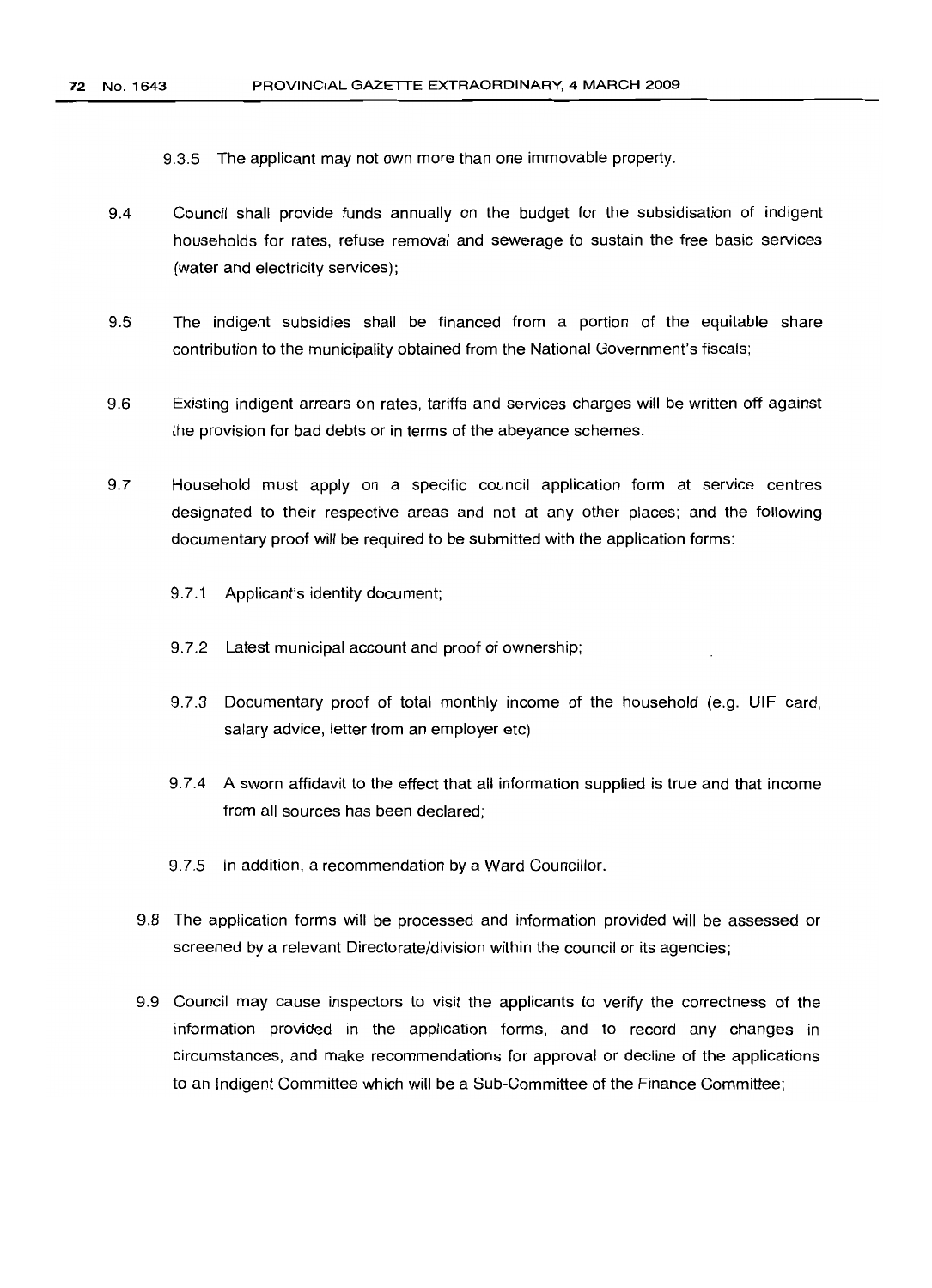- 9.10 An Indigent Committee on recommendations of the inspectors will approve or decline the applications and determine the subsidy amount to be granted;
- 9.11 Indigent households must re-apply for indigent support every twelve (12) months;
- 9.12 The re-application for indigent support will not be approved if the consumer's account for water and electricity consumption exceed the free basic services approved by the Council is not paid up to date;
- 9.13 An indigent must immediately request de-registration if his/her circumstances have changed to the extent that he/she no longer comply with the requirement set out in the definition and
- 9.14 All applicants will be informed in writing about the outcome of their applications, if the application is approved the applicant will be informed of the validity of the assistance (that is date of commencement and termination of the assistance) with no guarantee of renewal.
- 9.15 Approved indigent households will be entitled to:-
	- 9.15.1 A maximum subsidy as approved by Council from time to time per indigent household to cover basic services (i.e. rates, refuse removal and sewerage);
	- 9.15.2 water will not be subsidised due to the free basic services of 6 kilolitres per month.
	- 9.15.3 Council intends to implement a free basic service policy in respect of electricity. Electricity will not be subsidised until the free basic service policy is implemented by council.
	- 9.15.4 Indigent households may be required to convert to prepayment electricity meters on request of Council, the cost of which can be met either by:
		- (a) The equitable share fund;
		- (b) A surcharge on the electricity coupon cost; or
		- (c) Cash payment by the household.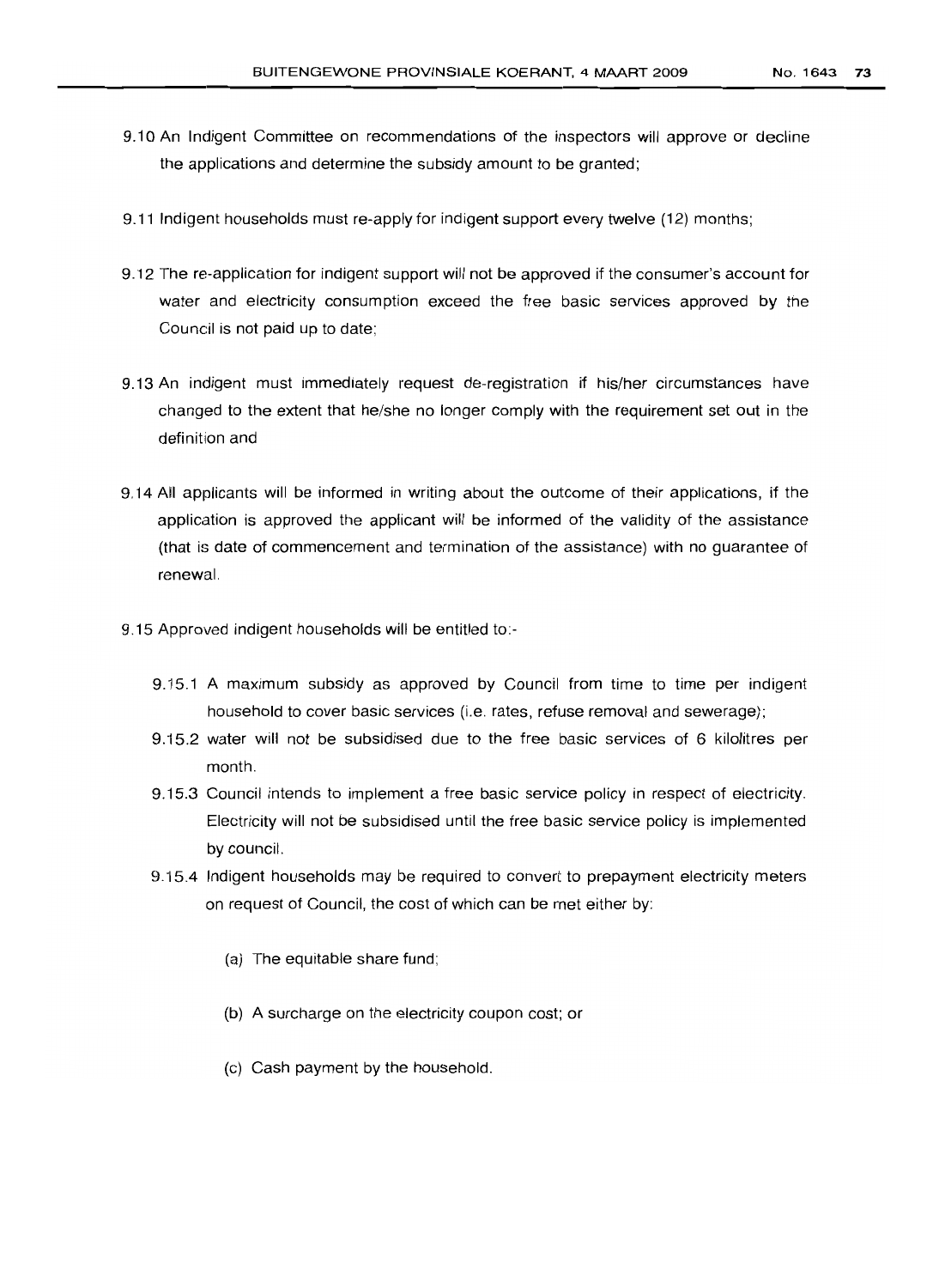- 9.16 Council will determine the amount of targeted subsidies on a yearly basis which may vary between categories of indigent consumers.
- 9.17 All outstanding arrears of the approved indigent will be written off against the provision for bad debts or in terms of abeyance schemes.
- 9.18 If an indigent consumer's consumption or use of a municipal service is less than the subsidised service or free basic service, the unused portion may not be accrued by the customer and will not entitle the customer to cash or a rebate in respect of the unused portion.
- 9.19 If an indigent consumer's consumption or use of a municipal service is in excess of the subsidised service or free basic service (in excess of 6 kl of water), the customer will be obliged to pay for such excess consumption at the applicable/normal rate.
- 9.20 Indigent support shall automatically terminate  $-$ 
	- 9.20.1 On death of the indigent;
	- 9.20.2 When the indigent disposes of his/her immovable property;
	- 9.20.3 When the indigent's circumstances change or indigent criteria for approval changes to the extent that approval no longer applies;
	- 9.20.4 If the indigent fails to pay for the account of his/her consumption or use of a municipal service in excess of the subsidised service or fails to honour any arrangements made by him/her for payment of outstanding account; and
	- 9.20.5 If it is discovered after approval that the indigent has supplied false information, in which event all subsidies provided will be reversed.
- 9.21 An indigent policy is a revenue protection mechanism and for Mbombela Municipality to protect its revenue, it shall apply the indigent support policy consistently.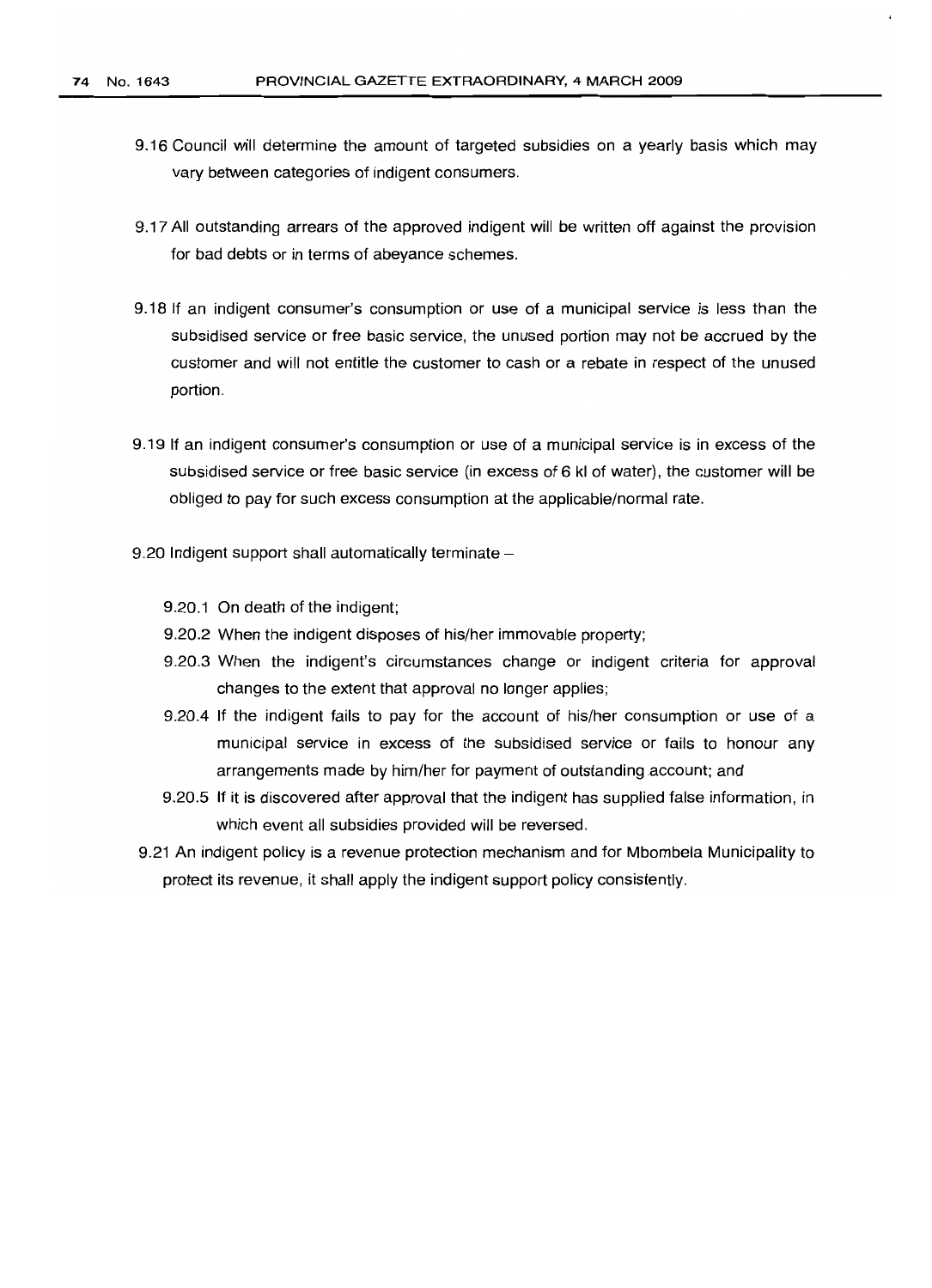Annexure "A"

# MBOM8ELA LOCAL MUNICIPALITY

# APPLICATION FOR MUNICIPAL SERVICES

#### PLEASE RENDER!\*DISCONTINUE THE FOLLOWING SERVICES ON (DATE) A.

#### (2 WORKING DAYS' NOTICE IS REQUIRED) **WATER PROVISION SEWERAGE ELECTRICITY** REFUSE (TOILET)  $Communal$ Yard House Pit Latrine Water Removal Prepaid ,Conventional <sup>I</sup> \_=\_t\_e\_r --+ I Standpipe Tap Connection  $(VIP)$ Connection

#### **TYPE OF SUPPLY:** Educational Domestic Commercial **State** Agricultural  $O$ ther State whether any type of business activities to be conducted from residential address **YES**  $\overline{NO}$

### PHYSICAL ADDRESS:

| <b>TYPE OF BUILDING</b> |  |                 |      |  |         |                    |       |  |
|-------------------------|--|-----------------|------|--|---------|--------------------|-------|--|
| House                   |  | <b>Business</b> | Flat |  | Complex | Sectional<br>Title | Other |  |

#### B. PERSONAL INFORMATION OF APPLICANT/CUSTOMER

| Trust/Close Corporation/Company name                             |                |         |                              |                                      |
|------------------------------------------------------------------|----------------|---------|------------------------------|--------------------------------------|
| Trust/ Close Corporation/Company registration no <sup>1</sup> .  |                | $\cdot$ |                              |                                      |
| Surname <sup>2</sup>                                             |                |         | ID Number                    |                                      |
| First names                                                      |                |         |                              |                                      |
|                                                                  |                |         |                              |                                      |
| <b>Physical Address</b>                                          |                |         |                              |                                      |
| Postal Address                                                   |                |         |                              |                                      |
| Employer                                                         |                |         |                              |                                      |
| Work Address                                                     |                |         |                              |                                      |
| Employee number                                                  |                |         |                              |                                      |
| Postal Code                                                      | . . <i>. .</i> |         |                              | Number of years at current address : |
| Tel. Work                                                        | .              |         | Tel. Home:                   |                                      |
| Occupation                                                       |                |         | Cell No:                     |                                      |
| <b>Marital Status</b>                                            |                |         | <b>Bank Details:</b>         |                                      |
| <b>Spouse Details:</b>                                           |                |         | Branch                       |                                      |
| ID number                                                        |                |         | Account No.                  |                                      |
| Cell No.                                                         |                |         | Do you wish to make use of : |                                      |
| Name of Employer                                                 |                |         | Debit order:                 | YES/NO                               |
| Work Address                                                     |                |         | Stop order:                  | YES/NO                               |
| Work Tel. No.                                                    |                |         |                              |                                      |
| (In/out community of property/Marital Status Contract /Divorced) |                |         |                              |                                      |
|                                                                  |                |         |                              |                                      |
| List of other accounts held.                                     |                |         |                              |                                      |
|                                                                  |                |         |                              |                                      |
|                                                                  |                |         |                              |                                      |

<sup>&</sup>lt;sup>1</sup> No application form will be considered unless copies of the relevant registration forms are attached.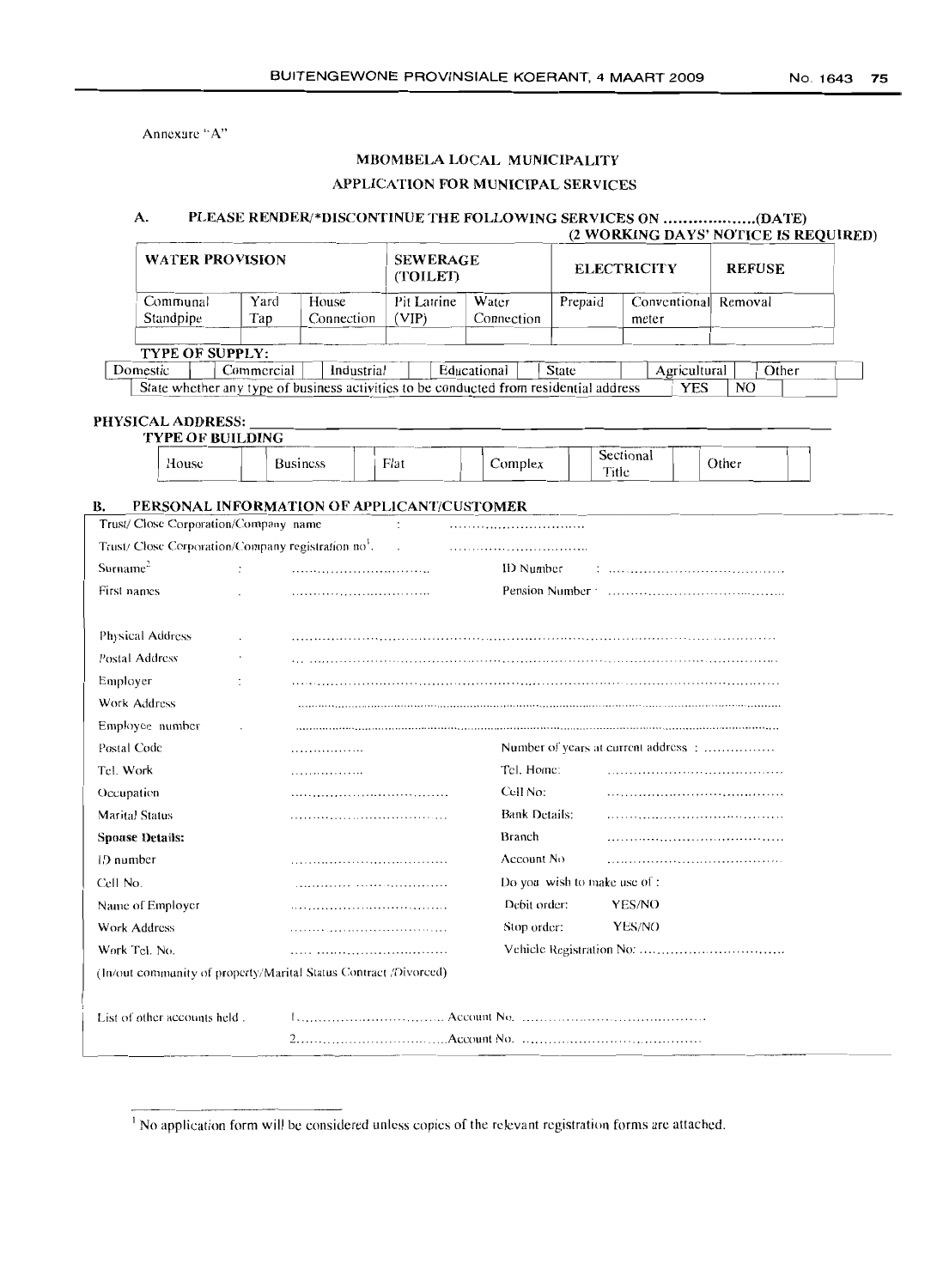| Under $18$ :<br>Over $18$ :<br>Number of people residing on property                                                             |
|----------------------------------------------------------------------------------------------------------------------------------|
| APPLYING FOR INDIGENT SUPPORT?<br>YES<br>NO                                                                                      |
| Total income of household if applying for indigent support: (Include all sources of revenue of all the persons residing on the a |
| R<br>E-mail address<br>E-mail<br>Method of account delivery:<br>Post<br>Fax I                                                    |
| Name and address of a family member and/or friend not residing at the same address:<br>Tel. No.                                  |
| If not the owner, to whom do you pay rent:                                                                                       |
|                                                                                                                                  |

### C. TO BE COMPLETED BY OWNER/AGENT/CARETAKER FOR LEASED PROPERTIES

| Surname               |                                                                                                                                                                                                                                                                                                                                                                     |  | First Name       |  |  |
|-----------------------|---------------------------------------------------------------------------------------------------------------------------------------------------------------------------------------------------------------------------------------------------------------------------------------------------------------------------------------------------------------------|--|------------------|--|--|
| <b>Street Address</b> |                                                                                                                                                                                                                                                                                                                                                                     |  | <b>ID NUMBER</b> |  |  |
|                       |                                                                                                                                                                                                                                                                                                                                                                     |  |                  |  |  |
| Date                  |                                                                                                                                                                                                                                                                                                                                                                     |  | Signature        |  |  |
|                       | Name of Employer :<br>I confirm that the applicant has concluded a lease agreement in respect of the property as set out above and I understand that<br>should the applicant fail to make payment in respect of the services as agreed, I will be the debtor of last resort and liable for<br>payment of any outstanding balance due and owing to the municipality. |  |                  |  |  |
|                       |                                                                                                                                                                                                                                                                                                                                                                     |  |                  |  |  |

#### D. DECLARATION BY APPLICANT

I/we hereby declare that I/we agree to the conditions of supply of the mentioned services as laid down in the by-laws of the Municipality and any other laws that arc applicable. Ispecifically acknowledge that l/we with my/our signature hereto, I/we warrant that the information supplied herein is correct, the application was completed in full at the time of signature thereof, that I/we am/are duly authorised to conclude this agreement, that l/we understand the ful! effect and meaning thereof and that, if this agreement is concluded on behalf of a business or a juristic person, IIwe warrant that the business is trading in solvent circumstances.

I/we hereby indemnify and hold harmless the municipality, its principals, agents. contractors and successors in title against all claims, demands, damages, expenses and legal costs, however caused, arising from the supply, interruption or fluctuation of any services.

I/We hereby choose the street address/stand number specified above as domicilium citandi et exccutandi where [ will accept any notices and legal processes to be served.

l/We received a duplicate of this application form and am/arc aware of the applicable further conditions of supply SCI out in the annexure at the hack of this form.

| <b>CUSTOMER/APPLICANT</b> |  |
|---------------------------|--|

ON BEHALF OF MUNICIPALITY

Name in print:

#### FOR OFFICE USE:

| DEPOSIT RATING |  |  |
|----------------|--|--|
|                |  |  |

<sup>2</sup> In the case of a juristic person, the full particulars of the duly authorised partner/director/member/trustee must be supplied, together with a resolution authorising such a person to conclude the agreement on behalf of the juristic person. In the case of a natural person, proof of identity, ownership, lease or agreement of sale must be attached.

Name in print: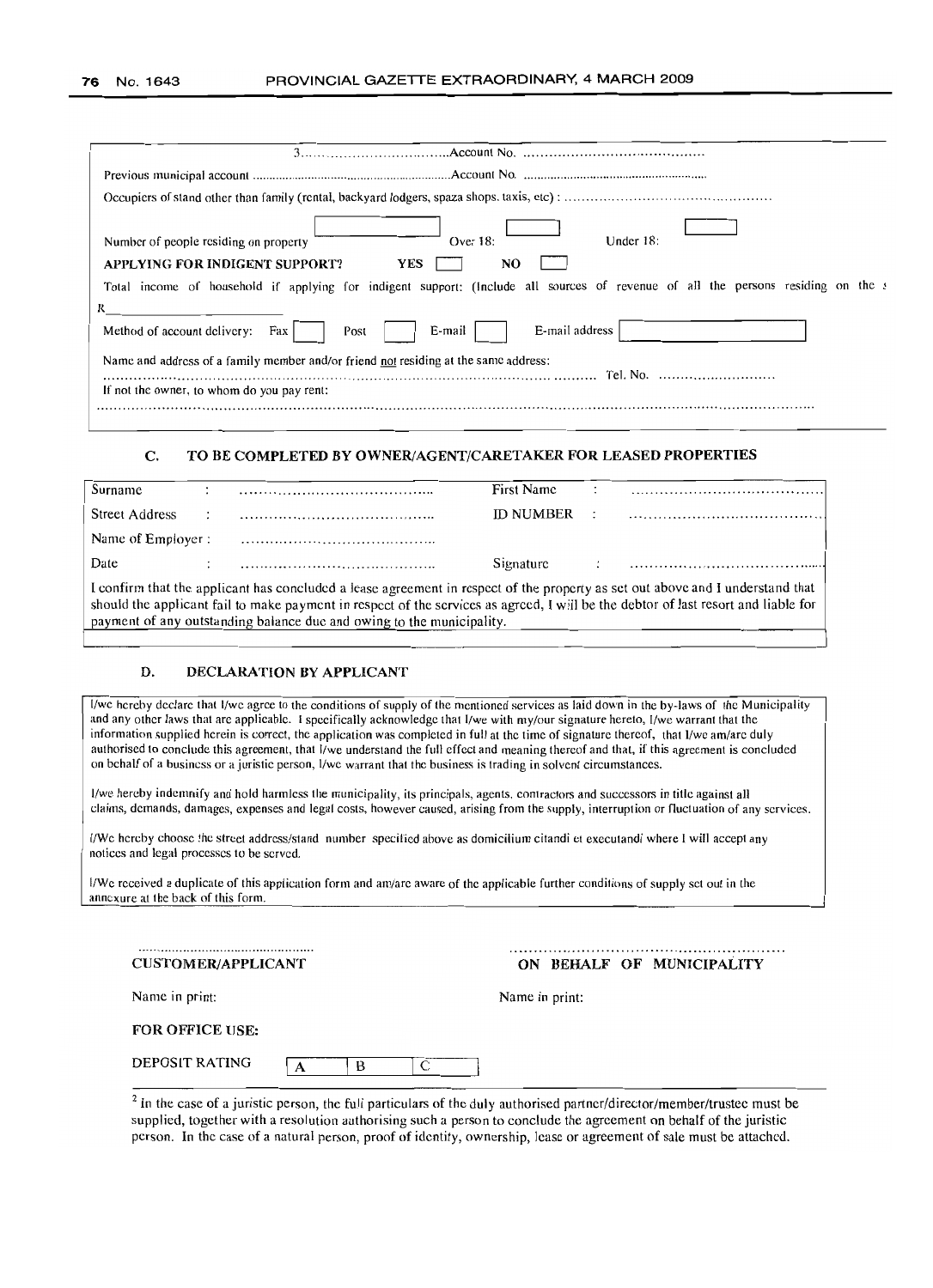|                       |                                     | RECEIPT NO.                                                                                                                                                                                                                                                                                    |
|-----------------------|-------------------------------------|------------------------------------------------------------------------------------------------------------------------------------------------------------------------------------------------------------------------------------------------------------------------------------------------|
| EXISTING ACCOUNT NO.  |                                     | NEW ACCOUNT NO.                                                                                                                                                                                                                                                                                |
| ELECTRICITY READINGS  | $\mathbf{I}$ .<br>2.<br>3.          | <u> 1989 - John Harry Harry Harry Harry Harry Harry Harry Harry Harry Harry Harry Harry Harry Harry Harry Harry H</u><br><u> 1980 - Andrea Andrea Andrea Andrea Andrea Andrea Andrea Andrea Andrea Andrea Andrea Andrea Andrea Andrea Andr</u><br>the company of the company of the company of |
| <b>WATER READINGS</b> | 1.<br>$\mathcal{L}$<br>$\sim$<br>3. | the control of the control of the control of the control of the control of<br>the contract of the contract of the contract of the contract of the contract of<br>the contract of the contract of the contract of the                                                                           |
|                       |                                     |                                                                                                                                                                                                                                                                                                |

DATA CAPTURER FULL NAMES:

DATE: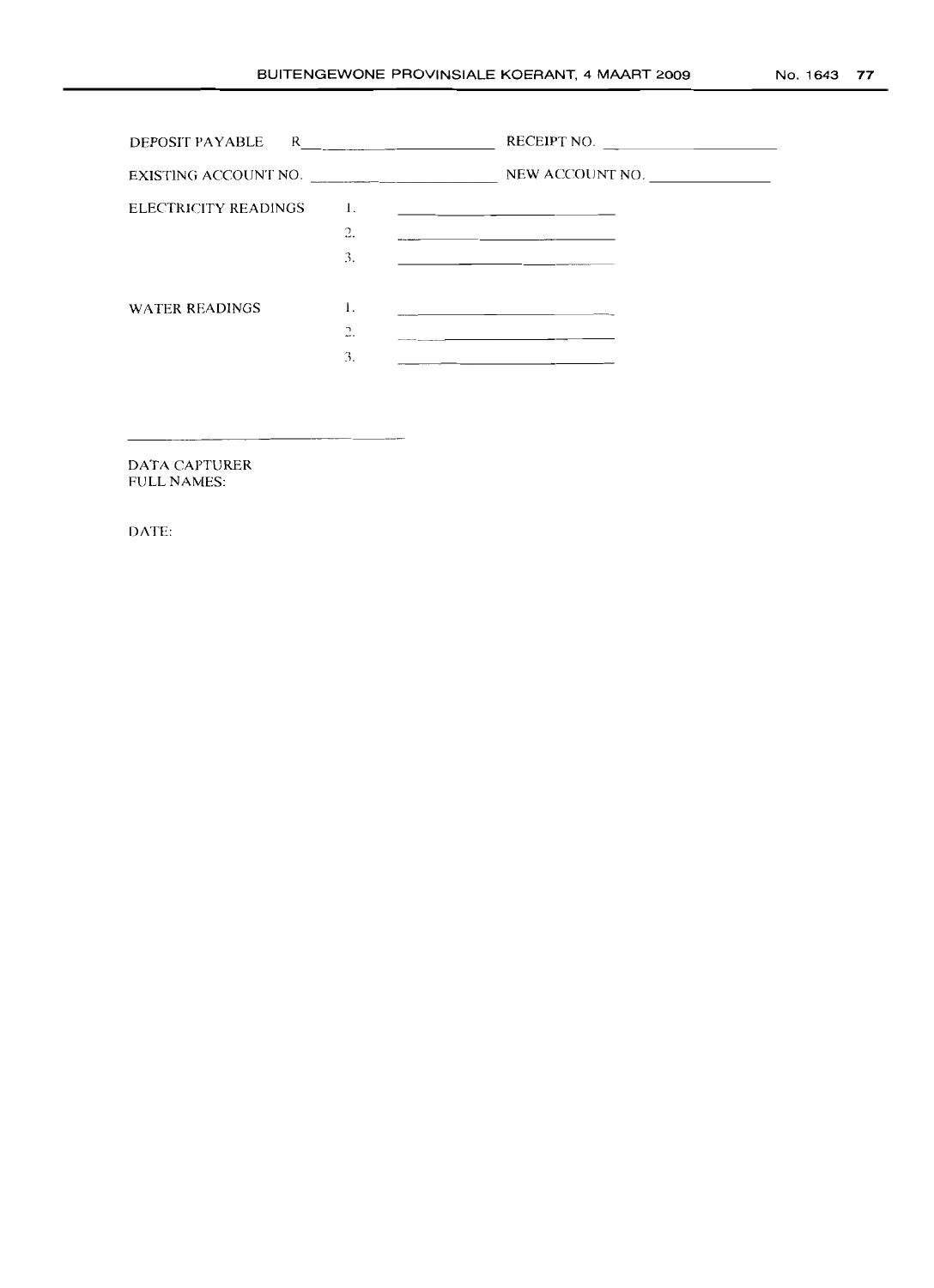|        | Annexure "B"                    |                                                                                                                                                                                                                                      |                    |         |                                                                                                           |                            |
|--------|---------------------------------|--------------------------------------------------------------------------------------------------------------------------------------------------------------------------------------------------------------------------------------|--------------------|---------|-----------------------------------------------------------------------------------------------------------|----------------------------|
|        |                                 | <b>INDIGENT SUPPORT APPLICATION FORM</b>                                                                                                                                                                                             |                    |         |                                                                                                           |                            |
| 1.     |                                 |                                                                                                                                                                                                                                      |                    |         | 2. ID NO.: $\frac{1}{2}$                                                                                  |                            |
| 3.     |                                 |                                                                                                                                                                                                                                      |                    |         |                                                                                                           |                            |
| 4      |                                 |                                                                                                                                                                                                                                      |                    |         |                                                                                                           |                            |
| 5.     |                                 |                                                                                                                                                                                                                                      |                    |         |                                                                                                           |                            |
| 6.     |                                 |                                                                                                                                                                                                                                      |                    |         |                                                                                                           |                            |
| 8.     | Is the Applicant: The Tenant:   |                                                                                                                                                                                                                                      |                    |         |                                                                                                           |                            |
| 9.     | <b>Employment of Pensioner:</b> |                                                                                                                                                                                                                                      |                    |         |                                                                                                           |                            |
|        |                                 |                                                                                                                                                                                                                                      |                    |         |                                                                                                           |                            |
|        | Address:                        | <u> 1980 - Jan Stein Stein Stein Stein Stein Stein Stein Stein Stein Stein Stein Stein Stein Stein Stein Stein Stein Stein Stein Stein Stein Stein Stein Stein Stein Stein Stein Stein Stein Stein Stein Stein Stein Stein Stein</u> |                    |         |                                                                                                           |                            |
|        |                                 | the control of the control of the control of the control of the control of the control of                                                                                                                                            |                    |         |                                                                                                           |                            |
|        | Pension:                        |                                                                                                                                                                                                                                      |                    |         |                                                                                                           |                            |
|        |                                 |                                                                                                                                                                                                                                      |                    |         |                                                                                                           |                            |
|        |                                 |                                                                                                                                                                                                                                      |                    |         |                                                                                                           |                            |
|        | Monthly Income: (Yourself)      |                                                                                                                                                                                                                                      |                    |         |                                                                                                           |                            |
|        |                                 |                                                                                                                                                                                                                                      |                    |         |                                                                                                           |                            |
| 10.(A) |                                 | Number of income earning people staying in household                                                                                                                                                                                 |                    |         | (A household is all the people who eat and sleep with you on this stand at least once per week, excluding |                            |
|        | domestic workers).              |                                                                                                                                                                                                                                      |                    |         |                                                                                                           |                            |
|        | Person                          | Initial<br>and  <br>Surname                                                                                                                                                                                                          | Employed<br>Yes/No | ID. No. | 9. Name of                                                                                                | Gross<br>Monthly<br>Income |
|        |                                 |                                                                                                                                                                                                                                      |                    |         | Employer                                                                                                  |                            |
|        | 1.<br>2.                        |                                                                                                                                                                                                                                      |                    |         |                                                                                                           |                            |
|        | 3.                              |                                                                                                                                                                                                                                      |                    |         |                                                                                                           |                            |
|        | 4.                              |                                                                                                                                                                                                                                      |                    |         |                                                                                                           |                            |
|        | 5.                              |                                                                                                                                                                                                                                      |                    |         |                                                                                                           |                            |
| 11.    |                                 | Are there any tenants on the stand:                                                                                                                                                                                                  |                    | YES:    | or                                                                                                        | No:                        |
|        |                                 | IF YES, monthly rental received from the tenants                                                                                                                                                                                     |                    |         |                                                                                                           |                            |
|        | Other income not stated:        | TOTAL INCOME OF HOUSEHOLD:                                                                                                                                                                                                           |                    |         | R _____________________<br>$R \sim 1$                                                                     |                            |
|        |                                 |                                                                                                                                                                                                                                      |                    |         |                                                                                                           |                            |
| 12.    |                                 | The following copies must be attached to this application:                                                                                                                                                                           |                    |         |                                                                                                           |                            |
|        | (a)<br>(b)                      | Applicant's identity document<br>Latest municipal account                                                                                                                                                                            |                    |         |                                                                                                           |                            |
|        | (c)                             | Documentary proof of total monthly income of the household                                                                                                                                                                           |                    |         |                                                                                                           |                            |

(d) A sworn affidavit to the effect that all information supplied is true and that income from all sources has been declared.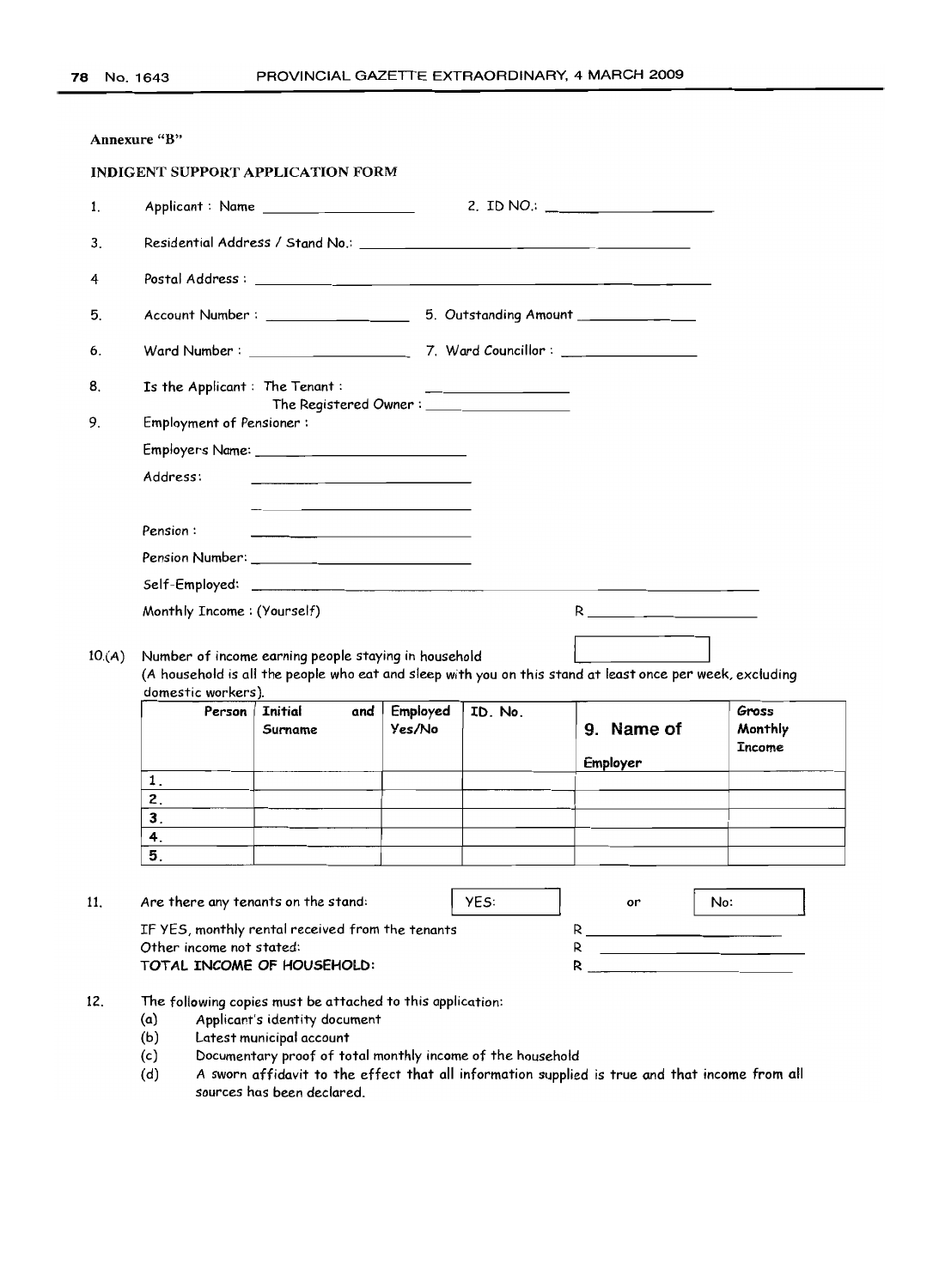| 10.<br>CERTIFICATION: WARD COUNCILLOR                                                                                                           |             |                                                                                                                                                                                                                                     |
|-------------------------------------------------------------------------------------------------------------------------------------------------|-------------|-------------------------------------------------------------------------------------------------------------------------------------------------------------------------------------------------------------------------------------|
| This application is approved / not approved as indigent debtor and pu* forward for processing:                                                  |             |                                                                                                                                                                                                                                     |
| YES APPROVED AS AN INDIGENT:                                                                                                                    |             | NOT APPROVED AS AN INDIGENT:                                                                                                                                                                                                        |
| <b>SIGNATURE</b>                                                                                                                                | <b>WARD</b> | DATE                                                                                                                                                                                                                                |
| AFFIDAVIT:                                                                                                                                      |             |                                                                                                                                                                                                                                     |
| I, the undersigned.                                                                                                                             |             |                                                                                                                                                                                                                                     |
| hereby declare under oath as follows:                                                                                                           |             |                                                                                                                                                                                                                                     |
| My current postal oddress is _                                                                                                                  |             |                                                                                                                                                                                                                                     |
| I am duly authorised to make this affidavit and the contents hereof fall within my personal knowledge and are true and correct.                 |             |                                                                                                                                                                                                                                     |
|                                                                                                                                                 |             |                                                                                                                                                                                                                                     |
|                                                                                                                                                 |             |                                                                                                                                                                                                                                     |
|                                                                                                                                                 |             |                                                                                                                                                                                                                                     |
|                                                                                                                                                 |             |                                                                                                                                                                                                                                     |
|                                                                                                                                                 |             |                                                                                                                                                                                                                                     |
|                                                                                                                                                 |             |                                                                                                                                                                                                                                     |
|                                                                                                                                                 |             |                                                                                                                                                                                                                                     |
|                                                                                                                                                 |             | DEPONENT                                                                                                                                                                                                                            |
|                                                                                                                                                 |             |                                                                                                                                                                                                                                     |
| I certify that before administering the oath, I asked the depondent the following questions and wrote down his/her answers in his/her presence. |             |                                                                                                                                                                                                                                     |
| (a) Do you know and understand the contents of this declaration?                                                                                |             |                                                                                                                                                                                                                                     |
| (b) Do you have any objection to taking the prescribed oath?                                                                                    |             |                                                                                                                                                                                                                                     |
| (c) Do you consider the prescribed oath to be binding on your conscience?<br>signature was placed thereon in my presence.                       |             | I certify that the deponent has acknowledge that he/she knows and understands the contents of the declaration, which was sworn before me, and the deponent's                                                                        |
|                                                                                                                                                 |             | STGNED AT <b>A 2008</b> The contract of the contract of the contract of the contract of the contract of the contract of the contract of the contract of the contract of the contract of the contract of the contract of the contrac |
|                                                                                                                                                 |             |                                                                                                                                                                                                                                     |
|                                                                                                                                                 |             |                                                                                                                                                                                                                                     |
|                                                                                                                                                 |             | COMMISSIONER OF OATHS                                                                                                                                                                                                               |